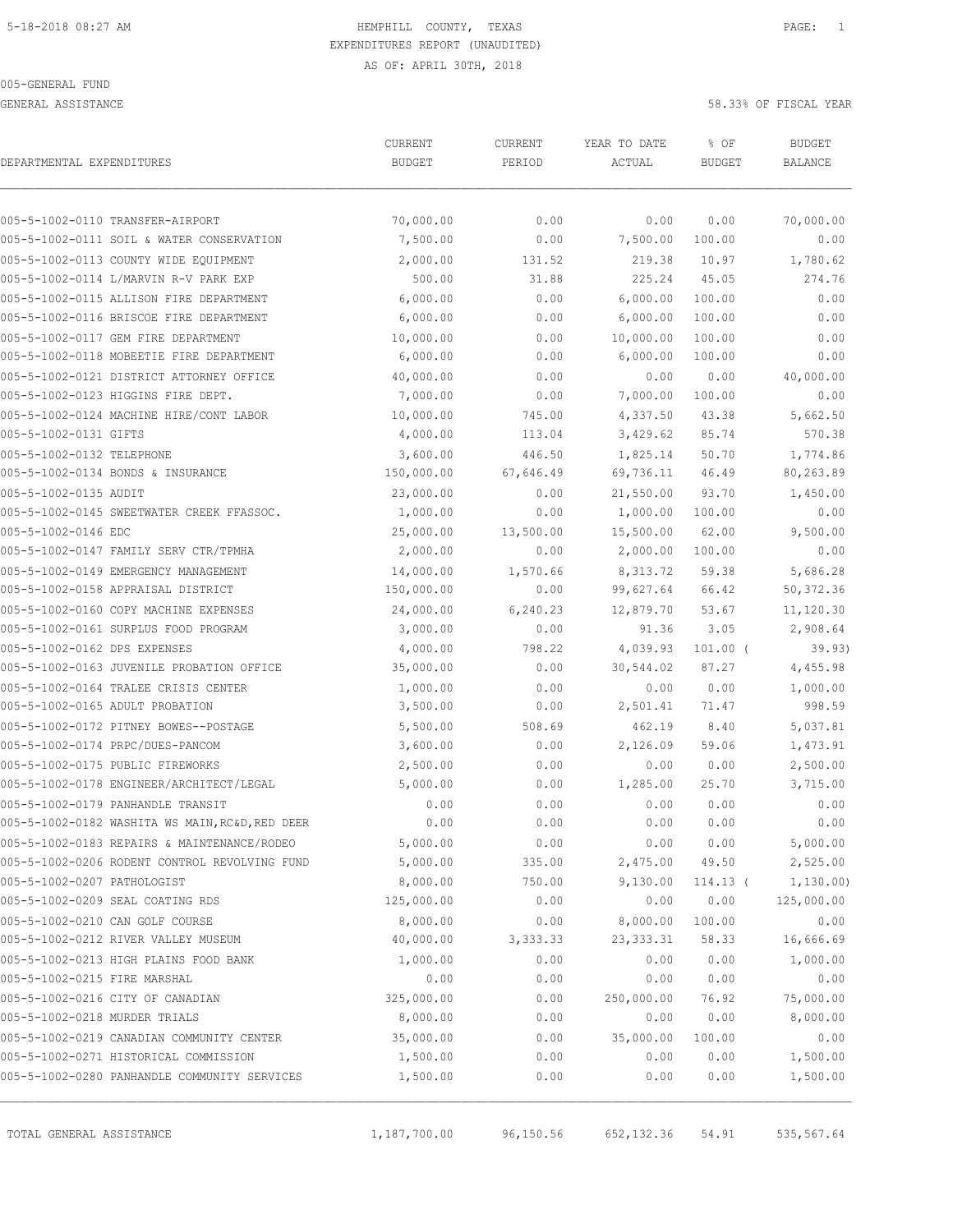COUNTY & DISTRICT CLERK 58.33% OF FISCAL YEAR

|                                               | CURRENT    | CURRENT   | YEAR TO DATE | % OF          | <b>BUDGET</b>  |
|-----------------------------------------------|------------|-----------|--------------|---------------|----------------|
| DEPARTMENTAL EXPENDITURES                     | BUDGET     | PERIOD    | ACTUAL       | <b>BUDGET</b> | <b>BALANCE</b> |
|                                               |            |           |              |               |                |
| 005-5-1510-0090 CO & DISTRICT CLK             | 58,595.00  | 4,882.92  | 34,180.44    | 58.33         | 24, 414.56     |
| 005-5-1510-0094 DEPUTY CLERK-GANDARA          | 38,007.00  | 3,167.26  | 22,170.82    | 58.33         | 15,836.18      |
| 005-5-1510-0095 DEPUTY CLERK-OGLE             | 38,007.00  | 3,167.26  | 22,170.82    | 58.33         | 15,836.18      |
| 005-5-1510-0096 LONGEVITY                     | 1,450.00   | 120.00    | 790.00       | 54.48         | 660.00         |
| 005-5-1510-0097 CHIEF DEPUTY CLERK-GUERRERO   | 40,119.00  | 3,343.26  | 23,402.82    | 58.33         | 16,716.18      |
| 005-5-1510-0098 PART TIME                     | 0.00       | 0.00      | 40.63        | $0.00$ (      | 40.63)         |
| 005-5-1510-0101 SOCIAL SECURITY/MEDICARE      | 13,500.00  | 994.89    | 6,938.21     | 51.39         | 6,561.79       |
| 005-5-1510-0102 RETIREMENT                    | 17,800.00  | 1,468.06  | 10,271.42    | 57.70         | 7,528.58       |
| 005-5-1510-0103 GROUP TERM LIFE               | 600.00     | 39.64     | 264.08       | 44.01         | 335.92         |
| 005-5-1510-0104 GROUP INSURANCE               | 30,000.00  | 2,552.08  | 17,577.92    | 58.59         | 12,422.08      |
| 005-5-1510-0105 UNEMPLOYMENT INSURANCE        | 1,000.00   | 0.00      | 52.35        | 5.24          | 947.65         |
| 005-5-1510-0106 WORKERS' COMPENSATION         | 2,600.00   | 0.00      | 1,184.00     | 45.54         | 1,416.00       |
| 005-5-1510-0109 POSTAGE                       | 1,800.00   | 119.05    | 1,083.82     | 60.21         | 716.18         |
| 005-5-1510-0112 TRAVEL                        | 7,000.00   | 1,972.75  | 5,042.34     | 72.03         | 1,957.66       |
| 005-5-1510-0119 DUES & SUBSCRIPTIONS          | 250.00     | 0.00      | 50.00        | 20.00         | 200.00         |
| 005-5-1510-0132 TELEPHONE                     | 3,800.00   | 506.03    | 2,706.11     | 71.21         | 1,093.89       |
| 005-5-1510-0142 SOFTWARE SUPPORT              | 28,000.00  | 2,035.00  | 14,460.00    | 51.64         | 13,540.00      |
| 005-5-1510-0183 OFFICE EQUIP. REPAIRS & MAIN. | 500.00     | 0.00      | 2,200.00     | 440.00 (      | 1,700.00)      |
| 005-5-1510-0188 OFFICE SUPPLIES               | 6,000.00   | 330.94    | 1,459.65     | 24.33         | 4,540.35       |
| 005-5-1510-0189 INVENTORY                     | 2,000.00   | 29.99     | 3,860.42     | 193.02 (      | 1,860.42)      |
| 005-5-1510-0510 CAPITAL OUTLAY                | 56,000.00  | 0.00      | 49,834.58    | 88.99         | 6, 165.42      |
|                                               |            |           |              |               |                |
| TOTAL COUNTY & DISTRICT CLERK                 | 347,028.00 | 24,729.13 | 219,740.43   | 63.32         | 127,287.57     |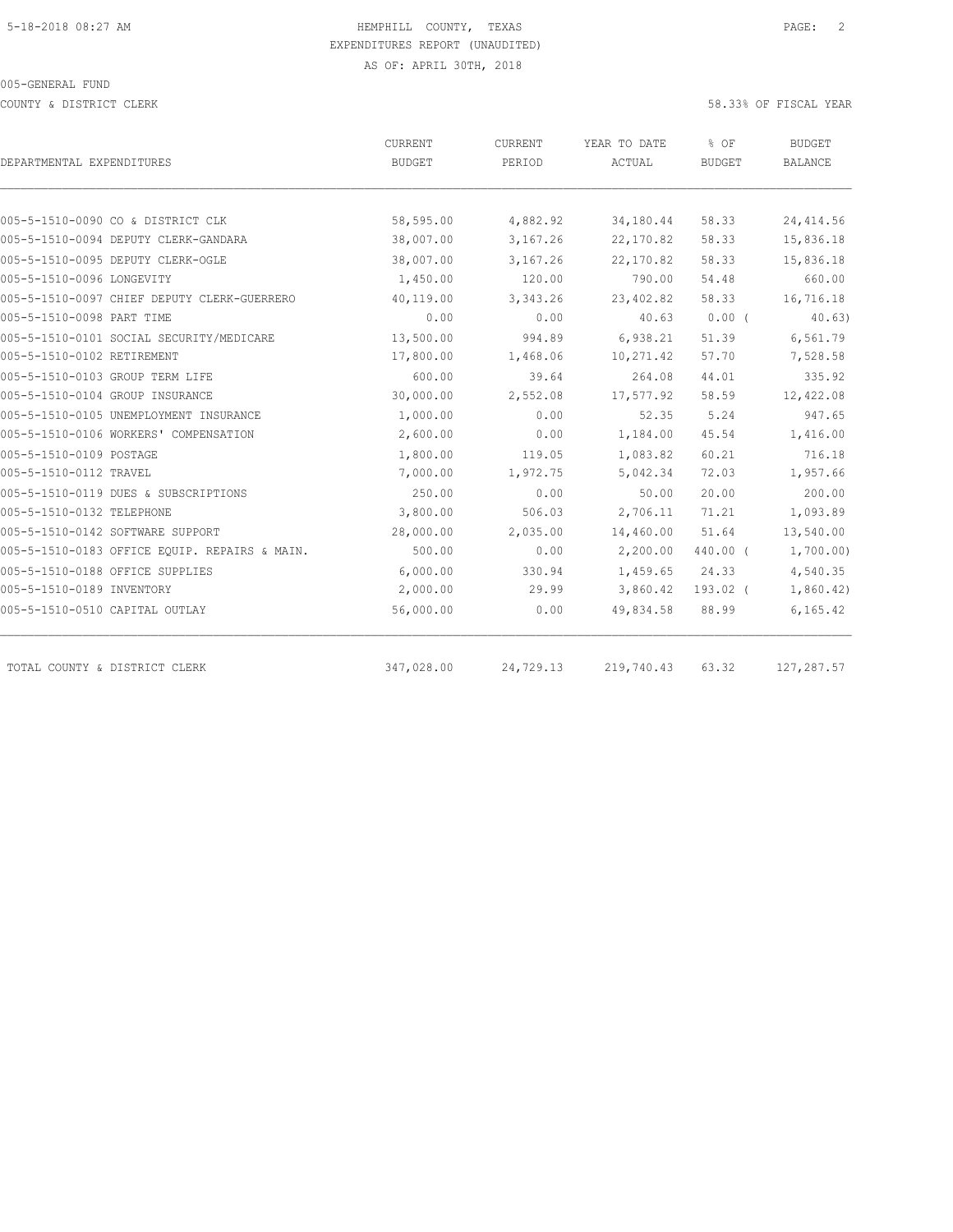COUNTY EXTENSION SERVICE 58.33% OF FISCAL YEAR

| DEPARTMENTAL EXPENDITURES                     | <b>CURRENT</b><br><b>BUDGET</b> | CURRENT<br>PERIOD | YEAR TO DATE<br>ACTUAL | % OF<br><b>BUDGET</b> | <b>BUDGET</b><br>BALANCE |
|-----------------------------------------------|---------------------------------|-------------------|------------------------|-----------------------|--------------------------|
|                                               |                                 |                   |                        |                       |                          |
| 005-5-1520-0091 CEA-AG/A. HOLLOWAY            | 35,627.00                       | 2,968.92          | 20,782.44              | 58.33                 | 14,844.56                |
| 005-5-1520-0092 CEA-FCS/T. HOLLOWAY           | 35,627.00                       | 2,968.92          | 20,782.44              | 58.33                 | 14,844.56                |
| 005-5-1520-0096 LONGEVITY                     | 1,000.00                        | 70.00             | 465.00                 | 46.50                 | 535.00                   |
| 005-5-1520-0097 CEA SECRETARY-PERRY           | 40,119.00                       | 3,343.26          | 23,402.82              | 58.33                 | 16,716.18                |
| 005-5-1520-0098 PART-TIME SECRETARY           | 1,500.00                        | 0.00              | 0.00                   | 0.00                  | 1,500.00                 |
| 005-5-1520-0101 SOCIAL SECURITY/MEDICARE      | 9,000.00                        | 626.31            | 4,413.80               | 49.04                 | 4,586.20                 |
| 005-5-1520-0102 RETIREMENT                    | 4,020.00                        | 334.32            | 2,340.24               | 58.21                 | 1,679.76                 |
| 005-5-1520-0103 GROUP TERM LIFE               | 150.00                          | 9.02              | 60.14                  | 40.09                 | 89.86                    |
| 005-5-1520-0104 GROUP INSURANCE               | 7,500.00                        | 638.02            | 4,386.86               | 58.49                 | 3, 113. 14               |
| 005-5-1520-0105 UNEMPLOYMENT INSURANCE        | 500.00                          | 0.00              | 50.84                  | 10.17                 | 449.16                   |
| 005-5-1520-0106 WORKERS' COMPENSATION         | 1,800.00                        | 0.00              | 300.00                 | 16.67                 | 1,500.00                 |
| 005-5-1520-0109 POSTAGE                       | 1,000.00                        | 153.67            | 442.50                 | 44.25                 | 557.50                   |
| 005-5-1520-0112 TRAVEL/AG- A. HOLLOWAY        | 7,500.00                        | 2,380.27          | 5,812.71               | 77.50                 | 1,687.29                 |
| 005-5-1520-0114 TRAVEL/FCS-T. HOLLOWAY        | 2,500.00                        | 0.00              | 295.01                 | 11.80                 | 2,204.99                 |
| 005-5-1520-0119 DUES & SUBSCRIPTIONS          | 1,000.00                        | 0.00              | 610.00                 | 61.00                 | 390.00                   |
| 005-5-1520-0122 FUEL & OIL                    | 3,500.00                        | 337.14            | 2,833.25               | 80.95                 | 666.75                   |
| 005-5-1520-0132 TELEPHONE                     | 3,500.00                        | 379.82            | 2,328.04               | 66.52                 | 1,171.96                 |
| 005-5-1520-0137 VEHICLE REPAIRS & MAINTENANCE | 2,500.00                        | 0.00              | 1,860.17               | 74.41                 | 639.83                   |
| 005-5-1520-0142 IT TECH SUPPORT               | 1,500.00                        | 231.90            | 911.65                 | 60.78                 | 588.35                   |
| 005-5-1520-0183 OFFICE EQUIP.REPAIRS & MAIN.  | 500.00                          | 0.00              | 0.00                   | 0.00                  | 500.00                   |
| 005-5-1520-0188 OFFICE SUPPLIES               | 2,500.00                        | 25.67             | 595.53                 | 23.82                 | 1,904.47                 |
| 005-5-1520-0189 INVENTORY/EQUIPMENT           | 2,000.00                        | 0.00              | 123.04                 | 6.15                  | 1,876.96                 |
| 005-5-1520-0201 COMPUTER SUPPLIES & MAINT.    | 500.00                          | 0.00              | 0.00                   | 0.00                  | 500.00                   |
| 005-5-1520-0202 STOCK SHOW                    | 1,500.00                        | 0.00              | 1,500.00               | 100.00                | 0.00                     |
| 005-5-1520-0203 4-H FUND                      | 1,500.00                        | 0.00              | 1,500.00               | 100.00                | 0.00                     |
| 005-5-1520-0204 TRAVEL-SECRETARY              | 500.00                          | 25.00             | 131.11                 | 26.22                 | 368.89                   |
| 005-5-1520-0205 4-H FARM PROJECTS & MAINT.    | 3,000.00                        | 0.00              | 421.58                 | 14.05                 | 2,578.42                 |
| 005-5-1520-0510 CAPITAL OUTLAY                | 30,000.00                       | 0.00              | 0.00                   | 0.00                  | 30,000.00                |
| TOTAL COUNTY EXTENSION SERVICE                | 201,843.00                      | 14,492.24         | 96, 349.17             | 47.73                 | 105,493.83               |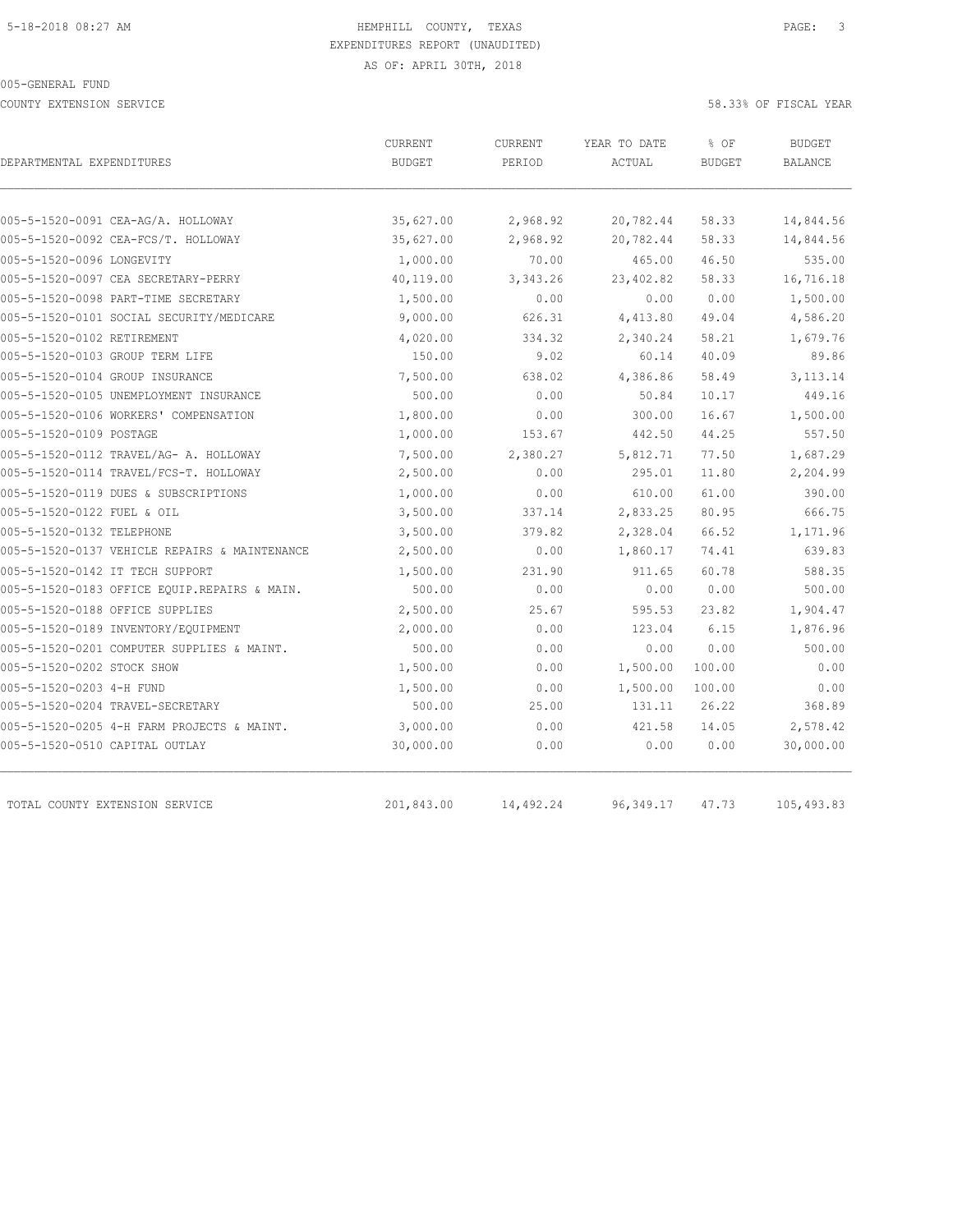COUNTY TREASURER 58.33% OF FISCAL YEAR

| DEPARTMENTAL EXPENDITURES                  | CURRENT<br><b>BUDGET</b> | CURRENT<br>PERIOD | YEAR TO DATE<br>ACTUAL | % OF<br><b>BUDGET</b> | <b>BUDGET</b><br><b>BALANCE</b> |
|--------------------------------------------|--------------------------|-------------------|------------------------|-----------------------|---------------------------------|
|                                            |                          |                   |                        |                       |                                 |
| 005-5-1530-0090 COUNTY TREASURER           | 58,595.00                | 4,882.92          | 34,180.44              | 58.33                 | 24, 414.56                      |
| 005-5-1530-0095 CHIEF DEP TREASURER-REED   | 20,060.00                | 1,671.62          | 11,701.34              | 58.33                 | 8,358.66                        |
| 005-5-1530-0096 LONGEVITY                  | 1,120.00                 | 45.00             | 315.00                 | 28.13                 | 805.00                          |
| 005-5-1530-0098 DEPUTY TREASURER/PART-TIME | 500.00                   | 0.00              | 0.00                   | 0.00                  | 500.00                          |
| 005-5-1530-0101 SOCIAL SECURITY/MEDICARE   | 6,200.00                 | 448.93            | 3, 131.33              | 50.51                 | 3,068.67                        |
| 005-5-1530-0102 RETIREMENT                 | 8,030.00                 | 659.96            | 4,619.72               | 57.53                 | 3,410.28                        |
| 005-5-1530-0103 GROUP TERM LIFE            | 250.00                   | 17.80             | 118.72                 | 47.49                 | 131.28                          |
| 005-5-1530-0104 GROUP INSURANCE            | 11,250.00                | 957.03            | 6, 591.72              | 58.59                 | 4,658.28                        |
| 005-5-1530-0105 UNEMPLOYMENT INSURANCE     | 200.00                   | 0.00              | 9.20                   | 4.60                  | 190.80                          |
| 005-5-1530-0106 WORKERS' COMPENSATION      | 1,500.00                 | 0.00              | 450.00                 | 30.00                 | 1,050.00                        |
| 005-5-1530-0107 AirMedCare GROUP           | 0.00                     | 0.00              | 0.00                   | 0.00                  | 0.00                            |
| 005-5-1530-0109 POSTAGE                    | 1,800.00                 | 1.61              | 1,216.79               | 67.60                 | 583.21                          |
| 005-5-1530-0112 TRAVEL                     | 2,500.00                 | 542.49            | 1,611.55               | 64.46                 | 888.45                          |
| 005-5-1530-0119 DUES & SUBSCRIPTIONS       | 1,100.00                 | 150.00            | 619.20                 | 56.29                 | 480.80                          |
| 005-5-1530-0132 TELEPHONE                  | 1,650.00                 | 293.61            | 1,217.04               | 73.76                 | 432.96                          |
| 005-5-1530-0140 OFFICE EQUIPMENT REPAIR    | 2,000.00                 | 125.00            | 275.00                 | 13.75                 | 1,725.00                        |
| 005-5-1530-0142 MAINTENANCE CONTRACTS      | 15,000.00                | 0.00              | 15,346.70              | $102.31$ (            | 346.70)                         |
| 005-5-1530-0188 OFFICE SUPPLIES            | 2,500.00                 | 81.98             | 403.05                 | 16.12                 | 2,096.95                        |
| 005-5-1530-0189 INVENTORY/EQUIPMENT        | 5,000.00                 | 0.00              | 0.00                   | 0.00                  | 5,000.00                        |
| TOTAL COUNTY TREASURER                     | 139,255.00               | 9,877.95          | 81,806.80              | 58.75                 | 57,448.20                       |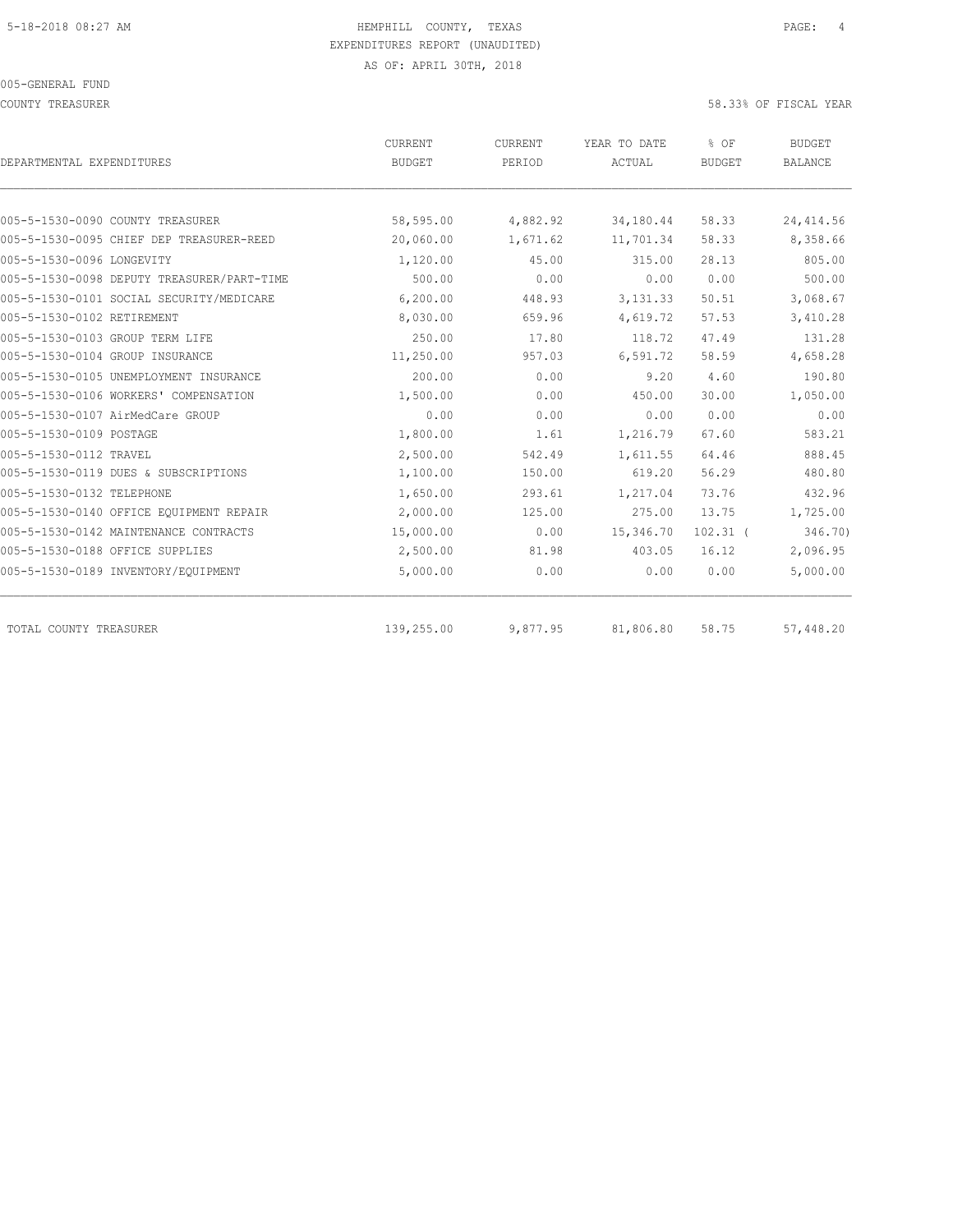COUNTY TAX COLLECTOR 58.33% OF FISCAL YEAR

| DEPARTMENTAL EXPENDITURES                | CURRENT<br><b>BUDGET</b> | CURRENT<br>PERIOD | YEAR TO DATE<br>ACTUAL | % OF<br><b>BUDGET</b> | <b>BUDGET</b><br><b>BALANCE</b> |
|------------------------------------------|--------------------------|-------------------|------------------------|-----------------------|---------------------------------|
|                                          |                          |                   |                        |                       |                                 |
| 005-5-1540-0090 COUNTY TAX COLLECTOR     | 58,595.00                | 4,882.92          | 34,180.44              | 58.33                 | 24, 414.56                      |
| 005-5-1540-0094 PART TIME HELP           | 1,500.00                 | 0.00              | 0.00                   | 0.00                  | 1,500.00                        |
| 005-5-1540-0095 CHIEF DEPUTY TAC/JACKSON | 40,119.00                | 3,343.26          | 23,402.82              | 58.33                 | 16,716.18                       |
| 005-5-1540-0096 LONGEVITY                | 3,200.00                 | 260.00            | 1,740.00               | 54.38                 | 1,460.00                        |
| 005-5-1540-0097 DEPUTY TAC/BENTLEY       | 38,007.00                | 3,167.26          | 22,170.82              | 58.33                 | 15,836.18                       |
| 005-5-1540-0098 DEPUTY TAC/CLARK         | 38,007.00                | 3,167.26          | 22,170.82              | 58.33                 | 15,836.18                       |
| 005-5-1540-0101 SOCIAL SECURITY/MEDICARE | 14,000.00                | 1,073.31          | 7,514.49               | 53.67                 | 6,485.51                        |
| 005-5-1540-0102 RETIREMENT               | 18,000.00                | 1,482.06          | 10,366.42              | 57.59                 | 7,633.58                        |
| 005-5-1540-0103 GROUP TERM LIFE          | 600.00                   | 40.00             | 266.52                 | 44.42                 | 333.48                          |
| 005-5-1540-0104 GROUP INSURANCE          | 30,000.00                | 2,552.08          | 17,577.92              | 58.59                 | 12,422.08                       |
| 005-5-1540-0105 UNEMPLOYMENT INSURANCE   | 1,500.00                 | 0.00              | 53.22                  | 3.55                  | 1,446.78                        |
| 005-5-1540-0106 WORKERS' COMPENSATION    | 2,400.00                 | 0.00              | 1,200.00               | 50.00                 | 1,200.00                        |
| 005-5-1540-0109 POSTAGE                  | 10,000.00                | 0.00              | 5,875.75               | 58.76                 | 4,124.25                        |
| 005-5-1540-0112 TRAVEL                   | 4,000.00                 | 489.80            | 1,853.55               | 46.34                 | 2,146.45                        |
| 005-5-1540-0119 DUES & SUBSCRIPTIONS     | 1,000.00                 | 0.00              | 187.00                 | 18.70                 | 813.00                          |
| 005-5-1540-0132 TELEPHONE                | 3,200.00                 | 429.00            | 1,966.68               | 61.46                 | 1,233.32                        |
| 005-5-1540-0134 BONDS & INSURANCE        | 0.00                     | 0.00              | 0.00                   | 0.00                  | 0.00                            |
| 005-5-1540-0138 DATA PROCESSING          | 48,000.00                | 10,693.75         | 32,081.25              | 66.84                 | 15,918.75                       |
| 005-5-1540-0142 IT/MAINTENANCE CONTRACTS | 3,000.00                 | 100.00            | 100.00                 | 3.33                  | 2,900.00                        |
| 005-5-1540-0148 ADVERTISING              | 1,000.00                 | 0.00              | 245.28                 | 24.53                 | 754.72                          |
| 005-5-1540-0150 JUDGEMENTS               | 0.00                     | 0.00              | 0.00                   | 0.00                  | 0.00                            |
| 005-5-1540-0181 CITATIONS & SUBPOENAS    | 800.00                   | 55.00             | 230.00                 | 28.75                 | 570.00                          |
| 005-5-1540-0188 OFFICE SUPPLIES          | 7,000.00                 | 209.18            | 1,322.12               | 18.89                 | 5,677.88                        |
| 005-5-1540-0189 INVENTORY/EQUIPMENT      | 3,000.00                 | 0.00              | 37.05                  | 1.24                  | 2,962.95                        |
| 005-5-1540-0510 CAPITAL OUTLAY           | 6,000.00                 | 0.00              | 0.00                   | 0.00                  | 6,000.00                        |
| TOTAL COUNTY TAX COLLECTOR               | 332,928.00               | 31,944.88         | 184, 542.15            | 55.43                 | 148,385.85                      |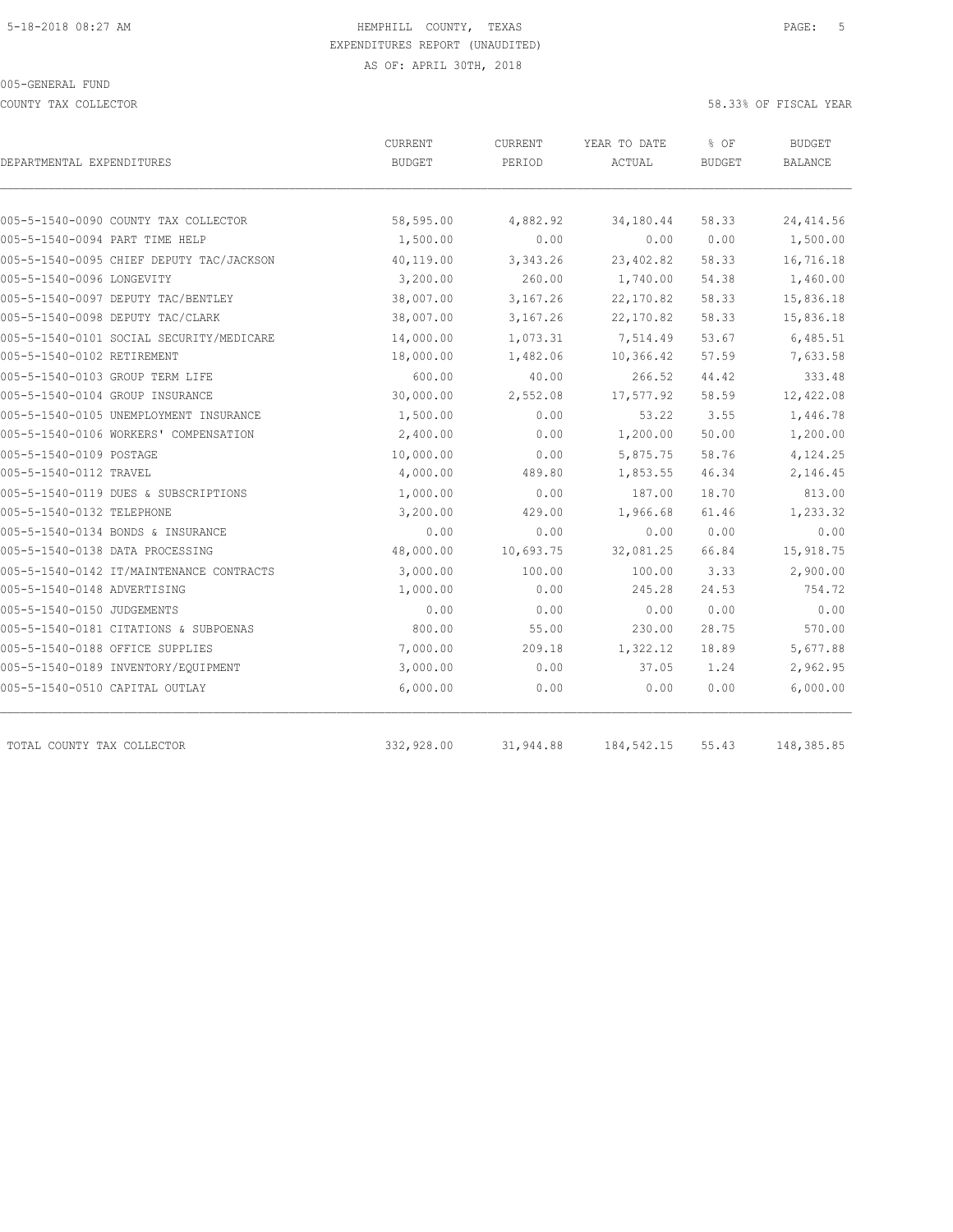JURY & ELECTION 58.33% OF FISCAL YEAR

| DEPARTMENTAL EXPENDITURES                      | <b>CURRENT</b><br><b>BUDGET</b> | CURRENT<br>PERIOD | YEAR TO DATE<br>ACTUAL | % OF<br><b>BUDGET</b> | <b>BUDGET</b><br><b>BALANCE</b> |
|------------------------------------------------|---------------------------------|-------------------|------------------------|-----------------------|---------------------------------|
|                                                |                                 |                   |                        |                       |                                 |
| 005-5-2400-0101 SOCIAL SECURITY/MEDICARE       | 300.00                          | 0.00              | 297.16                 | 99.05                 | 2.84                            |
| 005-5-2400-0106 WORKERS' COMPENSATION          | 2,500.00                        | 0.00              | 372.00                 | 14.88                 | 2,128.00                        |
| 005-5-2400-0114 COUNTY COURT EXPENSES          | 2,500.00                        | 487.00            | 2,241.38               | 89.66                 | 258.62                          |
| 005-5-2400-0115 CO.CRT. CONT LAB-REPORTER      | 1,500.00                        | 768.77            | 768.77                 | 51.25                 | 731.23                          |
| 005-5-2400-0116 CO.CRT.CONT LAB-CRT APP ATTNY  | 25,000.00                       | 3,020.00          | 14,270.00              | 57.08                 | 10,730.00                       |
| 005-5-2400-0117 ELECTION EXPENSES              | 15,000.00                       | 54.90             | 9,320.61               | 62.14                 | 5,679.39                        |
| 005-5-2400-0118 ELECTION JUDGES                | 7,000.00                        | 0.00              | 5,163.17               | 73.76                 | 1,836.83                        |
| 005-5-2400-0124 CONTRACT LABOR - CRT INTERPRET | 2,500.00                        | 0.00              | 0.00                   | 0.00                  | 2,500.00                        |
| 005-5-2400-0131 OTHER EXPENSE                  | 0.00                            | 0.00              | 0.00                   | 0.00                  | 0.00                            |
| 005-5-2400-0150 GRAND JURORS                   | 2,500.00                        | 375.00            | 655.00                 | 26.20                 | 1,845.00                        |
| 005-5-2400-0151 PETIT JURORS                   | 2,500.00                        | 15.00             | 1,645.00               | 65.80                 | 855.00                          |
| 005-5-2400-0152 JUSTICE COURT JURORS           | 500.00                          | 45.00             | 85.00                  | 17.00                 | 415.00                          |
| 005-5-2400-0196 CHILD PROT SER CRT APP ATTY    | 16,000.00                       | 0.00              | 553.00                 | 3.46                  | 15,447.00                       |
| 005-5-2400-0197 CHILD PROT SER CRT REPORTER    | 1,500.00                        | 285.00            | 562.70                 | 37.51                 | 937.30                          |
| TOTAL JURY & ELECTION                          | 79,300.00                       | 5,050.67          | 35,933.79              | 45.31                 | 43,366.21                       |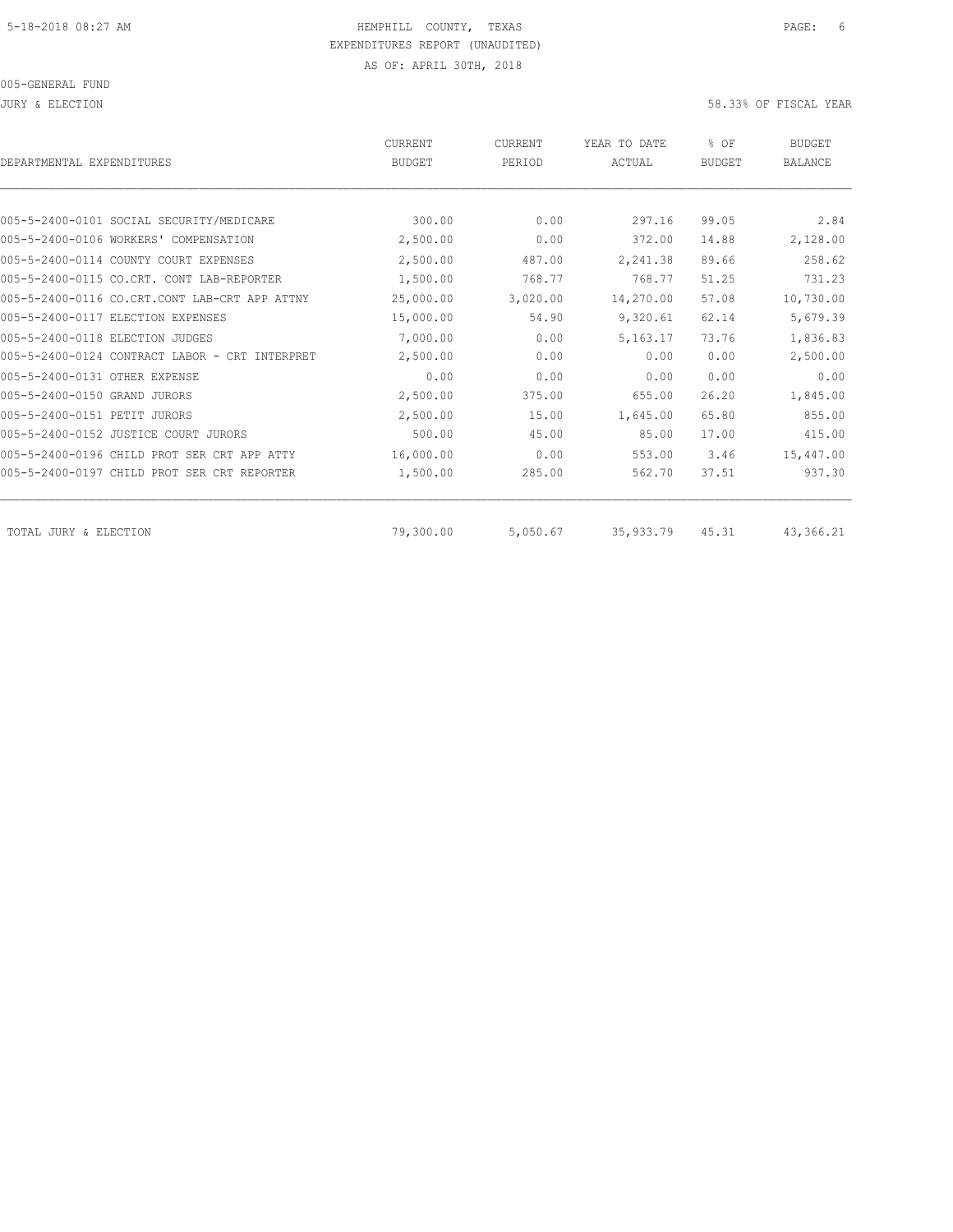DISTRICT COURT 58.33% OF FISCAL YEAR

| DEPARTMENTAL EXPENDITURES              |                                                | CURRENT<br><b>BUDGET</b> | CURRENT<br>PERIOD | YEAR TO DATE<br>ACTUAL | % OF<br><b>BUDGET</b> | <b>BUDGET</b><br><b>BALANCE</b> |
|----------------------------------------|------------------------------------------------|--------------------------|-------------------|------------------------|-----------------------|---------------------------------|
|                                        |                                                |                          |                   |                        |                       |                                 |
| 005-5-2410-0090 JUDGE-EMMERT           |                                                | 1,897.00                 | 158.08            | 1,106.56               | 58.33                 | 790.44                          |
| 005-5-2410-0095 COURT BAILIFF-HOLLAND  |                                                | 11,787.00                | 982.26            | 6,875.82               | 58.33                 | 4,911.18                        |
| 005-5-2410-0096 LONGEVITY SPECIAL      |                                                | 900.00                   | 56.84             | 378.28                 | 42.03                 | 521.72                          |
|                                        | 005-5-2410-0097 COURT REPORTER-MCCLENDON       | 16,000.00                | 1,313.48          | 9,194.36               | 57.46                 | 6,805.64                        |
|                                        | 005-5-2410-0098 COURT ADMINISTRATOR-BURCH      | 8,522.00                 | 710.16            | 4,971.12               | 58.33                 | 3,550.88                        |
|                                        | 005-5-2410-0101 SOCIAL SECURITY/MEDICARE       | 3,000.00                 | 246.39            | 1,723.13               | 57.44                 | 1,276.87                        |
| 005-5-2410-0102 RETIREMENT             |                                                | 3,900.00                 | 322.07            | 2,252.69               | 57.76                 | 1,647.31                        |
| 005-5-2410-0103 GROUP TERM LIFE        |                                                | 150.00                   | 8.69              | 57.92                  | 38.61                 | 92.08                           |
| 005-5-2410-0104 GROUP INSURANCE        |                                                | 6,000.00                 | 0.00              | 3,420.00               | 57.00                 | 2,580.00                        |
| 005-5-2410-0105 UNEMPLOYMENT INSURANCE |                                                | 200.00                   | 0.00              | 16.41                  | 8.21                  | 183.59                          |
| 005-5-2410-0106 WORKERS' COMPENSATION  |                                                | 2,400.00                 | 0.00              | 1,120.00               | 46.67                 | 1,280.00                        |
|                                        | 005-5-2410-0116 DIST CRT-CONT LAB-CRT APP ATTN | 24,500.00                | 5,115.00          | 15,769.10              | 64.36                 | 8,730.90                        |
| 005-5-2410-0124 CONTRACT LABOR         |                                                | 2,000.00                 | 0.00              | 0.00                   | 0.00                  | 2,000.00                        |
|                                        | 005-5-2410-0154 JUDICIAL DISTRICT ASSESSMENT   | 500.00                   | 0.00              | 0.00                   | 0.00                  | 500.00                          |
| 005-5-2410-0155 BUDGET REIMBURSEMENT   |                                                | 8,000.00                 | 3,845.74          | 3,845.74               | 48.07                 | 4,154.26                        |
| 005-5-2410-0219 STATEMENT OF FACTS     |                                                | 4,000.00                 | 0.00              | 0.00                   | 0.00                  | 4,000.00                        |
| TOTAL DISTRICT COURT                   |                                                | 93,756.00                | 12,758.71         | 50,731.13              | 54.11                 | 43,024.87                       |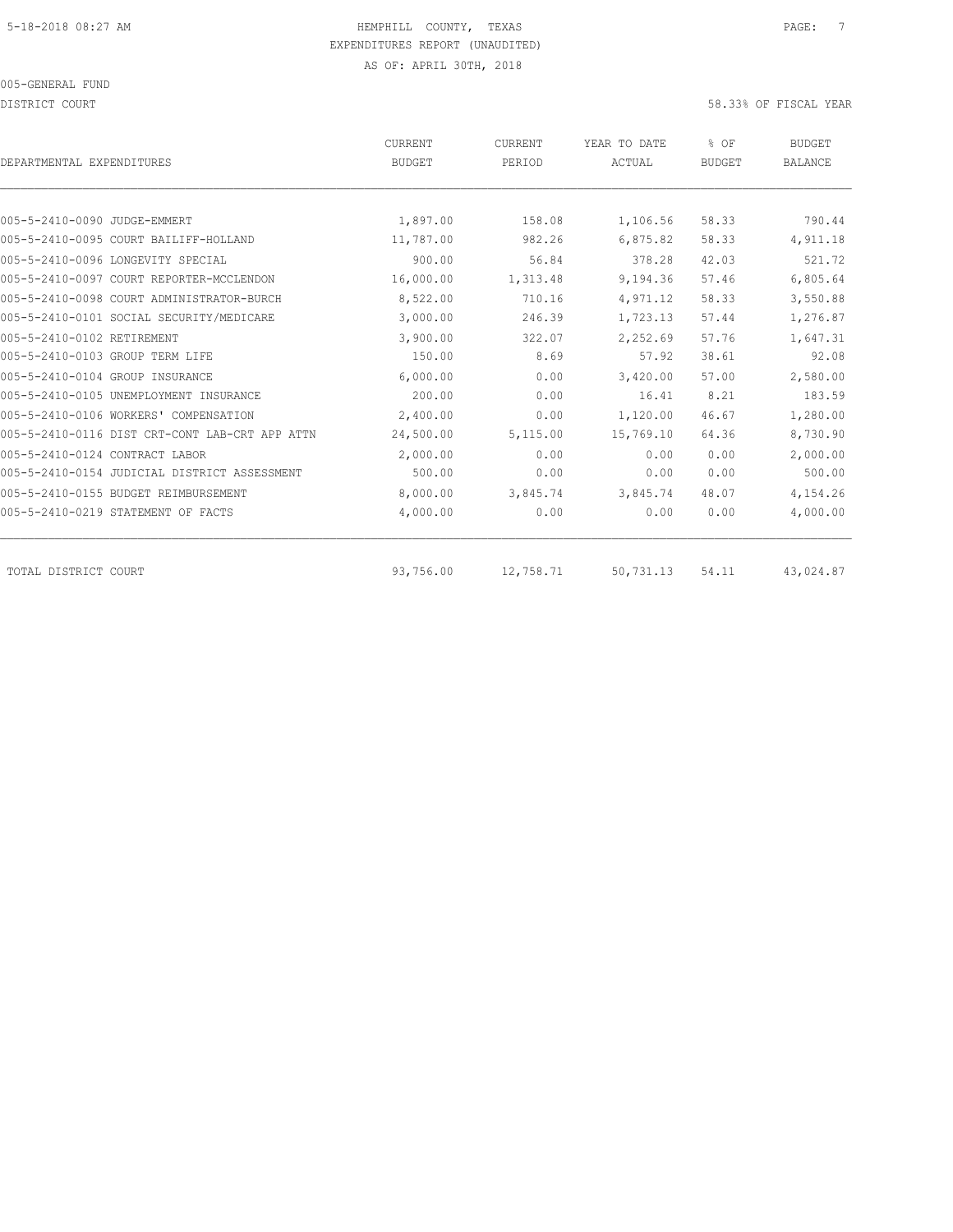COUNTY JUDGE 58.33% OF FISCAL YEAR

| DEPARTMENTAL EXPENDITURES                     | CURRENT<br><b>BUDGET</b> | CURRENT<br>PERIOD | YEAR TO DATE<br>ACTUAL | % OF<br><b>BUDGET</b> | <b>BUDGET</b><br>BALANCE |
|-----------------------------------------------|--------------------------|-------------------|------------------------|-----------------------|--------------------------|
|                                               |                          |                   |                        |                       |                          |
| 005-5-2500-0082 OVERTIME                      | 1,500.00                 | 0.00              | 0.00                   | 0.00                  | 1,500.00                 |
| 005-5-2500-0090 JUDGE SALARY                  | 61,022.00                | 5,085.16          | 35,596.12              | 58.33                 | 25, 425.88               |
| 005-5-2500-0091 JUVENILE CRT JUDGE (1)        | 3,081.00                 | 256.76            | 1,797.32               | 58.34                 | 1,283.68                 |
| 005-5-2500-0092 STATE/CO JUDGE SAL SUPPLEMENT | 25,200.00                | 2,100.00          | 14,700.00              | 58.33                 | 10,500.00                |
| 005-5-2500-0094 JANITOR/LONGORIA              | 38,950.00                | 3,245.84          | 22,720.88              | 58.33                 | 16,229.12                |
| 005-5-2500-0095 JANITOR/JOHNSON               | 42,230.00                | 3,519.16          | 24,634.12              | 58.33                 | 17,595.88                |
| 005-5-2500-0096 LONGEVITY                     | 2,690.00                 | 120.00            | 1,335.00               | 49.63                 | 1,355.00                 |
| 005-5-2500-0097 ADMIN ASST-KENDALL            | 42,819.00                | 3,167.26          | 26, 324.95             | 61.48                 | 16,494.05                |
| 005-5-2500-0098 PART-TIME SECRETARY           | 1,500.00                 | 306.25            | 1,059.38               | 70.63                 | 440.62                   |
| 005-5-2500-0101 SOCIAL SECURITY/MEDICARE      | 16,660.00                | 1,226.89          | 9,027.97               | 54.19                 | 7,632.03                 |
| 005-5-2500-0102 RETIREMENT                    | 21,670.00                | 1,752.42          | 12,731.86              | 58.75                 | 8,938.14                 |
| 005-5-2500-0103 GROUP TERM LIFE               | 550.00                   | 47.34             | 327.77                 | 59.59                 | 222.23                   |
| 005-5-2500-0104 GROUP INSURANCE               | 30,000.00                | 2,550.85          | 15,093.47              | 50.31                 | 14,906.53                |
| 005-5-2500-0105 UNEMPLOYMENT INSURANCE        | 300.00                   | 0.00              | 58.79                  | 19.60                 | 241.21                   |
| 005-5-2500-0106 WORKERS' COMPENSATION         | 2,300.00                 | 0.00              | 1,560.00               | 67.83                 | 740.00                   |
| 005-5-2500-0109 POSTAGE                       | 600.00                   | 45.52             | 187.92                 | 31.32                 | 412.08                   |
| 005-5-2500-0112 TRAVEL                        | 7,000.00                 | 374.96            | 788.96                 | 11.27                 | 6,211.04                 |
| 005-5-2500-0119 DUES & SUBSCRIPTIONS          | 4,000.00                 | 0.00              | 2,485.00               | 62.13                 | 1,515.00                 |
| 005-5-2500-0122 FUEL & OIL                    | 0.00                     | 0.00              | 0.00                   | 0.00                  | 0.00                     |
| 005-5-2500-0130 COMMUNICATION REPAIRS         | 0.00                     | 0.00              | 0.00                   | 0.00                  | 0.00                     |
| 005-5-2500-0132 TELEPHONE                     | 3,000.00                 | 534.19            | 2,396.71               | 79.89                 | 603.29                   |
| 005-5-2500-0139 TRAINING SEMINARS             | 2,000.00                 | 0.00              | 0.00                   | 0.00                  | 2,000.00                 |
| 005-5-2500-0148 ADVERTISING                   | 2,000.00                 | 129.85            | 893.77                 | 44.69                 | 1,106.23                 |
| 005-5-2500-0183 OFFICE EQUIP-R&M              | 500.00                   | 50.00             | 300.00                 | 60.00                 | 200.00                   |
| 005-5-2500-0188 OFFICE SUPPLIES               | 2,500.00                 | 59.81             | 1,065.63               | 42.63                 | 1,434.37                 |
| 005-5-2500-0189 INVENTORY/EQUIPMENT           | 0.00                     | 0.00              | 0.00                   | 0.00                  | 0.00                     |

TOTAL COUNTY JUDGE 312,072.00 24,572.26 175,085.62 56.10 136,986.38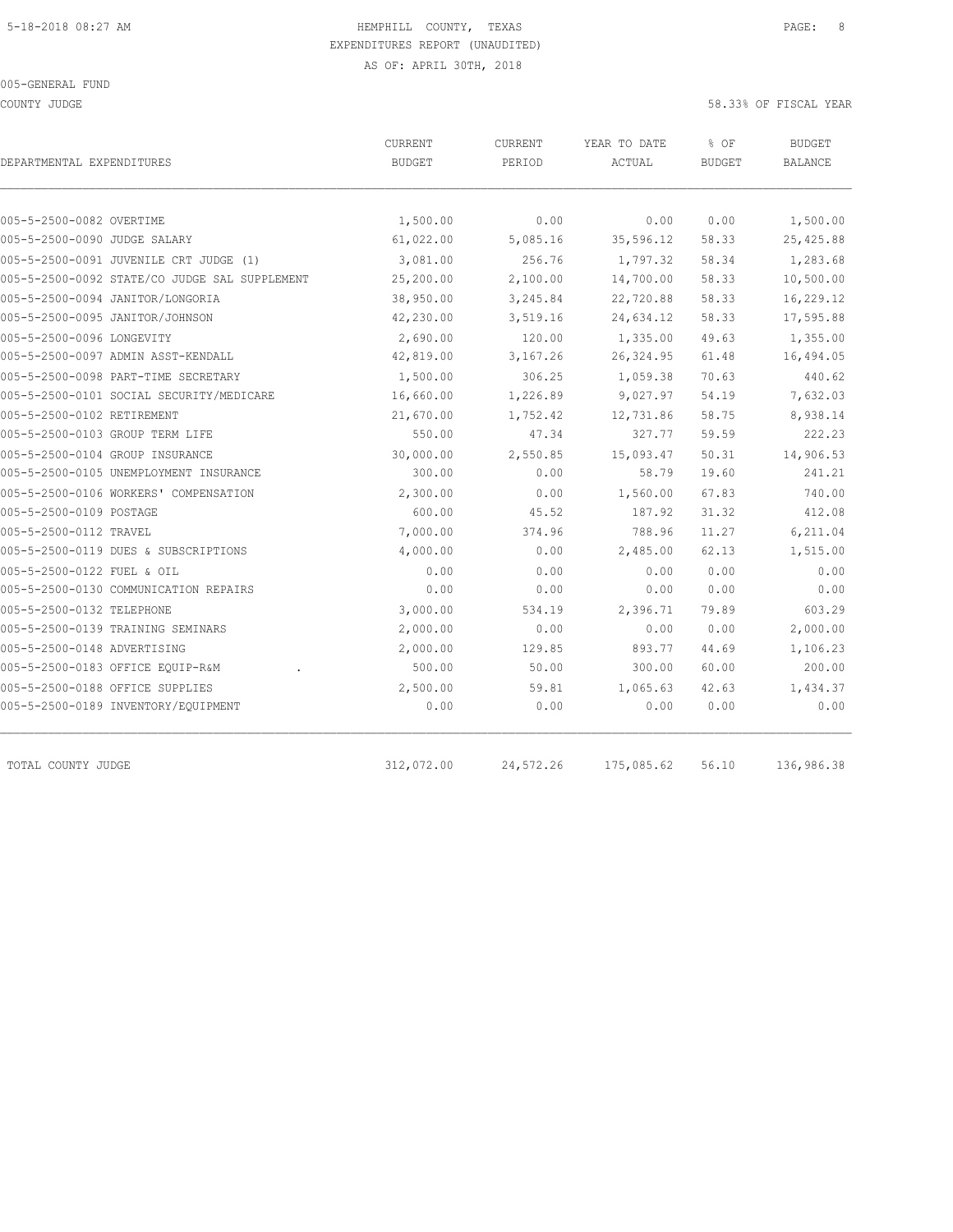| DEPARTMENTAL EXPENDITURES                     | <b>CURRENT</b><br><b>BUDGET</b> | CURRENT<br>PERIOD | YEAR TO DATE<br>ACTUAL | % OF<br><b>BUDGET</b> | BUDGET<br><b>BALANCE</b> |
|-----------------------------------------------|---------------------------------|-------------------|------------------------|-----------------------|--------------------------|
|                                               |                                 |                   |                        |                       |                          |
| 005-5-2510-0090 STATE/CHIEF JUV PRO OFFICER   | 63,324.00                       | 5,277.00          | 36,939.00              | 58.33                 | 26,385.00                |
| 005-5-2510-0096 JPO/LONGEVITY                 | 740.00                          | 60.00             | 420.00                 | 56.76                 | 320.00                   |
| 005-5-2510-0101 JPO SOCIAL SEC/MEDICARE       | 4,780.00                        | 410.58            | 2,874.06               | 60.13                 | 1,905.94                 |
| 005-5-2510-0102 JPO RETIREMENT                | 6,340.00                        | 536.70            | 3,756.90               | 59.26                 | 2,583.10                 |
| 005-5-2510-0103 JPO GROUP TERM LIFE           | 230.00                          | 14.50             | 96.64                  | 42.02                 | 133.36                   |
| 005-5-2510-0104 JPO GROUP INSURANCE           | 7,500.00                        | 638.02            | 4,394.48               | 58.59                 | 3,105.52                 |
| 005-5-2510-0105 JPO/UNEMPLOYMENT              | 100.00                          | 0.00              | 28.82                  | 28.82                 | 71.18                    |
| 005-5-2510-0106 JPO/WORKERS' COMP             | 580.00                          | 0.00              | 300.00                 | 51.72                 | 280.00                   |
| 005-5-2510-0132 JUVENILE PROBATION CELL PHONE | 360.00                          | 30.00             | 210.00                 | 58.33                 | 150.00                   |
|                                               |                                 |                   |                        |                       |                          |
| TOTAL JUVENILE<br>PROBATION                   | 83,954.00                       | 6,966.80          | 49,019.90              | 58.39                 | 34,934.10                |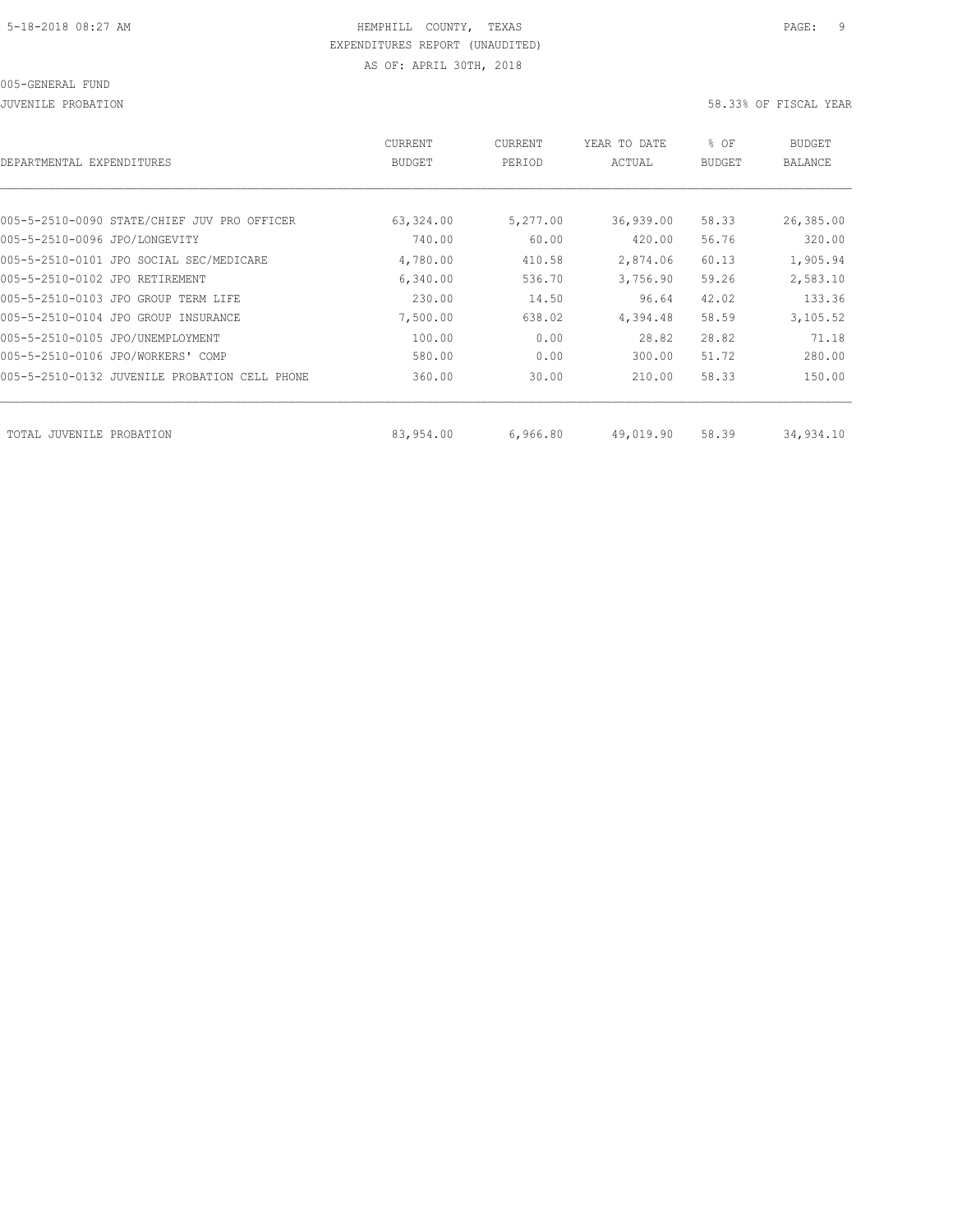LOCAL JUVENILE PROBATION 58.33% OF FISCAL YEAR

| DEPARTMENTAL EXPENDITURES                     | <b>CURRENT</b><br><b>BUDGET</b> | CURRENT<br>PERIOD | YEAR TO DATE<br>ACTUAL | % OF<br><b>BUDGET</b> | <b>BUDGET</b><br><b>BALANCE</b> |
|-----------------------------------------------|---------------------------------|-------------------|------------------------|-----------------------|---------------------------------|
|                                               |                                 |                   |                        |                       |                                 |
| 005-5-2520-0090 31ST DISTRICT JUV PRO OFFICER | 53,498.00                       | 4,458.16          | 31,207.12              | 58.33                 | 22,290.88                       |
| 005-5-2520-0096 JPO LOCAL/LONGEVITY           | 500.00                          | 40.00             | 280.00                 | 56.00                 | 220.00                          |
| 005-5-2520-0101 LOCAL JPO SS/MEDICARE         | 4,050.00                        | 346.40            | 2,424.80               | 59.87                 | 1,625.20                        |
| 005-5-2520-0102 LOCAL JPO RETIREMENT          | 5,350.00                        | 452.82            | 3,169.74               | 59.25                 | 2,180.26                        |
| 005-5-2520-0103 LOCAL JPO GROUP TERM LIFE     | 200.00                          | 12.22             | 81.46                  | 40.73                 | 118.54                          |
| 005-5-2520-0104 LOCAL JPO GROUP INSURANCE     | 7,500.00                        | 638.02            | 4,394.48               | 58.59                 | 3,105.52                        |
| 005-5-2520-0105 JPO LOCAL/UNEMPLOYMENT        | 100.00                          | 0.00              | 24.32                  | 24.32                 | 75.68                           |
| 005-5-2520-0106 JPO LOCAL/WORKERS' COMP       | 580.00                          | 0.00              | 300.00                 | 51.72                 | 280.00                          |
| 005-5-2520-0132 LOCAL JPO CELL PHONE          | 360.00                          | 30.00             | 210.00                 | 58.33                 | 150.00                          |
| TOTAL LOCAL JUVENILE PROBATION                | 72,138.00                       | 5,977.62          | 42,091.92              | 58.35                 | 30,046.08                       |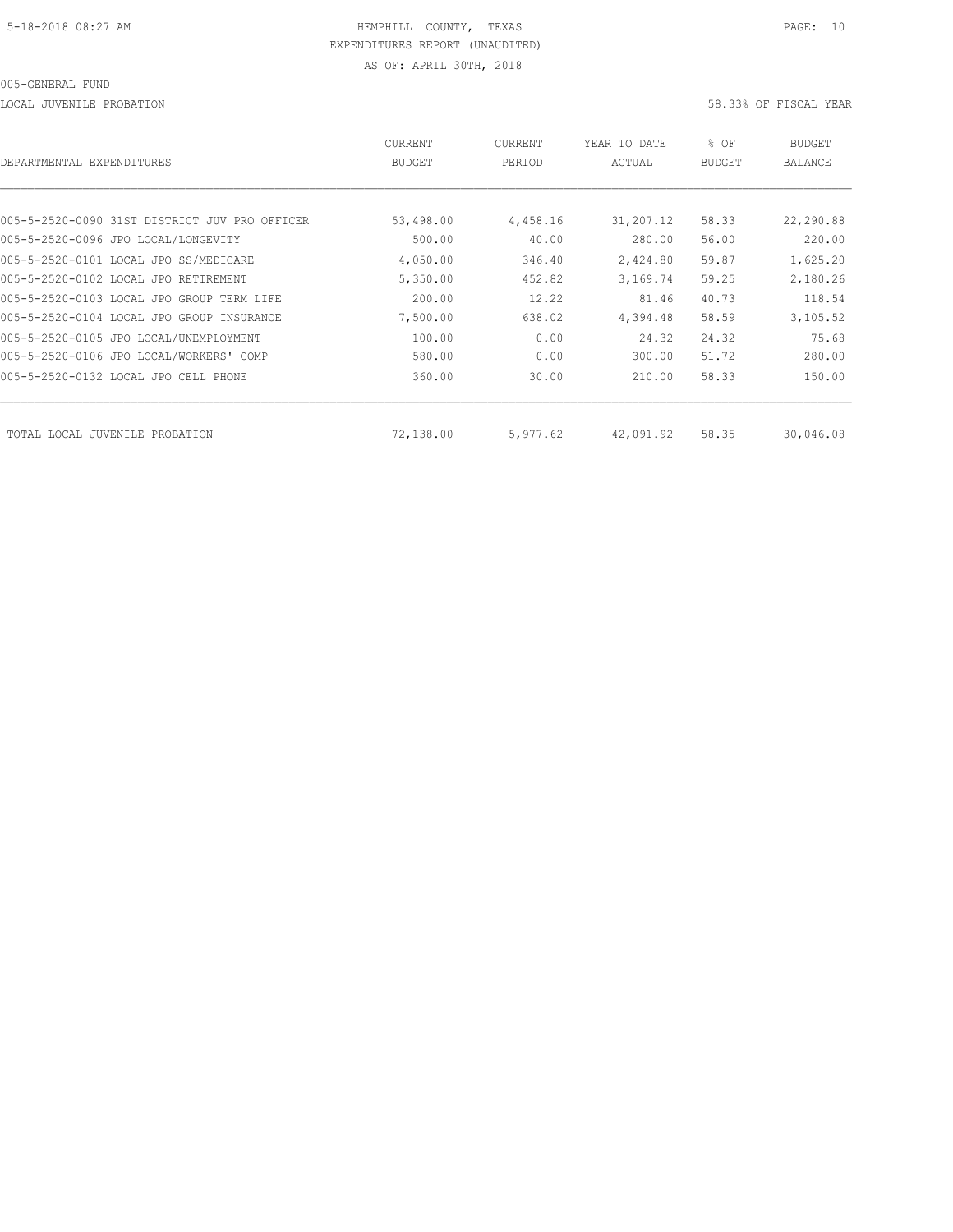COUNTY ATTORNEY 58.33% OF FISCAL YEAR

| DEPARTMENTAL EXPENDITURES                     | <b>CURRENT</b><br><b>BUDGET</b> | <b>CURRENT</b><br>PERIOD | YEAR TO DATE<br>ACTUAL | % OF<br><b>BUDGET</b> | <b>BUDGET</b><br><b>BALANCE</b> |
|-----------------------------------------------|---------------------------------|--------------------------|------------------------|-----------------------|---------------------------------|
|                                               |                                 |                          |                        |                       |                                 |
| 005-5-2550-0090 COUNTY ATTORNEY               | 58,595.00                       | 4,882.92                 | 34,180.44              | 58.33                 | 24, 414.56                      |
| 005-5-2550-0091 CO ATTNY ST SALARY SUPPLEMENT | 23,333.00                       | 1,944.40                 | 13,610.80              | 58.33                 | 9,722.20                        |
| 005-5-2550-0095 LEGAL ASST/REED               | 20,059.00                       | 1,671.64                 | 11,701.48              | 58.34                 | 8,357.52                        |
| 005-5-2550-0096 LONGEVITY                     | 0.00                            | 45.00                    | 315.00                 | $0.00$ (              | 315.00                          |
| 005-5-2550-0101 SOCIAL SECURITY/MEDICARE      | 7,820.00                        | 646.99                   | 4,520.98               | 57.81                 | 3,299.02                        |
| 005-5-2550-0102 RETIREMENT                    | 10,200.00                       | 854.40                   | 5,980.80               | 58.64                 | 4,219.20                        |
| 005-5-2550-0103 GROUP TERM LIFE               | 300.00                          | 23.08                    | 153.82                 | 51.27                 | 146.18                          |
| 005-5-2550-0104 GROUP INSURANCE               | 11,250.00                       | 957.03                   | 6, 591.72              | 58.59                 | 4,658.28                        |
| 005-5-2550-0105 UNEMPLOYMENT INSURANCE        | 400.00                          | 0.00                     | 9.20                   | 2.30                  | 390.80                          |
| 005-5-2550-0106 WORKERS' COMPENSATION         | 1,500.00                        | 0.00                     | 450.00                 | 30.00                 | 1,050.00                        |
| 005-5-2550-0109 POSTAGE                       | 350.00                          | 22.91                    | 118.12                 | 33.75                 | 231.88                          |
| 005-5-2550-0112 TRAVEL/EDUCATION              | 5,000.00                        | 1,220.43                 | 2,921.43               | 58.43                 | 2,078.57                        |
| 005-5-2550-0119 DUES & SUBSCRIPTIONS          | 1,000.00                        | 0.00                     | 75.00                  | 7.50                  | 925.00                          |
| 005-5-2550-0132 TELEPHONE                     | 1,600.00                        | 264.33                   | 1,107.92               | 69.25                 | 492.08                          |
| 005-5-2550-0140 OFFICE EOUIPMENT REPAIRS      | 1,500.00                        | 425.00                   | 475.00                 | 31.67                 | 1,025.00                        |
| 005-5-2550-0142 SOFTWARE SUPPORT              | 3,500.00                        | 469.89                   | 3,272.28               | 93.49                 | 227.72                          |
| 005-5-2550-0168 C/ATTY LAW LIB                | 2,200.00                        | 0.00                     | 1,021.20               | 46.42                 | 1,178.80                        |
| 005-5-2550-0188 OFFICE SUPPLIES               | 3,500.00                        | 202.40                   | 1,253.63               | 35.82                 | 2,246.37                        |
| 005-5-2550-0189 INVENTORY/EQUIPMENT           | 5,000.00                        | 856.61                   | 856.61                 | 17.13                 | 4,143.39                        |
| TOTAL COUNTY ATTORNEY                         | 157,107.00                      | 14,487.03                | 88, 615.43             | 56.40                 | 68,491.57                       |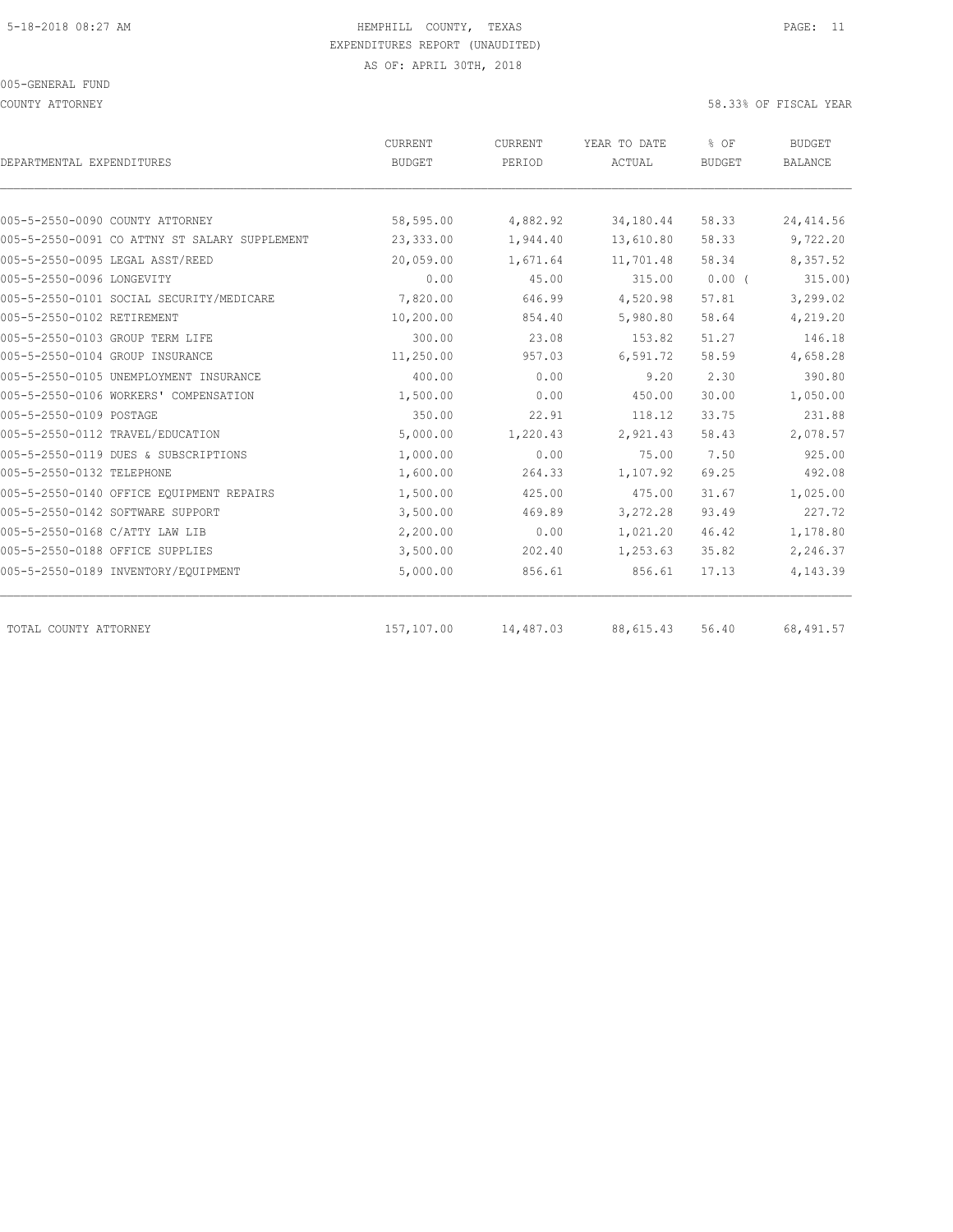COUNTY JUSTICE OF PEACE 58.33% OF FISCAL YEAR

|                                          | CURRENT       | CURRENT   | YEAR TO DATE  | % OF          | <b>BUDGET</b>  |
|------------------------------------------|---------------|-----------|---------------|---------------|----------------|
| DEPARTMENTAL EXPENDITURES                | <b>BUDGET</b> | PERIOD    | <b>ACTUAL</b> | <b>BUDGET</b> | <b>BALANCE</b> |
|                                          |               |           |               |               |                |
| 005-5-2560-0090 JUSTICE OF THE PEACE     | 58,595.00     | 4,882.92  | 34,180.44     | 58.33         | 24, 414.56     |
| 005-5-2560-0096 LONGEVITY                | 770.00        | 60.00     | 390.00        | 50.65         | 380.00         |
| 005-5-2560-0097 JP SECRETARY-NAVARRO     | 40,119.00     | 3,343.26  | 23,402.82     | 58.33         | 16,716.18      |
| 005-5-2560-0098 PART-TIME                | 0.00          | 0.00      | 0.00          | 0.00          | 0.00           |
| 005-5-2560-0101 SOCIAL SECURITY/MEDICARE | 7,650.00      | 631.64    | 4, 411.48     | 57.67         | 3,238.52       |
| 005-5-2560-0102 RETIREMENT               | 9,950.00      | 828.62    | 5,797.34      | 58.26         | 4,152.66       |
| 005-5-2560-0103 GROUP TERM LIFE          | 350.00        | 22.36     | 149.02        | 42.58         | 200.98         |
| 005-5-2560-0104 GROUP INSURANCE          | 7,500.00      | 640.30    | 4,407.58      | 58.77         | 3,092.42       |
| 005-5-2560-0105 UNEMPLOYMENT INSURANCE   | 200.00        | 0.00      | 18.23         | 9.12          | 181.77         |
| 005-5-2560-0106 WORKERS' COMPENSATION    | 1,200.00      | 0.00      | 600.00        | 50.00         | 600.00         |
| 005-5-2560-0109 POSTAGE                  | 400.00        | 28.94     | 144.71        | 36.18         | 255.29         |
| 005-5-2560-0112 TRAVEL                   | 1,500.00      | 0.00      | 0.00          | 0.00          | 1,500.00       |
| 005-5-2560-0119 DUES & SUBSCRIPTIONS     | 1,000.00      | 36.00     | 505.00        | 50.50         | 495.00         |
| 005-5-2560-0131 OTHER EXPENSE            | 0.00          | 0.00      | 0.00          | 0.00          | 0.00           |
| 005-5-2560-0132 TELEPHONE                | 1,500.00      | 258.80    | 1,097.78      | 73.19         | 402.22         |
| 005-5-2560-0140 SOFTWARE                 | 3,600.00      | 2,710.00  | 2,810.00      | 78.06         | 790.00         |
| 005-5-2560-0188 OFFICE SUPPLIES          | 2,000.00      | 417.98    | 1,881.98      | 94.10         | 118.02         |
| TOTAL COUNTY JUSTICE OF PEACE            | 136,334.00    | 13,860.82 | 79,796.38     | 58.53         | 56,537.62      |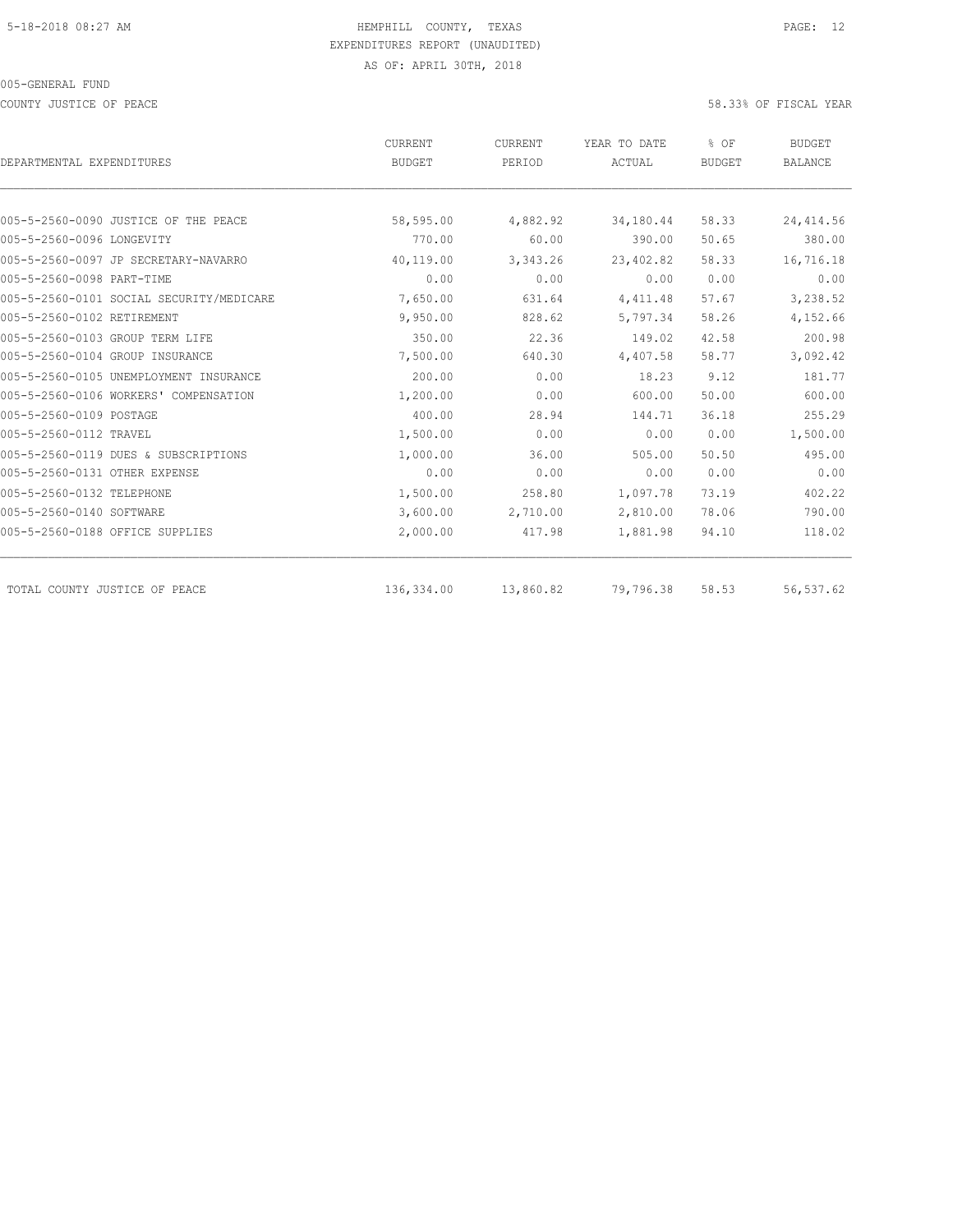CANADIAN FIRE DEPT 58.33% OF FISCAL YEAR

| DEPARTMENTAL EXPENDITURES             | <b>CURRENT</b><br><b>BUDGET</b> | <b>CURRENT</b><br>PERIOD | YEAR TO DATE<br>ACTUAL | % OF<br><b>BUDGET</b> | <b>BUDGET</b><br><b>BALANCE</b> |
|---------------------------------------|---------------------------------|--------------------------|------------------------|-----------------------|---------------------------------|
|                                       |                                 |                          |                        |                       |                                 |
| 005-5-3019-0106 WORKER'S COMP         | 0.00                            | 0.00                     | 0.00                   | 0.00                  | 0.00                            |
| 005-5-3019-0112 TRAVEL                | 0.00                            | 0.00                     | 0.00                   | 0.00                  | 0.00                            |
| 005-5-3019-0119 DUES & SUBSCRIPTIONS  | 2,500.00                        | 0.00                     | 0.00                   | 0.00                  | 2,500.00                        |
| 005-5-3019-0122 FUEL & OIL            | 6,000.00                        | 0.00                     | 2,029.71               | 33.83                 | 3,970.29                        |
| 005-5-3019-0124 CONTRACT LABOR        | 5,000.00                        | 0.00                     | 0.00                   | 0.00                  | 5,000.00                        |
| 005-5-3019-0125 TIRES & TUBES         | 5,000.00                        | 0.00                     | 35.00                  | 0.70                  | 4,965.00                        |
| 005-5-3019-0128 SUPPLIES              | 7,000.00                        | 800.33                   | 1,144.78               | 16.35                 | 5,855.22                        |
| 005-5-3019-0130 COMMUNICATION REPAIRS | 5,000.00                        | 30.00                    | 912.65                 | 18.25                 | 4,087.35                        |
| 005-5-3019-0133 UTILITIES             | 0.00                            | 0.00                     | 0.00                   | 0.00                  | 0.00                            |
| 005-5-3019-0137 VEHICLE R&M           | 13,000.00                       | 1,681.55                 | 5,094.68               | 39.19                 | 7,905.32                        |
| 005-5-3019-0139 TRAINING SEMINARS     | 5,000.00                        | 0.00                     | 0.00                   | 0.00                  | 5,000.00                        |
| 005-5-3019-0141 UNIFORMS & CLOTHING   | 7,000.00                        | 10,540.00                | 11,074.00              | $158.20$ (            | 4,074.00                        |
| 005-5-3019-0148 ADVERTISING           | 0.00                            | 0.00                     | 0.00                   | 0.00                  | 0.00                            |
| 005-5-3019-0185 BUILDING R&M          | 1,000.00                        | 0.00                     | 410.00                 | 41.00                 | 590.00                          |
| 005-5-3019-0187 PENSION FUND          | 18,000.00                       | 8,056.01                 | 11,931.01              | 66.28                 | 6,068.99                        |
| 005-5-3019-0188 OFFICE SUPPLIES       | 0.00                            | 0.00                     | 0.00                   | 0.00                  | 0.00                            |
| 005-5-3019-0189 INVENTORY/EQUIPMENT   | 8,000.00                        | 0.00                     | 0.00                   | 0.00                  | 8,000.00                        |
| 005-5-3019-0510 CAPITAL OUTLAY        | 17,500.00                       | 0.00                     | 0.00                   | 0.00                  | 17,500.00                       |
| TOTAL CANADIAN FIRE DEPT              | 100,000.00                      | 21,107.89                | 32,631.83              | 32.63                 | 67,368.17                       |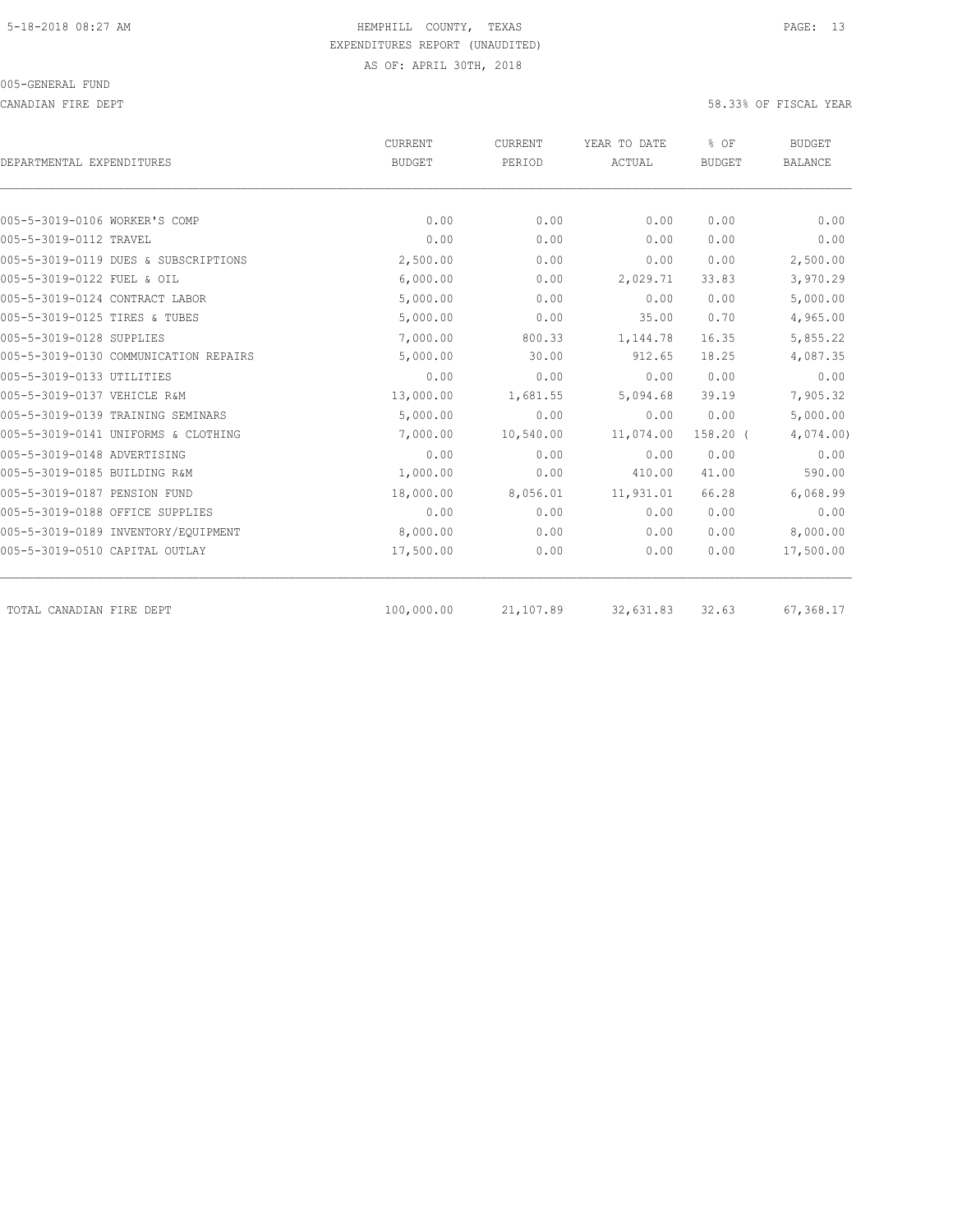LAW ENFORCEMENT 58.33% OF FISCAL YEAR

| DEPARTMENTAL EXPENDITURES                      | CURRENT<br><b>BUDGET</b> | CURRENT<br>PERIOD | YEAR TO DATE<br>ACTUAL | % OF<br><b>BUDGET</b> | <b>BUDGET</b><br>BALANCE |
|------------------------------------------------|--------------------------|-------------------|------------------------|-----------------------|--------------------------|
|                                                |                          |                   |                        |                       |                          |
| 005-5-3500-0080 SHERIFF-LEWIS                  | 65,600.00                | 5,466.66          | 38,266.62              | 58.33                 | 27, 333.38               |
| 005-5-3500-0081 CHIEF DEPUTY-CLAPP             | 55,955.00                | 4,662.92          | 32,640.44              | 58.33                 | 23, 314.56               |
| 005-5-3500-0082 OVERTIME                       | 6,000.00                 | 432.39            | 432.39                 | 7.21                  | 5,567.61                 |
| 005-5-3500-0083 CERTIFICATE PAY                | 22,000.00                | 1,800.00          | 12,800.00              | 58.18                 | 9,200.00                 |
| 005-5-3500-0084 OVERTIME FOREST SERVICE CONTRA | 3,500.00                 | 0.00              | 0.00                   | 0.00                  | 3,500.00                 |
| 005-5-3500-0087 DEPUTY-GREGORY                 | 50,676.00                | 4,223.00          | 29,561.00              | 58.33                 | 21, 115.00               |
| 005-5-3500-0088 DEPUTY-JL ORTEGA               | 50,676.00                | 4,223.00          | 29,561.00              | 58.33                 | 21,115.00                |
| 005-5-3500-0089 DEPUTY-O. ORTEGA               | 50,676.00                | 4,223.00          | 29,561.00              | 58.33                 | 21, 115.00               |
| 005-5-3500-0090 LT.-MOSELEY                    | 52,500.00                | 4,375.00          | 30,625.00              | 58.33                 | 21,875.00                |
| 005-5-3500-0091 DEPUTY- J. T. MOORE            | 50,676.00                | 4,223.00          | 29,561.00              | 58.33                 | 21, 115.00               |
| 005-5-3500-0092 DEPUTY- FISHER                 | 50,676.00                | 4,223.00          | 29,561.00              | 58.33                 | 21,115.00                |
| 005-5-3500-0093 DEPUTY- SANCHEZ                | 50,676.00                | 4,965.76          | 30, 303.76             | 59.80                 | 20,372.24                |
| 005-5-3500-0096 LONGEVITY                      | 1,000.00                 | 50.00             | 295.00                 | 29.50                 | 705.00                   |
| 005-5-3500-0097 ADMINISTRATIVE ASST-SPENCER    | 38,007.00                | 3,167.26          | 22, 170.82             | 58.33                 | 15,836.18                |
| 005-5-3500-0098 PART TIME HELP                 | 0.00                     | 0.00              | 0.00                   | 0.00                  | 0.00                     |
| 005-5-3500-0101 SOCIAL SECURITY/MEDICARE       | 41,000.00                | 3,396.75          | 23, 244.09             | 56.69                 | 17,755.91                |
| 005-5-3500-0102 RETIREMENT                     | 55,000.00                | 4,603.50          | 31,533.88              | 57.33                 | 23,466.12                |
| 005-5-3500-0103 GROUP TERM LIFE                | 2,100.00                 | 124.28            | 811.05                 | 38.62                 | 1,288.95                 |
| 005-5-3500-0104 GROUP INSURANCE                | 75,000.00                | 5,742.18          | 42,661.42              | 56.88                 | 32, 338.58               |
| 005-5-3500-0105 UNEMPLOYMENT INSURANCE         | 3,000.00                 | 0.00              | 235.50                 | 7.85                  | 2,764.50                 |
| 005-5-3500-0106 WORKERS' COMPENSATION          | 9,000.00                 | 117.00            | 5,425.00               | 60.28                 | 3,575.00                 |
| 005-5-3500-0109 POSTAGE                        | 1,100.00                 | 27.94             | 743.04                 | 67.55                 | 356.96                   |
| 005-5-3500-0112 TRAVEL & EDUCATION             | 10,000.00                | 1,525.81          | 10,319.15              | $103.19$ (            | 319.15)                  |
| 005-5-3500-0114 LAW TRAINING CENTER            | 15,000.00                | 0.00              | 1,653.92               | 11.03                 | 13,346.08                |
| 005-5-3500-0119 DUES & SUBSCRIPTIONS           | 1,100.00                 | 0.00              | 275.00                 | 25.00                 | 825.00                   |
| 005-5-3500-0122 FUEL & OIL                     | 40,000.00                | 2,696.71          | 19,671.97              | 49.18                 | 20,328.03                |
| 005-5-3500-0130 COMMUNICATION EXPENSES         | 1,000.00                 | 0.00              | 0.00                   | 0.00                  | 1,000.00                 |
| 005-5-3500-0131 OTHER EXPENSE                  | 2,500.00                 | 137.00            | 1,391.70               | 55.67                 | 1,108.30                 |
| 005-5-3500-0132 TELEPHONE                      | 14,000.00                | 1,255.04          | 6,932.17               | 49.52                 | 7,067.83                 |
| 005-5-3500-0137 VEHICLE REPAIRS & MAIN.        | 12,000.00                | 1,013.46          | 18,790.72              | $156.59$ (            | 6,790.72)                |
| 005-5-3500-0141 UNIFORMS                       | 4,000.00                 | 0.00              | 3,942.92               | 98.57                 | 57.08                    |
| 005-5-3500-0142 MAINTENANCE CONTRACTS          | 35,000.00                | 3,041.70          | 18,741.87              | 53.55                 | 16,258.13                |
| 005-5-3500-0143 JANITORIAL SUPPLIES            | 200.00                   | 638.85            | 897.85                 | 448.93 (              | 697.85)                  |
| 005-5-3500-0150 LAB SERVICES                   | 2,000.00                 | 0.00              | 0.00                   | 0.00                  | 2,000.00                 |
| 005-5-3500-0160 YOUTH PROGRAM                  | 5,000.00                 | 100.00            | 2,450.50               | 49.01                 | 2,549.50                 |
| 005-5-3500-0165 K-9 MAINTENANCE                | 2,500.00                 | 465.44            | 1,743.98               | 69.76                 | 756.02                   |
| 005-5-3500-0183 REPAIRS-MAINTENANCE            | 2,500.00                 | 798.13            | 1,748.62               | 69.94                 | 751.38                   |
| 005-5-3500-0188 OFFICE SUPPLIES                | 3,000.00                 | 530.58            | 3,062.20               | $102.07$ (            | 62.20)                   |
| 005-5-3500-0189 INVENTORY/EQUIPMENT            | 25,000.00                | 918.99            | 18,282.64              | 73.13                 | 6,717.36                 |
| 005-5-3500-0510 CAPITAL OUTLAY                 | 70,000.00                | 0.00              | 83,409.96              | $119.16$ (            | 13,409.96)               |
|                                                |                          |                   |                        |                       |                          |
| TOTAL LAW ENFORCEMENT                          | 979,618.00               | 73,168.35         | 613, 308.18            | 62.61                 | 366,309.82               |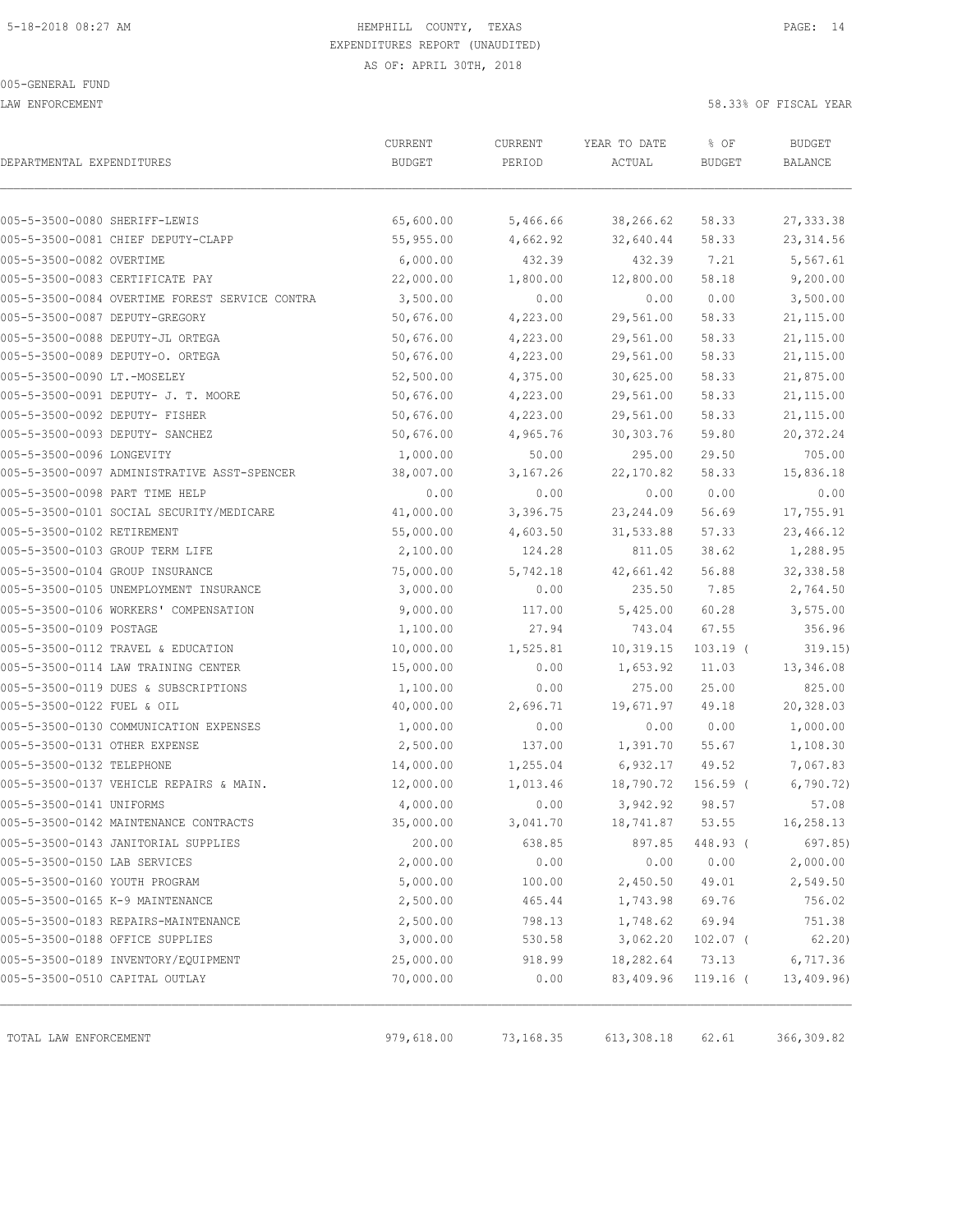LAW/JAIL OPERATIONS 58.33% OF FISCAL YEAR

| DEPARTMENTAL EXPENDITURES                 | CURRENT<br><b>BUDGET</b> | CURRENT<br>PERIOD | YEAR TO DATE<br>ACTUAL | % OF<br><b>BUDGET</b> | BUDGET<br><b>BALANCE</b> |
|-------------------------------------------|--------------------------|-------------------|------------------------|-----------------------|--------------------------|
|                                           |                          |                   |                        |                       |                          |
| 005-5-3600-0082 OVERTIME PAY              | 2,000.00                 | 0.00              | 3,183.63               | $159.18$ (            | 1, 183.63)               |
| 005-5-3600-0083 CERTIFICATE PAY           | 6,000.00                 | 0.00              | 2,300.00               | 38.33                 | 3,700.00                 |
| 005-5-3600-0090 DISPATCHER-               | 41,703.00                | 3,971.58          | 21,347.88              | 51.19                 | 20,355.12                |
| 005-5-3600-0091 CHIEF DISPATCH-WILLIAMSON | 45,398.00                | 3,783.16          | 30,848.12              | 67.95                 | 14,549.88                |
| 005-5-3600-0093 DISPATCHER-OATMAN         | 41,703.00                | 3,475.26          | 24,326.82              | 58.33                 | 17,376.18                |
| 005-5-3600-0094 DISPATCHER-MCKNIGHT       | 41,703.00                | 3,475.26          | 24,326.82              | 58.33                 | 17,376.18                |
| 005-5-3600-0095 DISPATCHER-HICKEY         | 41,703.00                | 3,475.24          | 23,535.02              | 56.43                 | 18,167.98                |
| 005-5-3600-0096 LONGEVITY                 | 6,000.00                 | 140.00            | 1,940.00               | 32.33                 | 4,060.00                 |
| 005-5-3600-0097 JAIL ADMINISTRATOR-CANO   | 45,398.00                | 3,783.16          | 26, 482.12             | 58.33                 | 18,915.88                |
| 005-5-3600-0098 PART TIME                 | 18,000.00                | 250.63            | 250.63                 | 1.39                  | 17,749.37                |
| 005-5-3600-0101 SOCIAL SECURITY/MEDICARE  | 23,000.00                | 1,636.34          | 11,562.65              | 50.27                 | 11, 437.35               |
| 005-5-3600-0102 RETIREMENT                | 28,800.00                | 2,210.36          | 15,810.91              | 54.90                 | 12,989.09                |
| 005-5-3600-0103 GROUP TERM LIFE           | 1,200.00                 | 59.68             | 406.80                 | 33.90                 | 793.20                   |
| 005-5-3600-0104 GROUP INSURANCE           | 45,000.00                | 3,190.10          | 22, 427.98             | 49.84                 | 22,572.02                |
| 005-5-3600-0105 UNEMPLOYMENT INSURANCE    | 2,000.00                 | 0.00              | 128.66                 | 6.43                  | 1,871.34                 |
| 005-5-3600-0106 WORKERS' COMPENSATION     | 4,500.00                 | 0.00              | 1,800.00               | 40.00                 | 2,700.00                 |
| 005-5-3600-0112 TRAVEL & EDUCATION        | 3,500.00                 | 410.49            | 1,666.42               | 47.61                 | 1,833.58                 |
| 005-5-3600-0131 OTHER EXPENSE             | 2,000.00                 | 1,250.00          | 1,894.76               | 94.74                 | 105.24                   |
| 005-5-3600-0141 UNIFORMS                  | 1,000.00                 | 938.57            | 938.57                 | 93.86                 | 61.43                    |
| 005-5-3600-0143 PRISONER EXPENSES         | 18,000.00                | 188.00            | 6, 573.25              | 36.52                 | 11,426.75                |
| 005-5-3600-0145 PRISONER MEALS            | 60,000.00                | 10,521.50         | 41,965.00              | 69.94                 | 18,035.00                |
| 005-5-3600-0183 REPAIRS                   | 15,000.00                | 356.30            | 2,791.61               | 18.61                 | 12,208.39                |
| 005-5-3600-0188 OFFICE SUPPLIES           | 2,000.00                 | 0.00              | 1,360.84               | 68.04                 | 639.16                   |
| 005-5-3600-0189 INVENTORY/EQUIPMENT       | 4,000.00                 | 0.00              | 2,518.84               | 62.97                 | 1,481.16                 |
| 005-5-3600-0510 CAPITAL OUTLAY            | 5,000.00                 | 0.00              | 0.00                   | 0.00                  | 5,000.00                 |
| TOTAL LAW/JAIL OPERATIONS                 | 504,608.00               | 43, 115.63        | 270, 387.33            | 53.58                 | 234,220.67               |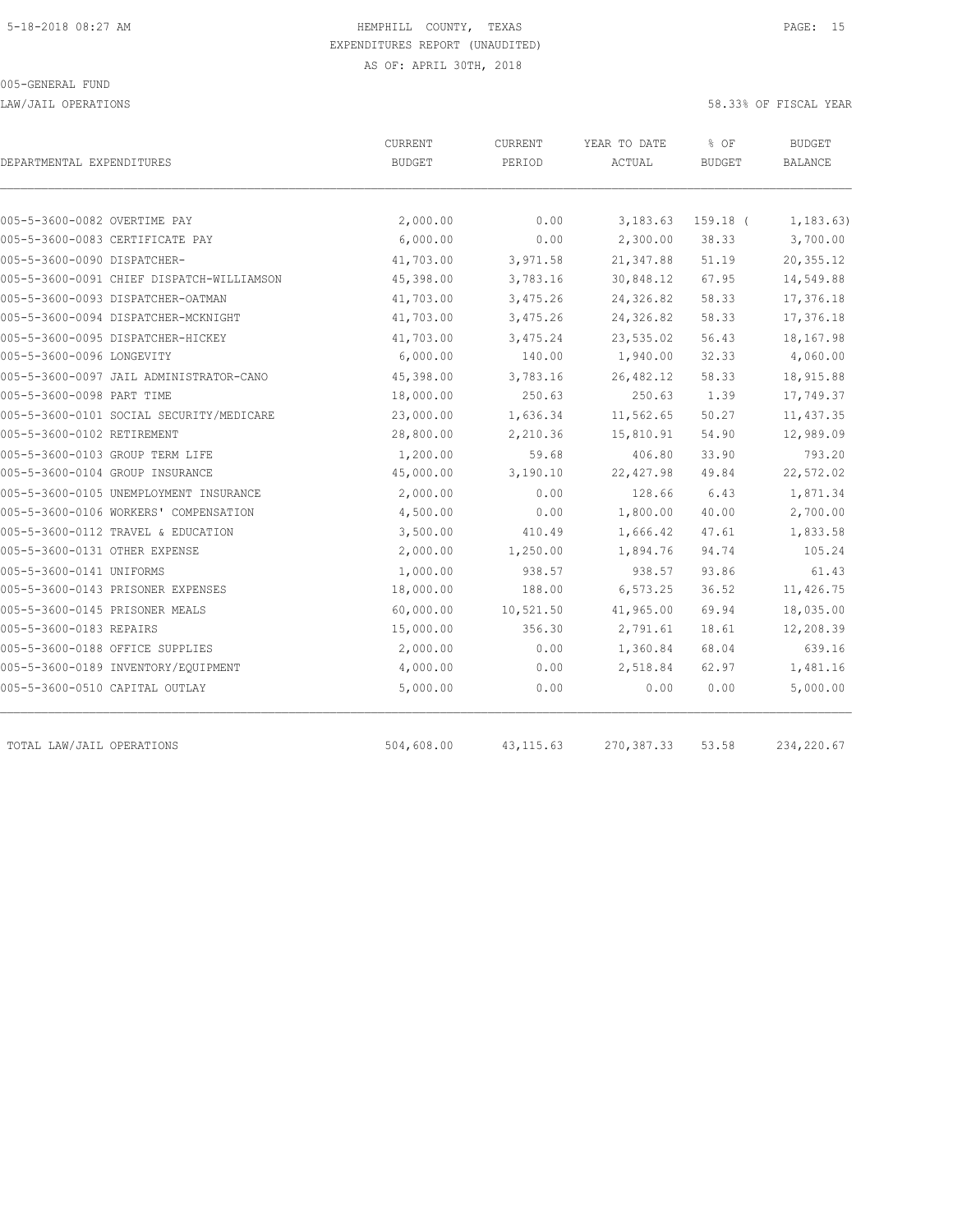|  | 5-18-2018 08:27 AM |  |
|--|--------------------|--|
|  |                    |  |

### HEMPHILL COUNTY, TEXAS **Example 20:27 AM HEMPHILL** COUNTY, TEXAS EXPENDITURES REPORT (UNAUDITED) AS OF: APRIL 30TH, 2018

#### SOLID WASTE DISPOSAL 58.33% OF FISCAL YEAR

| DEPARTMENTAL EXPENDITURES      | CURRENT<br>BUDGET | CURRENT<br>PERIOD | YEAR TO DATE<br>ACTUAL | % OF<br>BUDGET | BUDGET<br><b>BALANCE</b> |
|--------------------------------|-------------------|-------------------|------------------------|----------------|--------------------------|
|                                |                   |                   |                        |                |                          |
| 005-5-6025-0122 FUEL & OIL     | 25,000.00         | 1,920.31          | 8,978.71               | 35.91          | 16,021.29                |
| 005-5-6025-0127 TIPPING FEES   | 155,000.00        | 12,536.83         | 95,542.24              | 61.64          | 59,457.76                |
| 005-5-6025-0510 CAPITAL OUTLAY | 0.00              | 0.00              | 0.00                   | 0.00           | 0.00                     |
| TOTAL SOLID WASTE DISPOSAL     | 180,000.00        | 14,457.14         | 104,520.95             | 58.07          | 75,479.05                |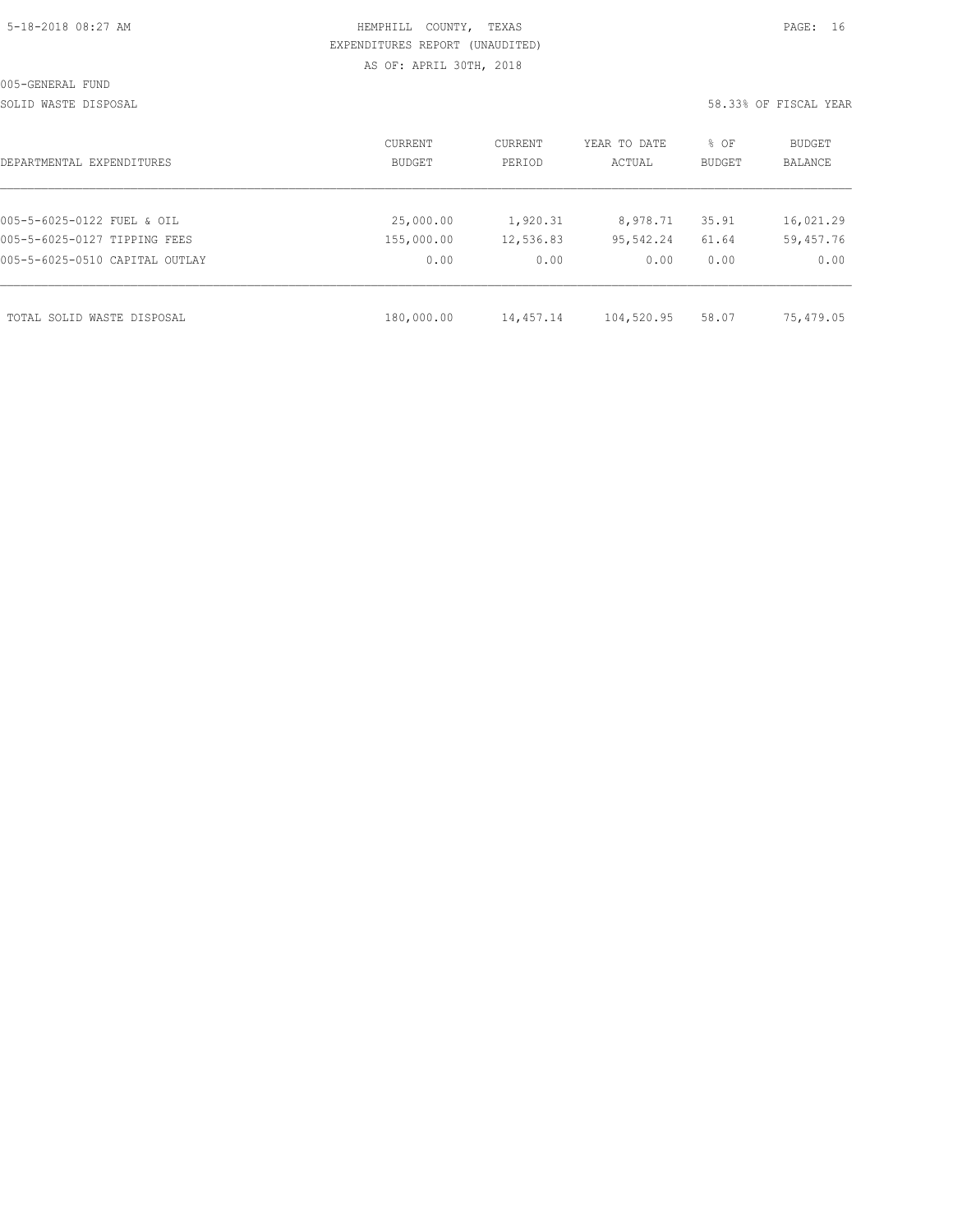PUBLIC FACILITIES 58.33% OF FISCAL YEAR

|                                         | <b>CURRENT</b> | <b>CURRENT</b> | YEAR TO DATE | % OF                  | BUDGET         |
|-----------------------------------------|----------------|----------------|--------------|-----------------------|----------------|
| DEPARTMENTAL EXPENDITURES               | <b>BUDGET</b>  | PERIOD         | ACTUAL       | <b>BUDGET</b>         | <b>BALANCE</b> |
|                                         |                |                |              |                       |                |
| 005-5-7001-0124 TECH SUPPORT CONTRACT   | 12,000.00      | 0.00           | 0.00         | 0.00                  | 12,000.00      |
| 005-5-7001-0126 ROAD REPAIR             | 325,000.00     | 0.00           | 0.00         | 0.00                  | 325,000.00     |
| 005-5-7001-0128 SUPPLIES                | 13,000.00      | 1,200.05       | 7,119.41     | 54.76                 | 5,880.59       |
| 005-5-7001-0129 COKES & COFFEE          | 4,500.00       | 762.40         | 2,945.76     | 65.46                 | 1,554.24       |
| 005-5-7001-0133 UTILITIES/GENERAL       | 120,000.00     | 10,651.24      | 62,392.78    | 51.99                 | 57,607.22      |
| 005-5-7001-0183 PUBLIC FACILITIES R&M   | 35,000.00      | 2,607.77       | 15,239.71    | 43.54                 | 19,760.29      |
| 005-5-7001-0185 COURTHOUSE R&M          | 15,000.00      | 131,535.30     |              | 190,330.80 1,268.87 ( | 175,330.80)    |
| 005-5-7001-0186 BRIDGE/DAM-REPAIR/SPRAY | 30,000.00      | 0.00           | 250.00       | 0.83                  | 29,750.00      |
| 005-5-7001-0189 INVENTORY/EQUIPMENT     | 5,000.00       | 899.00         | 1,381.45     | 27.63                 | 3,618.55       |
| 005-5-7001-0217 TRANSFER OUT            | 0.00           | 0.00           | 0.00         | 0.00                  | 0.00           |
| 005-5-7001-0510 CAPITAL OUTLAY          | 935,620.00     | 8,288.04       | 73,949.70    | 7.90                  | 861,670.30     |
|                                         |                |                |              |                       |                |
| TOTAL PUBLIC FACILITIES                 | 1,495,120.00   | 155,943.80     | 353,609.61   | 23.65                 | 1, 141, 510.39 |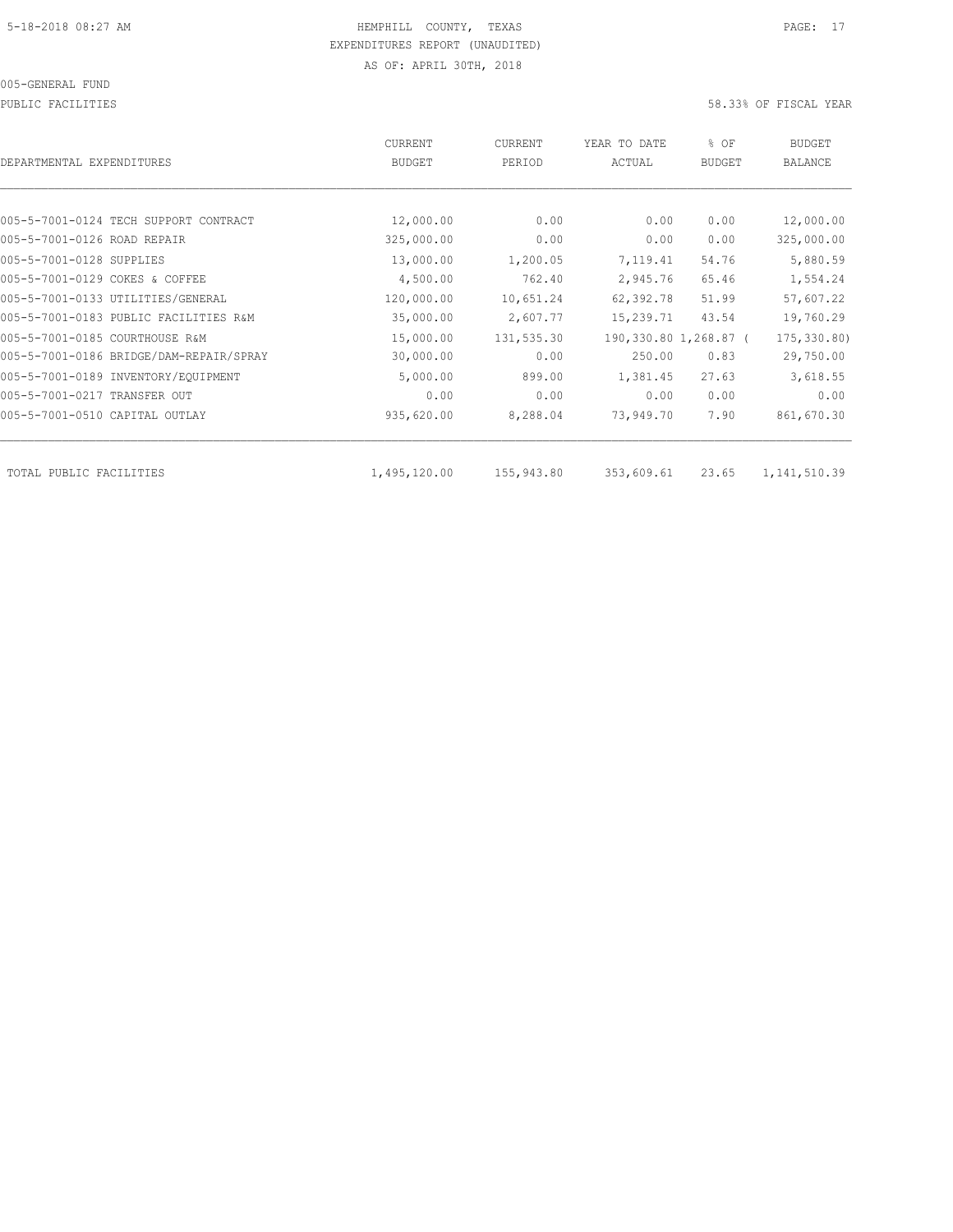CEMETERY 58.33% OF FISCAL YEAR

| DEPARTMENTAL EXPENDITURES                  | <b>CURRENT</b><br><b>BUDGET</b> | CURRENT<br>PERIOD | YEAR TO DATE<br>ACTUAL | % OF<br><b>BUDGET</b> | BUDGET<br><b>BALANCE</b> |
|--------------------------------------------|---------------------------------|-------------------|------------------------|-----------------------|--------------------------|
|                                            |                                 |                   |                        |                       |                          |
| 005-5-7016-0097 CEMETERY ADM-JAHNEL        | 7,500.00                        | 0.00              | 0.00                   | 0.00                  | 7,500.00                 |
| 005-5-7016-0101 SOCIAL SECURITY/MEDICARE   | 600.00                          | 0.00              | 0.00                   | 0.00                  | 600.00                   |
| 005-5-7016-0105 UNEMPLOYMENT INSURANCE     | 100.00                          | 0.00              | 0.00                   | 0.00                  | 100.00                   |
| 005-5-7016-0114 VETERAN'S MARKERS          | 1,000.00                        | 0.00              | 150.00                 | 15.00                 | 850.00                   |
| 005-5-7016-0124 CONTRACT LABOR             | 15,000.00                       | 0.00              | 0.00                   | 0.00                  | 15,000.00                |
| 005-5-7016-0128 SUPPLIES                   | 500.00                          | 140.92            | 326.82                 | 65.36                 | 173.18                   |
| 005-5-7016-0130 UNMARKED GRAVES            | 1,000.00                        | 0.00              | 0.00                   | 0.00                  | 1,000.00                 |
| 005-5-7016-0133 UTILITIES                  | 300.00                          | 11.28             | 71.26                  | 23.75                 | 228.74                   |
| 005-5-7016-0140 LANDSCAPING                | 2,000.00                        | 0.00              | 0.00                   | 0.00                  | 2,000.00                 |
| 005-5-7016-0142 CONTRACT MOWING & PCTs 3&4 | 46,000.00                       | 0.00              | 12,637.50              | 27.47                 | 33, 362.50               |
| 005-5-7016-0510 CAPITAL OUTLAY             | 0.00                            | 0.00              | 0.00                   | 0.00                  | 0.00                     |
| TOTAL CEMETERY                             | 74,000.00                       | 152.20            | 13,185.58              | 17.82                 | 60,814.42                |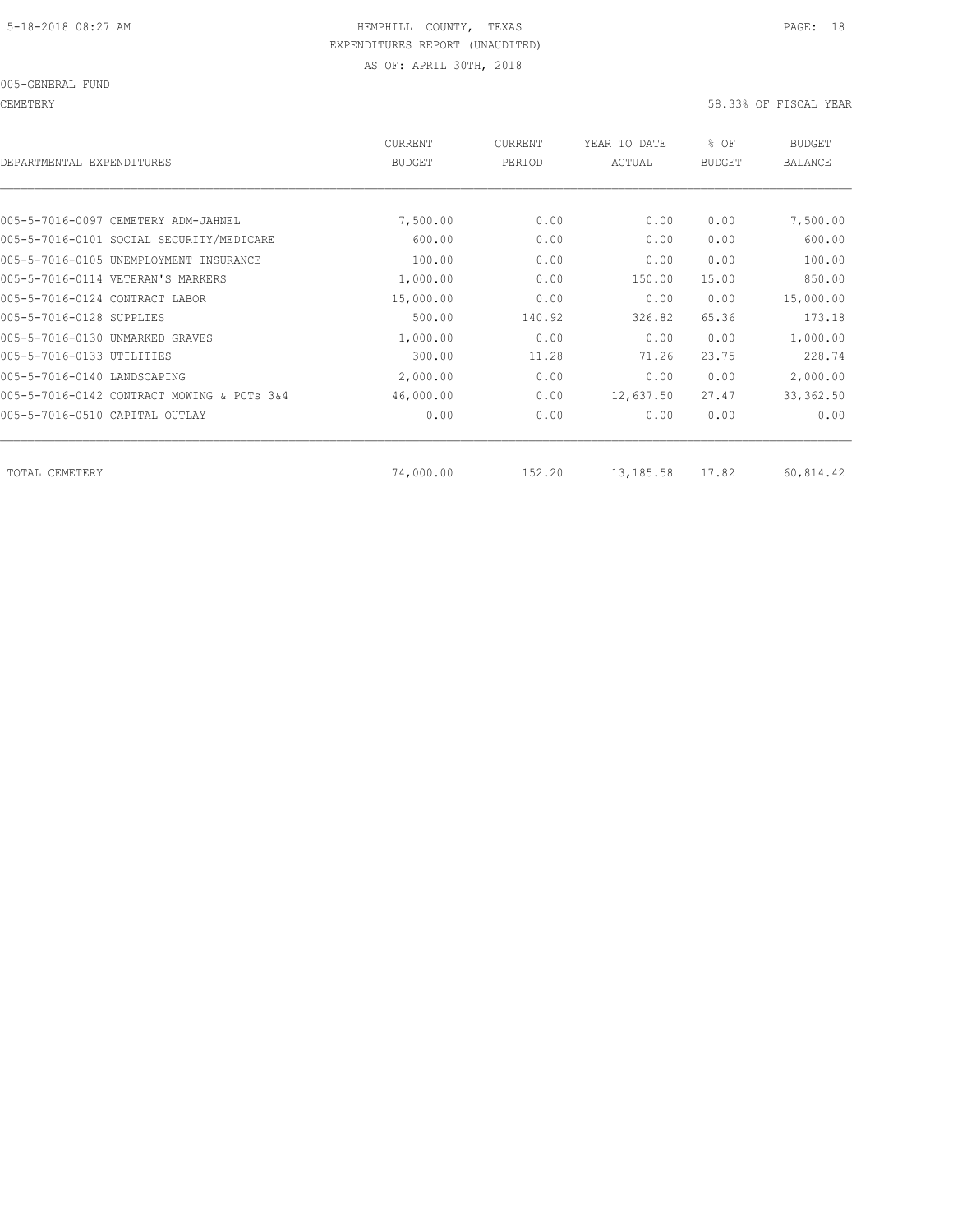OTHER COMPLEXES 58.33% OF FISCAL YEAR

| DEPARTMENTAL EXPENDITURES                | <b>CURRENT</b><br><b>BUDGET</b> | <b>CURRENT</b><br>PERIOD | YEAR TO DATE<br>ACTUAL | % OF<br><b>BUDGET</b> | <b>BUDGET</b><br><b>BALANCE</b> |
|------------------------------------------|---------------------------------|--------------------------|------------------------|-----------------------|---------------------------------|
|                                          |                                 |                          |                        |                       |                                 |
| 005-5-7018-0082 OVERTIME                 | 1,500.00                        | 0.00                     | 0.00                   | 0.00                  | 1,500.00                        |
| 005-5-7018-0091 COMPLEX SUPERVISOR-LYNCH | 53,844.00                       | 4,487.00                 | 31,409.00              | 58.33                 | 22,435.00                       |
| 005-5-7018-0092 COMPLEX ROADHAND-YARNOLD | 48,565.00                       | 4,047.08                 | 28,329.56              | 58.33                 | 20, 235.44                      |
| 005-5-7018-0096 LONGEVITY                | 4,300.00                        | 350.00                   | 2,420.00               | 56.28                 | 1,880.00                        |
| 005-5-7018-0098 PART-TIME HELP           | 8,000.00                        | 0.00                     | 0.00                   | 0.00                  | 8,000.00                        |
| 005-5-7018-0101 SOCIAL SECURITY/MEDICARE | 8,900.00                        | 679.66                   | 4,755.34               | 53.43                 | 4,144.66                        |
| 005-5-7018-0102 RETIREMENT               | 12,000.00                       | 891.40                   | 6,236.80               | 51.97                 | 5,763.20                        |
| 005-5-7018-0103 GROUP TERM LIFE          | 400.00                          | 24.08                    | 160.46                 | 40.12                 | 239.54                          |
| 005-5-7018-0104 GROUP INSURANCE          | 15,000.00                       | 1,274.81                 | 8,780.15               | 58.53                 | 6,219.85                        |
| 005-5-7018-0105 UNEMPLOYMENT INSURANCE   | 500.00                          | 0.00                     | 48.47                  | 9.69                  | 451.53                          |
| 005-5-7018-0106 WORKERS' COMPENSATION    | 2,000.00                        | 0.00                     | 1,000.00               | 50.00                 | 1,000.00                        |
| 005-5-7018-0122 FUEL & OIL               | 15,000.00                       | 732.98                   | 5, 144.12              | 34.29                 | 9,855.88                        |
| 005-5-7018-0124 MACHINE HIRE/CONT LABOR  | 2,000.00                        | 0.00                     | 600.00                 | 30.00                 | 1,400.00                        |
| 005-5-7018-0125 TIRES & TUBES            | 1,500.00                        | 0.00                     | 0.00                   | 0.00                  | 1,500.00                        |
| 005-5-7018-0128 MATERIAL & SUPPLIES      | 10,000.00                       | 844.22                   | 3,098.98               | 30.99                 | 6,901.02                        |
| 005-5-7018-0132 TELEPHONE                | 700.00                          | 30.00                    | 210.00                 | 30.00                 | 490.00                          |
| 005-5-7018-0183 REPAIRS & MAINTENANCE    | 15,000.00                       | 0.00                     | 1,186.54               | 7.91                  | 13,813.46                       |
| 005-5-7018-0185 TREES                    | 0.00                            | 0.00                     | 0.00                   | 0.00                  | 0.00                            |
| 005-5-7018-0189 INVENTORY                | 12,000.00                       | 210.73                   | 570.16                 | 4.75                  | 11,429.84                       |
| 005-5-7018-0206 CHEMICALS                | 3,000.00                        | 0.00                     | 1,140.00               | 38.00                 | 1,860.00                        |
| 005-5-7018-0510 CAPITAL OUTLAY           | 20,000.00                       | 0.00                     | 0.00                   | 0.00                  | 20,000.00                       |
| TOTAL OTHER COMPLEXES                    | 234,209.00                      | 13,571.96                | 95,089.58              | 40.60                 | 139, 119.42                     |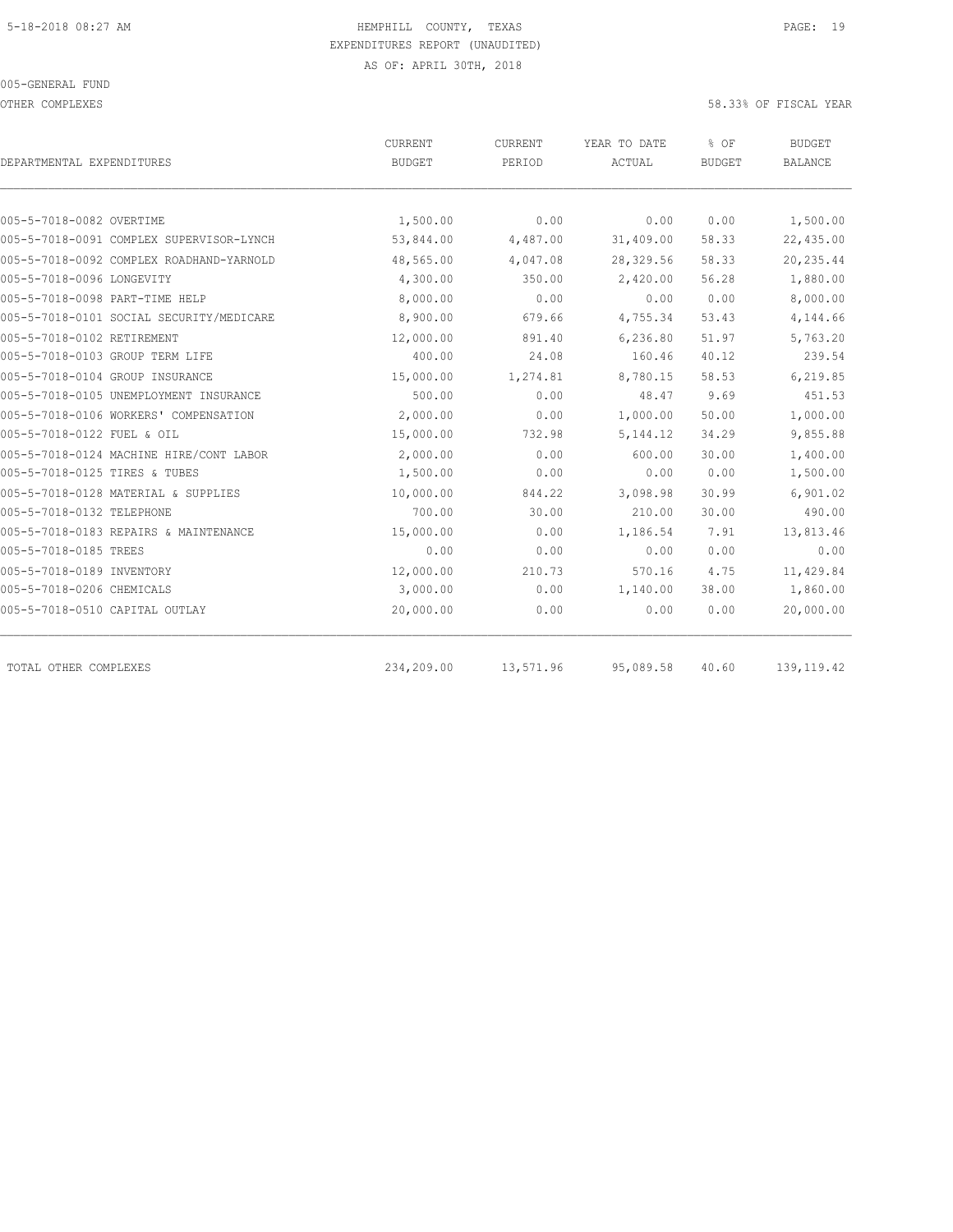LIBRARY 58.33% OF FISCAL YEAR

| DEPARTMENTAL EXPENDITURES                   | CURRENT<br><b>BUDGET</b> | CURRENT<br>PERIOD | YEAR TO DATE<br>ACTUAL | % OF<br><b>BUDGET</b> | <b>BUDGET</b><br><b>BALANCE</b> |
|---------------------------------------------|--------------------------|-------------------|------------------------|-----------------------|---------------------------------|
| 005-5-7041-0090 LIBRARIAN-DILLON            | 53,844.00                | 4,487.00          | 31,409.00              | 58.33                 | 22,435.00                       |
| 005-5-7041-0095 CLERK-GARCIA                | 33,825.00                | 2,818.76          | 19,731.32              | 58.33                 | 14,093.68                       |
| 005-5-7041-0096 LONGEVITY                   | 3,900.00                 | 310.00            | 2,085.00               | 53.46                 | 1,815.00                        |
| 005-5-7041-0097 CLERK/PT-LIBRARY CLERK      | 35,000.00                | 1,969.32          | 16,641.57              | 47.55                 | 18,358.43                       |
| 005-5-7041-0098 CLERK-POWELL                | 32,306.00                | 2,692.16          | 18,845.12              | 58.33                 | 13,460.88                       |
| 005-5-7041-0101 SOCIAL SECURITY/MEDICARE    | 12,200.00                | 893.12            | 6,464.69               | 52.99                 | 5,735.31                        |
| 005-5-7041-0102 RETIREMENT                  | 16,000.00                | 1,227.73          | 8,736.95               | 54.61                 | 7,263.05                        |
| 005-5-7041-0103 GROUP TERM LIFE             | 600.00                   | 33.14             | 224.74                 | 37.46                 | 375.26                          |
| 005-5-7041-0104 GROUP INSURANCE             | 22,500.00                | 1,914.06          | 13, 183. 44            | 58.59                 | 9,316.56                        |
| 005-5-7041-0105 UNEMPLOYMENT INSURANCE      | 1,000.00                 | 0.00              | 70.11                  | 7.01                  | 929.89                          |
| 005-5-7041-0106 WORKERS' COMPENSATION       | 2,500.00                 | 0.00              | 1,350.00               | 54.00                 | 1,150.00                        |
| 005-5-7041-0112 TRAVEL                      | 2,250.00                 | 363.63            | 958.00                 | 42.58                 | 1,292.00                        |
| 005-5-7041-0119 DUES                        | 2,100.00                 | 255.00            | 1,323.45               | 63.02                 | 776.55                          |
| 005-5-7041-0128 SUPPLIES                    | 8,000.00                 | 217.08            | 4,484.46               | 56.06                 | 3,515.54                        |
| 005-5-7041-0132 TELEPHONE                   | 7,800.00                 | 15.16             | 3,836.63               | 49.19                 | 3,963.37                        |
| 005-5-7041-0142 HARRINGTON L. CONSORTIUM    | 10,300.00                | 0.00              | 10,413.05              | $101.10$ (            | 113.05)                         |
| 005-5-7041-0168 BOOKS                       | 22,000.00                | 1,832.23          | 13,788.00              | 62.67                 | 8,212.00                        |
| 005-5-7041-0169 LIBRARY MEMORIALS/DONATIONS | 4,000.00                 | 0.00              | 1,010.84               | 25.27                 | 2,989.16                        |
| 005-5-7041-0181 TECH SUPPORT                | 4,500.00                 | 100.00            | 6,138.80               | $136.42$ (            | 1,638.80)                       |
| 005-5-7041-0189 INVENTORY                   | 3,000.00                 | 0.00              | 1,844.93               | 61.50                 | 1,155.07                        |
| TOTAL LIBRARY                               | 277,625.00               | 19,128.39         | 162,540.10             | 58.55                 | 115,084.90                      |
| TOTAL EXPENDITURES                          | 6,988,595.00             | 601,514.03        | 3, 401, 118.24         | 48.67                 | 3,587,476.76                    |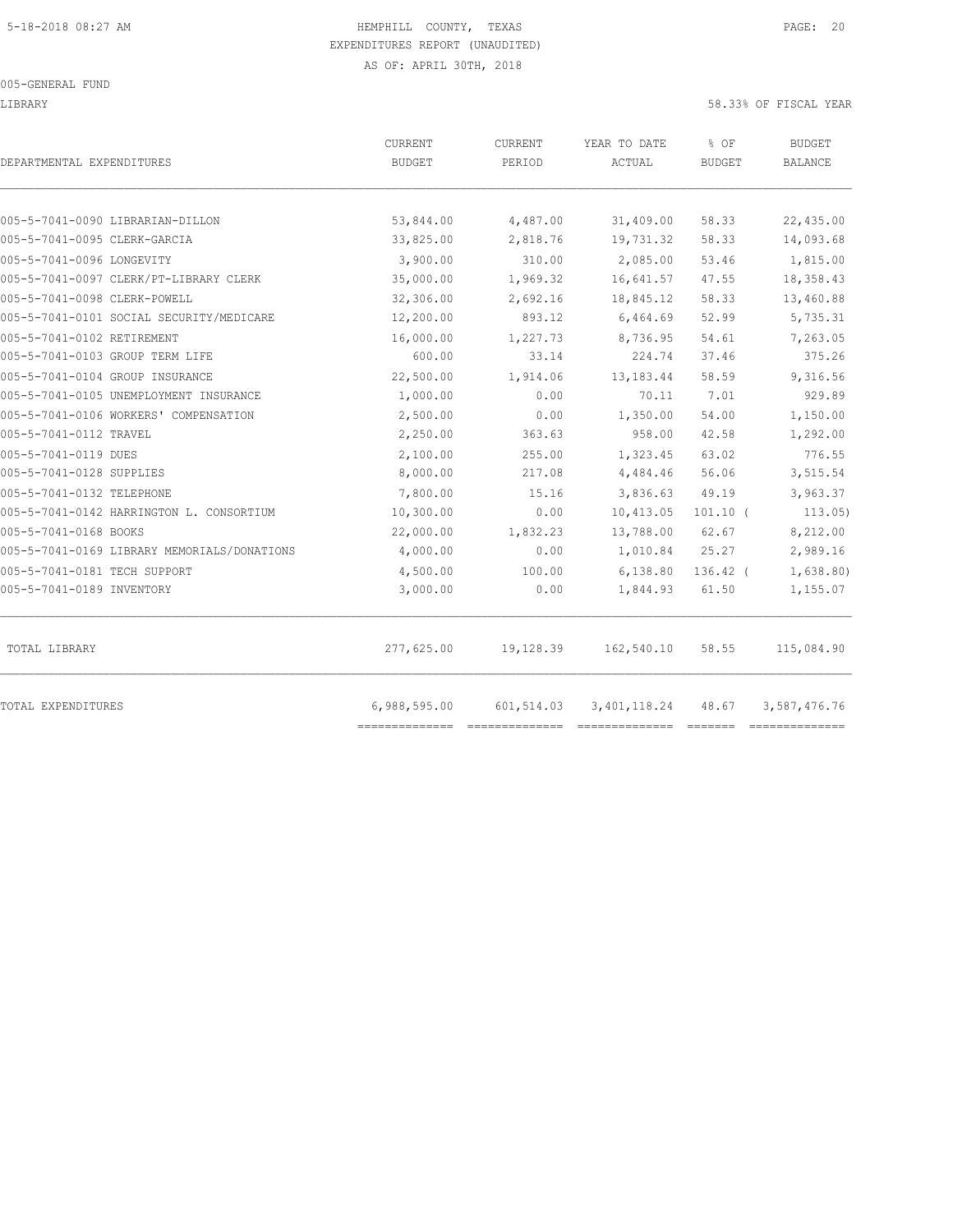008-LAW LIBRARY

LAW LIBRARY 58.33% OF FISCAL YEAR

| DEPARTMENTAL EXPENDITURES            | CURRENT<br><b>BUDGET</b>                  | CURRENT<br>PERIOD | YEAR TO DATE<br>ACTUAL | % OF<br><b>BUDGET</b> | BUDGET<br>BALANCE |
|--------------------------------------|-------------------------------------------|-------------------|------------------------|-----------------------|-------------------|
| 008-5-2008-0114 LAW LIBRARY EXPENSES | 7,000.00                                  | 0.00              | 0.00                   | 0.00                  | 7,000.00          |
| TOTAL LAW LIBRARY                    | 7,000.00                                  | 0.00              | 0.00                   | 0.00                  | 7,000.00          |
| TOTAL EXPENDITURES                   | 7,000.00<br>. _ _ _ _ _ _ _ _ _ _ _ _ _ _ | 0.00              | 0.00                   | 0.00                  | 7,000.00          |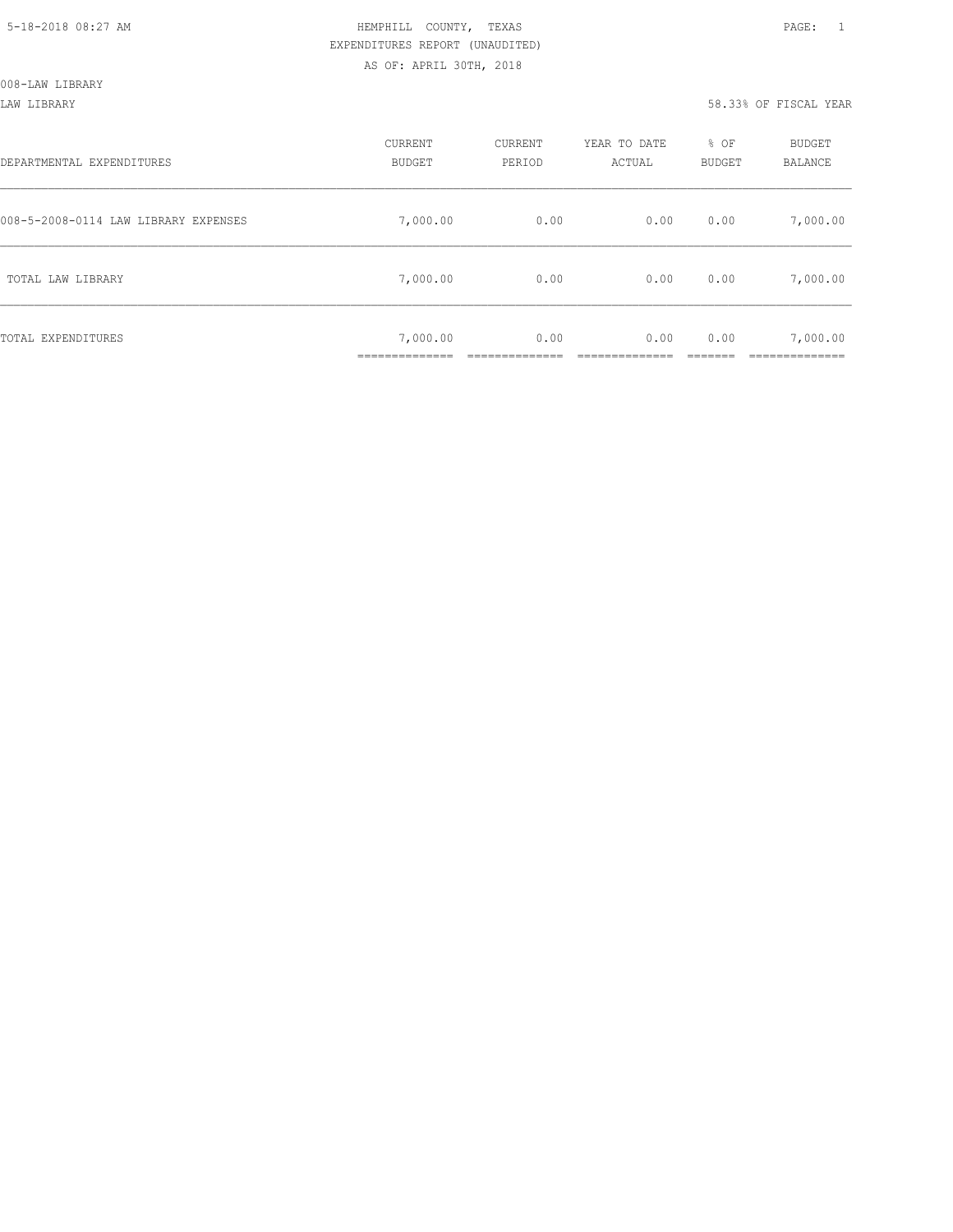CO COURTHOUSE SECURITY 58.33% OF FISCAL YEAR

| DEPARTMENTAL EXPENDITURES          | CURRENT<br><b>BUDGET</b> | CURRENT<br>PERIOD | YEAR TO DATE<br>ACTUAL | % OF<br><b>BUDGET</b> | BUDGET<br>BALANCE |
|------------------------------------|--------------------------|-------------------|------------------------|-----------------------|-------------------|
| 009-5-3009-0114 CRTHS SECURITY EXP | 53,000.00                | 0.00              | 319.82                 | 0.60                  | 52,680.18         |
| TOTAL CO COURTHOUSE SECURITY       | 53,000.00                | 0.00              | 319.82                 | 0.60                  | 52,680.18         |
| TOTAL EXPENDITURES                 | 53,000.00                | 0.00              | 319.82                 | 0.60                  | 52,680.18         |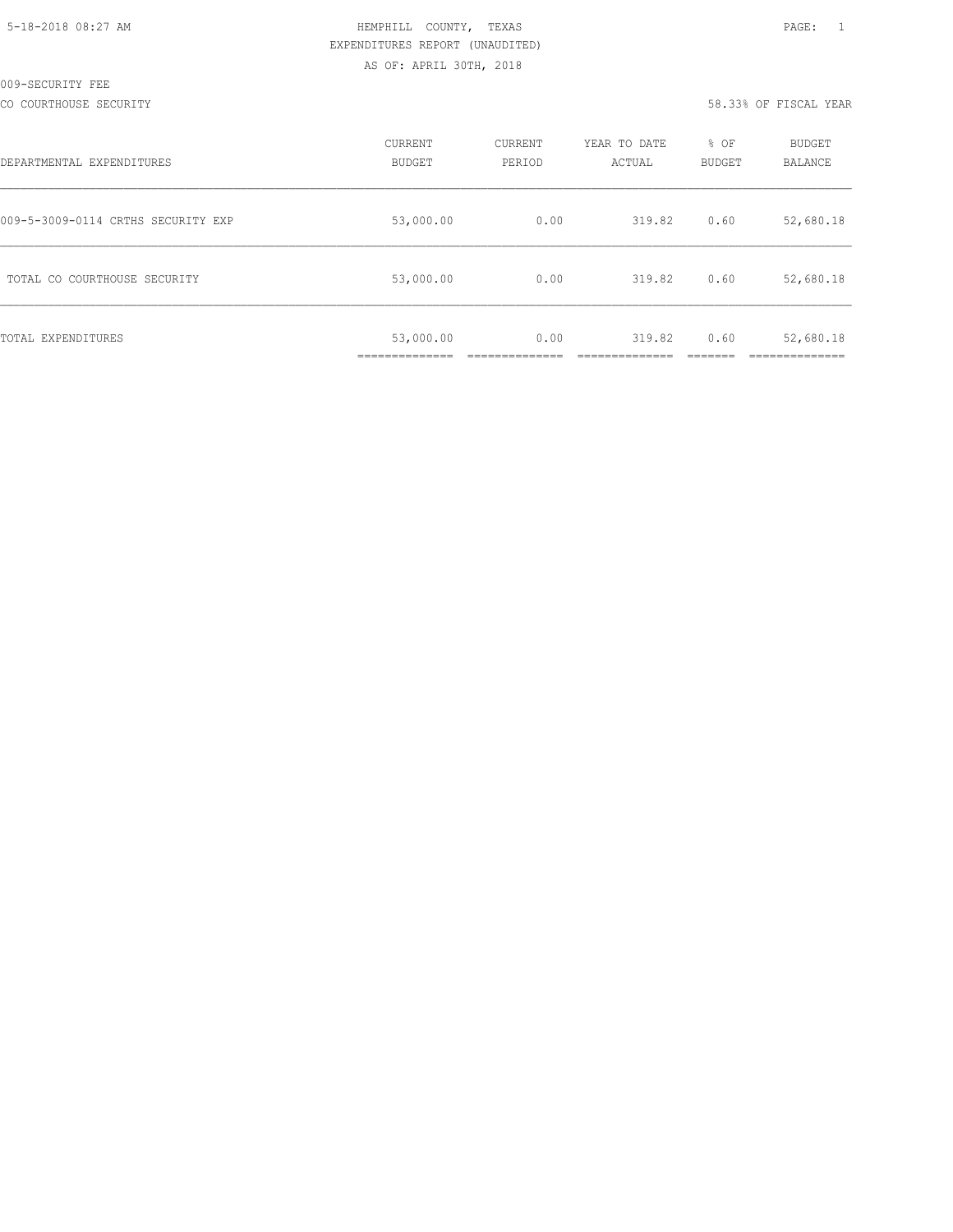AIRPORT 58.33% OF FISCAL YEAR

| DEPARTMENTAL EXPENDITURES                     | <b>CURRENT</b><br><b>BUDGET</b> | CURRENT<br>PERIOD | YEAR TO DATE<br>ACTUAL | % OF<br><b>BUDGET</b> | <b>BUDGET</b><br><b>BALANCE</b> |
|-----------------------------------------------|---------------------------------|-------------------|------------------------|-----------------------|---------------------------------|
|                                               |                                 |                   |                        |                       |                                 |
| 010-5-7010-0109 POSTAGE                       | 200.00                          | 0.00              | 0.00                   | 0.00                  | 200.00                          |
| 010-5-7010-0112 TRAVEL/DUES/PUBLICATIONS      | 800.00                          | 942.02            | 1,271.14               | 158.89 (              | 471.14)                         |
| 010-5-7010-0122 FUEL & OIL                    | 90,000.00                       | 80.00             | 52,584.74              | 58.43                 | 37, 415.26                      |
| 010-5-7010-0124 AIRPORT MGR CONTRACT          | 57,000.00                       | 4,821.58          | 31,062.20              | 54.50                 | 25,937.80                       |
| 010-5-7010-0127 FUEL SYSTEM MAINTENANCE       | 5,000.00                        | 0.00              | 0.00                   | 0.00                  | 5,000.00                        |
| 010-5-7010-0131 OTHER EXPENSE                 | 2,000.00                        | 407.01            | 2,332.27               | $116.61$ (            | 332.27)                         |
| 010-5-7010-0132 AWOS SATELLITE LINK/TELEPHONE | 5,000.00                        | 191.78            | 7,121.25               | 142.43 (              | 2,121.25)                       |
| 010-5-7010-0133 UTILITIES                     | 8,000.00                        | 880.17            | 5,835.08               | 72.94                 | 2,164.92                        |
| 010-5-7010-0134 BONDS & INSURANCE             | 2,500.00                        | 0.00              | 1,997.00               | 79.88                 | 503.00                          |
| 010-5-7010-0140 SATELLITE TELEVISION          | 1,100.00                        | 0.00              | 1,015.18               | 92.29                 | 84.82                           |
| 010-5-7010-0168 MOWING EQUIP./MAINT.          | 2,000.00                        | 0.00              | 0.00                   | 0.00                  | 2,000.00                        |
| 010-5-7010-0173 NAVIGATION EQUIP/MAINT        | 3,000.00                        | 0.00              | 193.64                 | 6.45                  | 2,806.36                        |
| 010-5-7010-0183 HANGAR-LOUNGE R&M             | 6,000.00                        | 435.41            | 2,777.01               | 46.28                 | 3,222.99                        |
| 010-5-7010-0185 WSI WEATHER                   | 1,600.00                        | 417.00            | 834.00                 | 52.13                 | 766.00                          |
| 010-5-7010-0189 INVENTORY                     | 3,000.00                        | 111.53            | 1,040.52               | 34.68                 | 1,959.48                        |
| 010-5-7010-0510 CAPITAL OUTLAY                | 23,120.00                       | 0.00              | 0.00                   | 0.00                  | 23,120.00                       |
| TOTAL AIRPORT                                 | 210,320.00                      | 8,286.50          | 108,064.03             | 51.38                 | 102,255.97                      |
| <b>TOTAL EXPENDITURES</b>                     | 210,320.00<br>==============    | 8,286.50          | 108,064.03             | 51.38                 | 102,255.97                      |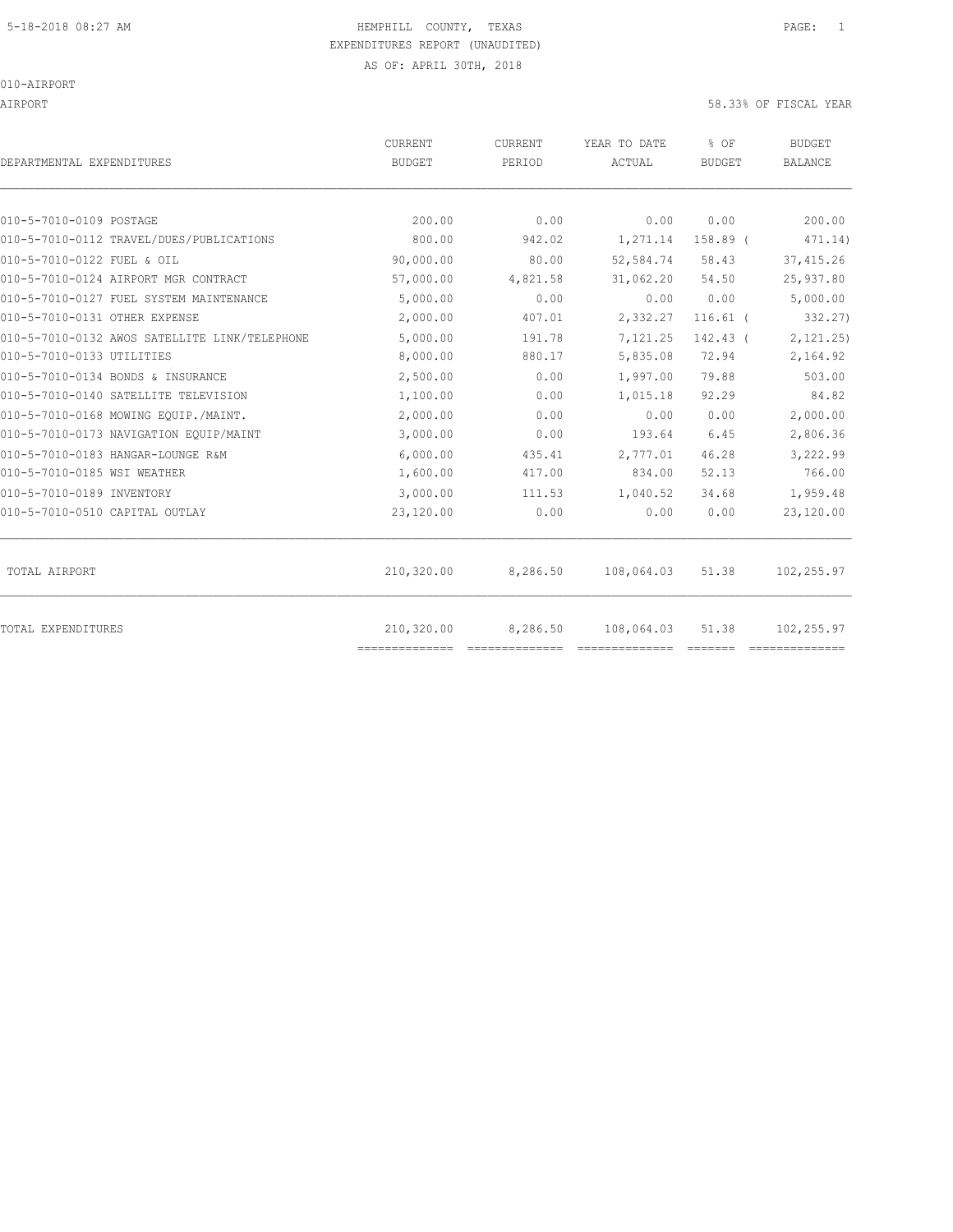ROAD & BRIDGE 1 58.33% OF FISCAL YEAR

| DEPARTMENTAL EXPENDITURES                      | <b>CURRENT</b><br><b>BUDGET</b> | CURRENT<br>PERIOD | YEAR TO DATE<br>ACTUAL | % OF<br><b>BUDGET</b> | <b>BUDGET</b><br><b>BALANCE</b> |
|------------------------------------------------|---------------------------------|-------------------|------------------------|-----------------------|---------------------------------|
| 011-5-4011-0082 OVERTIME                       | 2,500.00                        | 0.00              | 0.00                   | 0.00                  | 2,500.00                        |
| 011-5-4011-0090 COMMISSIONER-WEBB              | 38,534.00                       | 3,211.16          | 22, 478.12             | 58.33                 | 16,055.88                       |
| 011-5-4011-0092 SR MAINTENANCE TECH-BILLENWILL | 53,844.00                       | 4,487.00          | 31,409.00              | 58.33                 | 22,435.00                       |
| 011-5-4011-0095 MAINTENANCE TECH-TREVINO       | 48,565.00                       | 4,047.08          | 26,306.02              | 54.17                 | 22,258.98                       |
| 011-5-4011-0096 LONGEVITY                      | 1,710.00                        | 10.00             | 40.00                  | 2.34                  | 1,670.00                        |
| 011-5-4011-0101 SOCIAL SECURITY/MEDICARE       | 11,280.00                       | 906.22            | 6,183.91               | 54.82                 | 5,096.09                        |
| 011-5-4011-0102 RETIREMENT                     | 15,000.00                       | 1,187.52          | 8,104.00               | 54.03                 | 6,896.00                        |
| 011-5-4011-0103 GROUP TERM LIFE                | 500.00                          | 32.08             | 208.88                 | 41.78                 | 291.12                          |
| 011-5-4011-0104 GROUP INSURANCE                | 22,500.00                       | 1,914.06          | 11,935.89              | 53.05                 | 10,564.11                       |
| 011-5-4011-0105 UNEMPLOYMENT INSURANCE         | 400.00                          | 0.00              | 46.65                  | 11.66                 | 353.35                          |
| 011-5-4011-0106 WORKERS' COMPENSATION          | 2,000.00                        | 0.00              | 1,500.00               | 75.00                 | 500.00                          |
| 011-5-4011-0110 FREIGHT                        | 200.00                          | 0.00              | 0.00                   | 0.00                  | 200.00                          |
| 011-5-4011-0112 TRAVEL                         | 3,000.00                        | 0.00              | 200.00                 | 6.67                  | 2,800.00                        |
| 011-5-4011-0122 FUEL & OIL                     | 32,000.00                       | 2,700.79          | 10,327.75              | 32.27                 | 21,672.25                       |
| 011-5-4011-0124 MACHINE HIRE/CONT LABOR        | 15,000.00                       | 0.00              | 710.00                 | 4.73                  | 14,290.00                       |
| 011-5-4011-0125 TIRES & TUBES                  | 8,000.00                        | 4,316.40          | 6, 160.05              | 77.00                 | 1,839.95                        |
| 011-5-4011-0126 CALICHE & GRAVEL               | 35,000.00                       | 1,112.00          | 10,814.20              | 30.90                 | 24,185.80                       |
| 011-5-4011-0128 MATERIAL & SUPPLIES            | 10,000.00                       | 124.02            | 739.24                 | 7.39                  | 9,260.76                        |
| 011-5-4011-0130 COMMUNICATION REPAIRS          | 500.00                          | 0.00              | 0.00                   | 0.00                  | 500.00                          |
| 011-5-4011-0131 OTHER EXPENSE                  | 1,000.00                        | 0.00              | 0.00                   | 0.00                  | 1,000.00                        |
| 011-5-4011-0132 TELEPHONE                      | 1,000.00                        | 129.00            | 488.23                 | 48.82                 | 511.77                          |
| 011-5-4011-0133 UTILITIES/PCT 1                | 3,500.00                        | 146.47            | 1,659.57               | 47.42                 | 1,840.43                        |
| 011-5-4011-0137 VEHICLE R&M                    | 6,000.00                        | 461.28            | 2,691.74               | 44.86                 | 3,308.26                        |
| 011-5-4011-0144 TIN HORNS/CATTLE GUARDS/CHEM   | 7,000.00                        | 0.00              | 360.00                 | 5.14                  | 6,640.00                        |
| 011-5-4011-0173 HEAVY EOUIP - R&M              | 20,000.00                       | 5,348.86          | 18,266.71              | 91.33                 | 1,733.29                        |
| 011-5-4011-0189 INVENTORY                      | 4,000.00                        | 0.00              | 871.73                 | 21.79                 | 3,128.27                        |
| 011-5-4011-0190 ROAD GRANT PROJECTS            | 0.00                            | 0.00              | 0.00                   | 0.00                  | 0.00                            |
| 011-5-4011-0510 CAPITAL OUTLAY                 | 69,117.00                       | 0.00              | 0.00                   | 0.00                  | 69,117.00                       |
| TOTAL ROAD & BRIDGE 1                          | 412,150.00                      | 30,133.94         | 161,501.69             | 39.19                 | 250,648.31                      |
| TOTAL EXPENDITURES                             | 412,150.00                      | 30, 133.94        | 161,501.69             | 39.19                 | 250,648.31                      |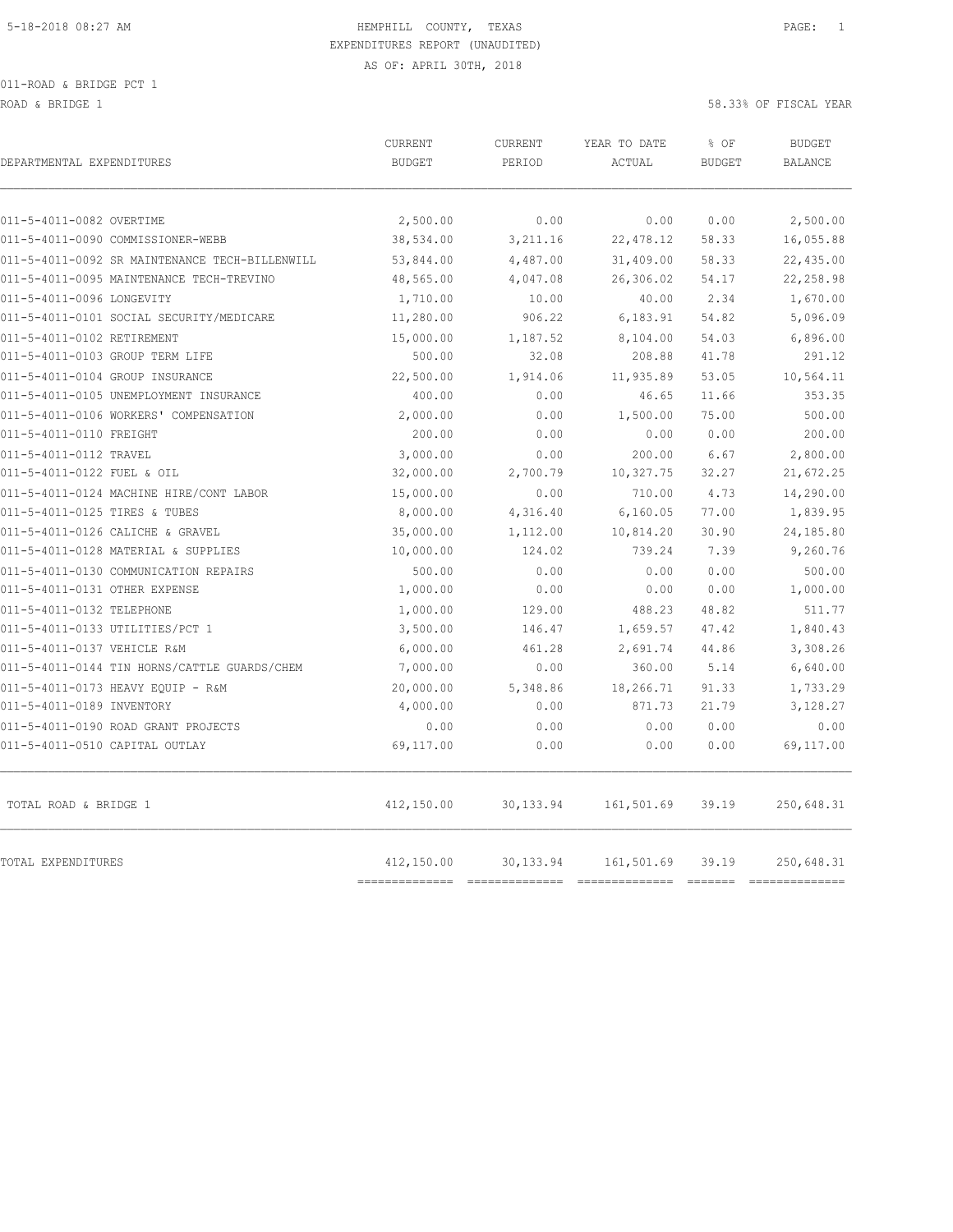| DEPARTMENTAL EXPENDITURES                  | <b>CURRENT</b><br><b>BUDGET</b> | CURRENT<br>PERIOD | YEAR TO DATE<br>ACTUAL | % OF<br><b>BUDGET</b> | <b>BUDGET</b><br><b>BALANCE</b> |
|--------------------------------------------|---------------------------------|-------------------|------------------------|-----------------------|---------------------------------|
|                                            |                                 |                   |                        |                       |                                 |
| 012-5-4012-0090 COMMISSIONER-ALEXANDER     | 38,534.00                       | 3,211.16          | 22, 478.12             | 58.33                 | 16,055.88                       |
| 012-5-4012-0092 SR MAINTENANCE TECH-WALSER | 53,844.00                       | 4,487.00          | 31,409.00              | 58.33                 | 22,435.00                       |
| 012-5-4012-0095 MAINTENANCE TECH-SCHAFER   | 48,565.00                       | 4,047.08          | 28,329.56              | 58.33                 | 20, 235.44                      |
| 012-5-4012-0096 LONGEVITY                  | 1,800.00                        | 150.00            | 995.00                 | 55.28                 | 805.00                          |
| 012-5-4012-0097 MAINTENANCE TECH-PT/OT     | 2,500.00                        | 0.00              | 0.00                   | 0.00                  | 2,500.00                        |
| 012-5-4012-0101 SOCIAL SECURITY/MEDICARE   | 11,280.00                       | 729.13            | 5, 231.52              | 46.38                 | 6,048.48                        |
| 012-5-4012-0102 RETIREMENT                 | 15,000.00                       | 1,197.02          | 8,371.24               | 55.81                 | 6,628.76                        |
| 012-5-4012-0103 GROUP TERM LIFE            | 600.00                          | 32.33             | 215.27                 | 35.88                 | 384.73                          |
| 012-5-4012-0104 GROUP INSURANCE            | 22,500.00                       | 1,914.06          | 13,183.44              | 58.59                 | 9,316.56                        |
| 012-5-4012-0105 UNEMPLOYMENT INSURANCE     | 400.00                          | 0.00              | 47.56                  | 11.89                 | 352.44                          |
| 012-5-4012-0106 WORKERS' COMPENSATION      | 2,000.00                        | 0.00              | 1,500.00               | 75.00                 | 500.00                          |
| 012-5-4012-0110 FREIGHT                    | 100.00                          | 0.00              | 14.00                  | 14.00                 | 86.00                           |
| 012-5-4012-0112 TRAVEL                     | 3,000.00                        | 0.00              | 0.00                   | 0.00                  | 3,000.00                        |
| 012-5-4012-0122 FUEL & OIL                 | 32,000.00                       | 3,469.22          | 20,010.35              | 62.53                 | 11,989.65                       |
| 012-5-4012-0124 MACHINE HIRE/CONT LABOR    | 5,000.00                        | 0.00              | 1,274.15               | 25.48                 | 3,725.85                        |
| 012-5-4012-0125 TIRES & TUBES              | 10,000.00                       | 50.00             | 926.90                 | 9.27                  | 9,073.10                        |
| 012-5-4012-0126 CALICHE & GRAVEL           | 15,000.00                       | 1,440.00          | 8,880.00               | 59.20                 | 6,120.00                        |
| 012-5-4012-0128 MATERIAL & SUPPLIES        | 7,500.00                        | 90.29             | 593.83                 | 7.92                  | 6,906.17                        |
| 012-5-4012-0130 COMMUNICATIONS EXPENSE     | 500.00                          | 0.00              | 208.59                 | 41.72                 | 291.41                          |
| 012-5-4012-0132 TELEPHONE                  | 1,000.00                        | 30.00             | 210.00                 | 21.00                 | 790.00                          |
| 012-5-4012-0133 UTILITIES/PCT 2            | 2,000.00                        | 172.36            | 1,082.66               | 54.13                 | 917.34                          |
| 012-5-4012-0137 VEHICLE R&M                | 3,000.00                        | 348.00            | 1,409.48               | 46.98                 | 1,590.52                        |
| 012-5-4012-0144 TIN HORN/CATTLE GUARD/CHEM | 8,000.00                        | 0.00              | 3,257.40               | 40.72                 | 4,742.60                        |
| 012-5-4012-0173 HEAVY EQUIP - R&M          | 20,000.00                       | 6,543.59          | 13,581.18              | 67.91                 | 6,418.82                        |
| 012-5-4012-0189 INVENTORY                  | 2,500.00                        | 189.69            | 1,623.06               | 64.92                 | 876.94                          |
| 012-5-4012-0510 CAPITAL OUTLAY             | 91,227.00                       | 0.00              | 0.00                   | 0.00                  | 91,227.00                       |
| TOTAL ROAD & BRIDGE 2                      | 397,850.00                      | 28,100.93         | 164,832.31             | 41.43                 | 233,017.69                      |
| TOTAL EXPENDITURES                         | 397,850.00<br>--------------    | 28,100.93         | 164,832.31             | 41.43                 | 233,017.69<br>________________  |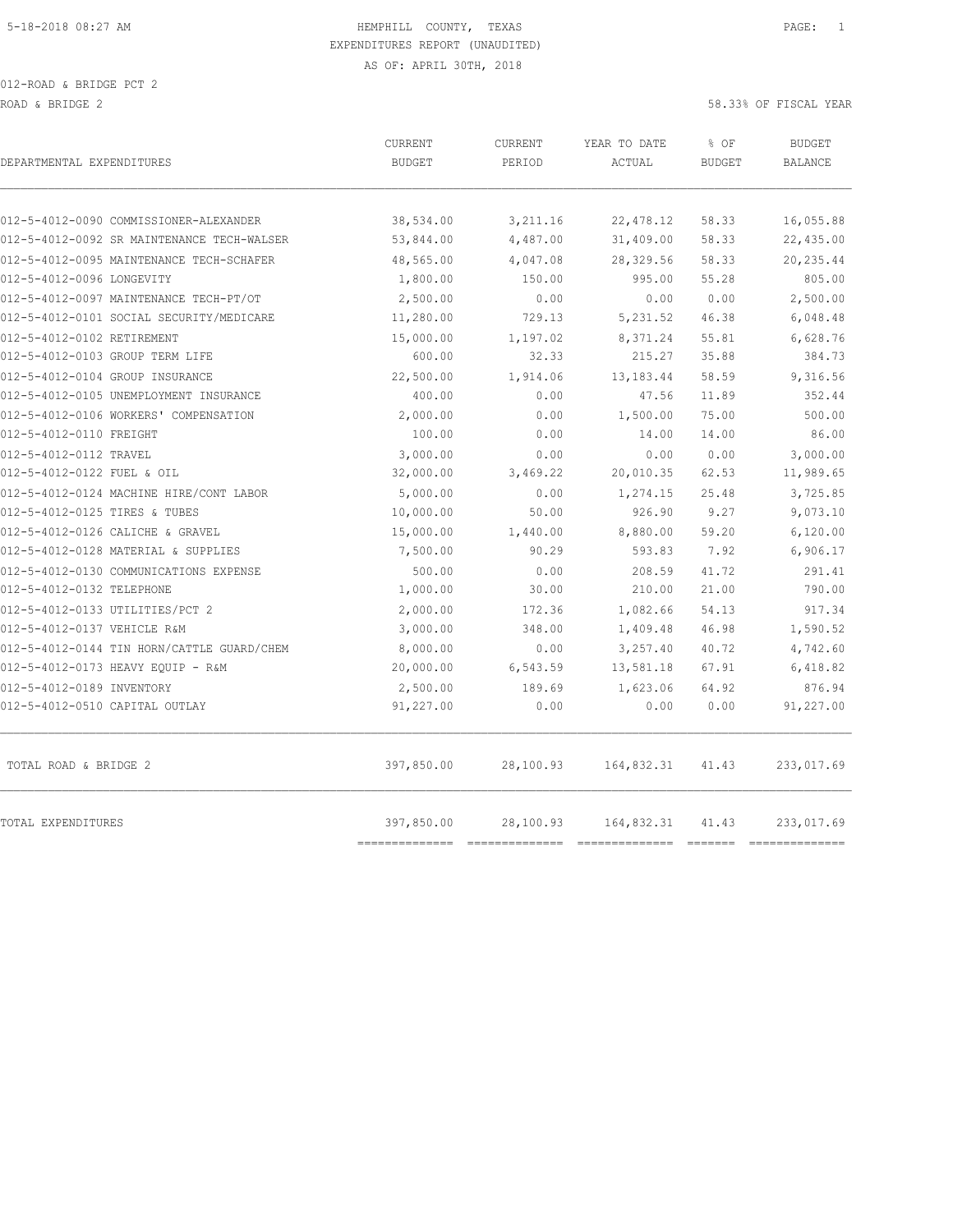| DEPARTMENTAL EXPENDITURES                  | CURRENT<br><b>BUDGET</b> | <b>CURRENT</b><br>PERIOD | YEAR TO DATE<br>ACTUAL | % OF<br><b>BUDGET</b> | <b>BUDGET</b><br><b>BALANCE</b> |
|--------------------------------------------|--------------------------|--------------------------|------------------------|-----------------------|---------------------------------|
| 013-5-4013-0082 OVERTIME                   | 5,000.00                 | 0.00                     | 0.00                   | 0.00                  | 5,000.00                        |
| 013-5-4013-0090 COMMISSIONER-MCPHERSON     | 38,534.00                | 3,211.16                 | 22, 478.12             | 58.33                 | 16,055.88                       |
| 013-5-4013-0092 SR MAINTENANCE TECH-CLARK  | 53,844.00                | 4,487.00                 | 31,409.00              | 58.33                 | 22,435.00                       |
| 013-5-4013-0094 MAINTENANCE TECH-ARCHER    | 48,565.00                | 4,047.08                 | 28,329.56              | 58.33                 | 20, 235.44                      |
| 013-5-4013-0096 LONGEVITY                  | 2,300.00                 | 120.00                   | 775.00                 | 33.70                 | 1,525.00                        |
| 013-5-4013-0097 MAINTENANCE TECH-FARRAR    | 48,565.00                | 4,047.08                 | 28,329.56              | 58.33                 | 20, 235.44                      |
| 013-5-4013-0098 MAINTENANCE TECH-MORENO    | 48,565.00                | 4,047.08                 | 28,329.56              | 58.33                 | 20, 235.44                      |
| 013-5-4013-0101 SOCIAL SECURITY/MEDICARE   | 19,000.00                | 1,405.46                 | 9,873.44               | 51.97                 | 9,126.56                        |
| 013-5-4013-0102 RETIREMENT                 | 25,000.00                | 2,016.02                 | 14, 119.44             | 56.48                 | 10,880.56                       |
| 013-5-4013-0103 GROUP TERM LIFE            | 1,000.00                 | 54.44                    | 363.11                 | 36.31                 | 636.89                          |
| 013-5-4013-0104 GROUP INSURANCE            | 37,500.00                | 3,190.10                 | 21,370.21              | 56.99                 | 16,129.79                       |
| 013-5-4013-0105 UNEMPLOYMENT INSURANCE     | 1,000.00                 | 0.00                     | 91.09                  | 9.11                  | 908.91                          |
| 013-5-4013-0106 WORKERS' COMPENSATION      | 4,500.00                 | 0.00                     | 2,500.00               | 55.56                 | 2,000.00                        |
| 013-5-4013-0110 FREIGHT                    | 100.00                   | 0.00                     | 0.00                   | 0.00                  | 100.00                          |
| 013-5-4013-0112 TRAVEL                     | 3,000.00                 | 378.23                   | 1,862.77               | 62.09                 | 1,137.23                        |
| 013-5-4013-0122 FUEL & OIL                 | 65,000.00                | 2,707.97                 | 30,266.32              | 46.56                 | 34,733.68                       |
| 013-5-4013-0124 MACHINE HIRE/CONT LABOR    | 20,000.00                | 0.00                     | 1,612.55               | 8.06                  | 18,387.45                       |
| 013-5-4013-0125 TIRES & TUBES              | 18,000.00                | 0.00                     | 20,230.31              | $112.39$ (            | 2, 230.31                       |
| 013-5-4013-0126 CALICHE & GRAVEL           | 78,000.00                | 668.72                   | 38,931.97              | 49.91                 | 39,068.03                       |
| 013-5-4013-0128 MATERIAL & SUPPLIES        | 20,000.00                | 129.84                   | 2,025.96               | 10.13                 | 17,974.04                       |
| 013-5-4013-0130 COMMUNICATIONS EXPENSES    | 500.00                   | 90.00                    | 90.00                  | 18.00                 | 410.00                          |
| 013-5-4013-0131 OTHER EXPENSE              | 1,000.00                 | 0.00                     | 0.00                   | 0.00                  | 1,000.00                        |
| 013-5-4013-0132 TELEPHONE                  | 600.00                   | 30.00                    | 863.70                 | 143.95 (              | 263.70                          |
| 013-5-4013-0133 UTILITIES/PCT 3            | 3,000.00                 | 177.85                   | 1,408.02               | 46.93                 | 1,591.98                        |
| 013-5-4013-0137 VEHICLE R&M                | 15,000.00                | 208.18                   | 1,625.60               | 10.84                 | 13, 374.40                      |
| 013-5-4013-0144 TIN HORN/CATTLE GUARD/CHEM | 7,000.00                 | 0.00                     | 0.00                   | 0.00                  | 7,000.00                        |
| 013-5-4013-0173 HEAVY EQUIP - R&M          | 40,000.00                | 8,786.01                 | 13,968.37              | 34.92                 | 26,031.63                       |
| 013-5-4013-0189 INVENTORY                  | 10,000.00                | 303.04                   | 10,119.70              | $101.20$ (            | 119.70)                         |
| 013-5-4013-0190 ROAD GRANT PROJECTS        | 0.00                     | 0.00                     | 0.00                   | 0.00                  | 0.00                            |
| 013-5-4013-0510 CAPITAL OUTLAY             | 232,800.00               | 14,100.00                | 89,990.00              | 38.66                 | 142,810.00                      |
| TOTAL ROAD & BRIDGE 3                      | 847,373.00               | 54,205.26                | 400,963.36             | 47.32                 | 446,409.64                      |
| TOTAL EXPENDITURES                         | 847,373.00               | 54,205.26                | 400,963.36             | 47.32                 | 446,409.64                      |

============== ============== ============== ======= ==============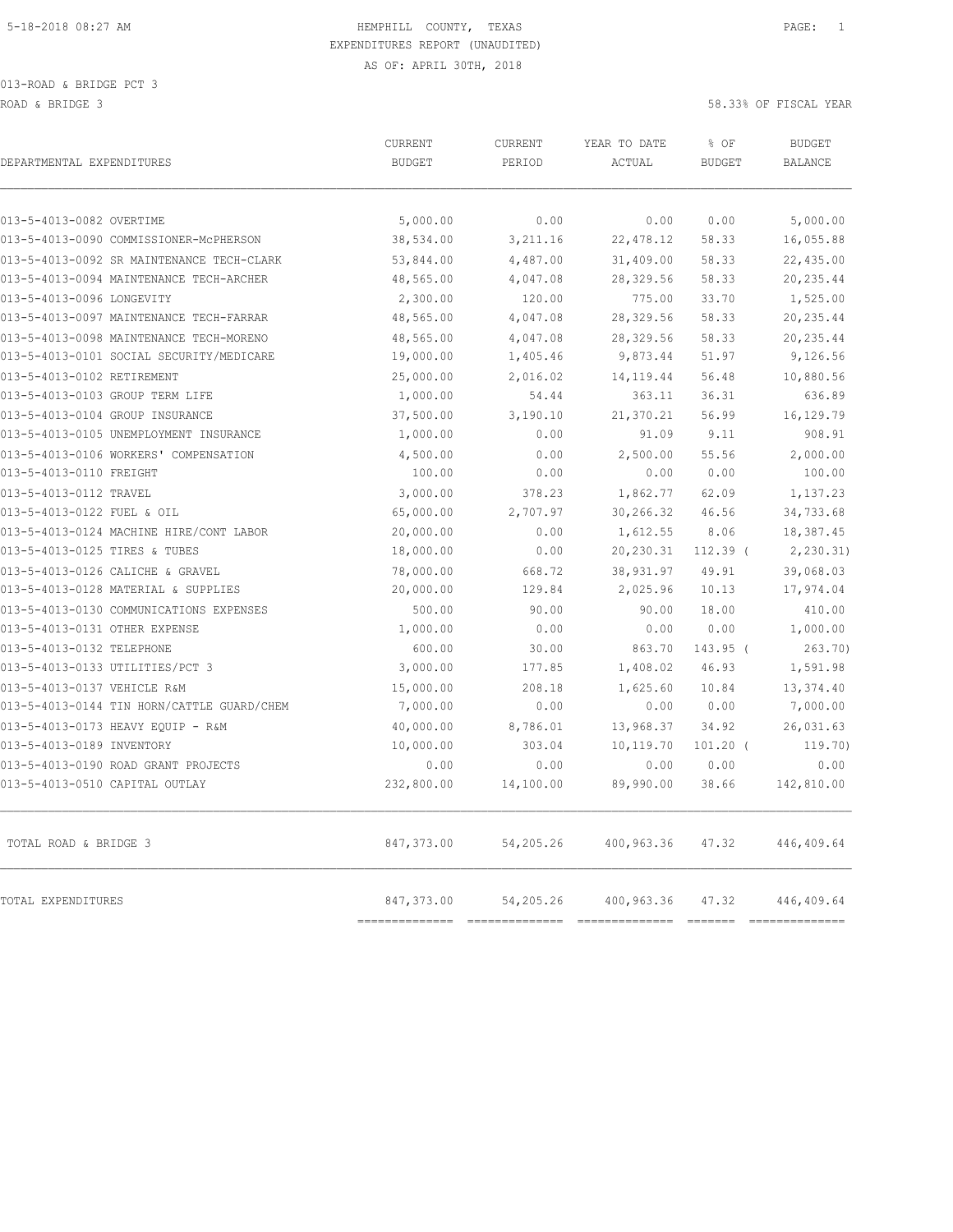ROAD & BRIDGE 4 58.33% OF FISCAL YEAR (1999) AND HOT SERVICE A SERVICE A SERVICE A SERVICE A SERVICE A SERVICE A

| DEPARTMENTAL EXPENDITURES                      | CURRENT<br><b>BUDGET</b>     | CURRENT<br>PERIOD           | YEAR TO DATE<br>ACTUAL             | % OF<br><b>BUDGET</b> | <b>BUDGET</b><br>BALANCE     |
|------------------------------------------------|------------------------------|-----------------------------|------------------------------------|-----------------------|------------------------------|
| 014-5-4014-0082 PART-TIME/OVERTIME             | 5,000.00                     | 0.00                        | 0.00                               | 0.00                  | 5,000.00                     |
| 014-5-4014-0090 COMMISSIONER-THOMAS            | 38,534.00                    | 3,211.16                    | 22, 478.12                         | 58.33                 | 16,055.88                    |
| 014-5-4014-0092 SR MAINTENANCE TECH-CROSGROVE  | 53,844.00                    | 4,487.00                    | 31,424.00                          | 58.36                 | 22,420.00                    |
| 014-5-4014-0094 MAINTENANCE TECH-SCOTT         | 48,565.00                    | 4,047.08                    | 28,329.56                          | 58.33                 | 20, 235.44                   |
| 014-5-4014-0095 MAINTENANCE TECH-WRIGHT        | 48,565.00                    | 4,047.08                    | 28,329.56                          | 58.33                 | 20,235.44                    |
| 014-5-4014-0096 LONGEVITY                      | 3,100.00                     | 180.00                      | 1,195.00                           | 38.55                 | 1,905.00                     |
| 014-5-4014-0097 MAINTENANCE TECH-GABEL         | 48,565.00                    | 0.00                        | 18,211.86                          | 37.50                 | 30, 353.14                   |
| 014-5-4014-0101 SOCIAL SECURITY/MEDICARE       | 19,000.00                    | 1,120.12                    | 9,301.11                           | 48.95                 | 9,698.89                     |
| 014-5-4014-0102 RETIREMENT                     | 25,000.00                    | 1,612.82                    | 13, 135.59                         | 52.54                 | 11,864.41                    |
| 014-5-4014-0103 GROUP TERM LIFE                | 1,000.00                     | 43.55                       | 337.10                             | 33.71                 | 662.90                       |
| 014-5-4014-0104 GROUP INSURANCE                | 37,500.00                    | 2,552.08                    | 18,825.52                          | 50.20                 | 18,674.48                    |
| 014-5-4014-0105 UNEMPLOYMENT INSURANCE         | 1,000.00                     | 0.00                        | 83.42                              | 8.34                  | 916.58                       |
| 014-5-4014-0106 WORKERS' COMPENSATION          | 4,500.00                     | 0.00                        | 2,500.00                           | 55.56                 | 2,000.00                     |
| 014-5-4014-0110 FREIGHT                        | 0.00                         | 0.00                        | 0.00                               | 0.00                  | 0.00                         |
| 014-5-4014-0112 TRAVEL                         | 3,000.00                     | 0.00                        | 10.00                              | 0.33                  | 2,990.00                     |
| 014-5-4014-0122 FUEL & OIL                     | 65,000.00                    | 952.83                      | 7,485.46                           | 11.52                 | 57, 514.54                   |
| 014-5-4014-0124 MACHINE HIRE/CONT LABOR        | 3,000.00                     | 0.00                        | 4,055.54                           | $135.18$ (            | 1,055.54)                    |
| 014-5-4014-0125 TIRES & TUBES                  | 10,000.00                    | 250.00                      | 3,849.63                           | 38.50                 | 6, 150.37                    |
| 014-5-4014-0126 CALICHE & GRAVEL               | 45,000.00                    | 15,014.24                   | 42, 975.31                         | 95.50                 | 2,024.69                     |
| 014-5-4014-0128 MATERIAL & SUPPLIES            | 10,000.00                    | 124.68                      | 1,312.24                           | 13.12                 | 8,687.76                     |
| 014-5-4014-0130 COMMUNICATIONS EXPENSES        | 1,000.00                     | 0.00                        | 130.00                             | 13.00                 | 870.00                       |
| 014-5-4014-0131 OTHER EXPENSE                  | 100.00                       | 0.00                        | 0.00                               | 0.00                  | 100.00                       |
| 014-5-4014-0132 TELEPHONE                      | 2,000.00                     | 138.95                      | 546.95                             | 27.35                 | 1,453.05                     |
| 014-5-4014-0133 UTILITIES/PCT 4                | 5,000.00                     | 319.90                      | 2,145.67                           | 42.91                 | 2,854.33                     |
| 014-5-4014-0137 VEHICLE R&M                    | 4,000.00                     | 457.75                      | 8,240.09                           | $206.00$ (            | 4, 240.09                    |
| 014-5-4014-0144 TIN HORNS, CATTLE GUARDS, CHEM | 3,000.00                     | 0.00                        | 1,650.00                           | 55.00                 | 1,350.00                     |
| 014-5-4014-0173 HEAVY EQUIP - R&M              | 20,000.00                    | 1,622.54                    | 12,270.26                          | 61.35                 | 7,729.74                     |
| 014-5-4014-0189 INVENTORY                      | 8,000.00                     | 0.00                        | 560.81                             | 7.01                  | 7,439.19                     |
| 014-5-4014-0190 ROAD GRANT PROJECTS            | 0.00                         | 0.00                        | 0.00                               | 0.00                  | 0.00                         |
| 014-5-4014-0225 RENT                           | 0.00                         | 0.00                        | 0.00                               | 0.00                  | 0.00                         |
| 014-5-4014-0510 CAPITAL OUTLAY                 | 147,427.00                   | 0.00                        | 11,450.00                          | 7.77                  | 135,977.00                   |
| TOTAL ROAD & BRIDGE 4                          | 660,700.00                   | 40,181.78                   | 270,832.80                         | 40.99                 | 389,867.20                   |
| TOTAL EXPENDITURES                             | 660,700.00<br>============== | 40,181.78<br>============== | 270,832.80<br>FEEDERSTERSEE ERSEER | 40.99                 | 389,867.20<br>-------------- |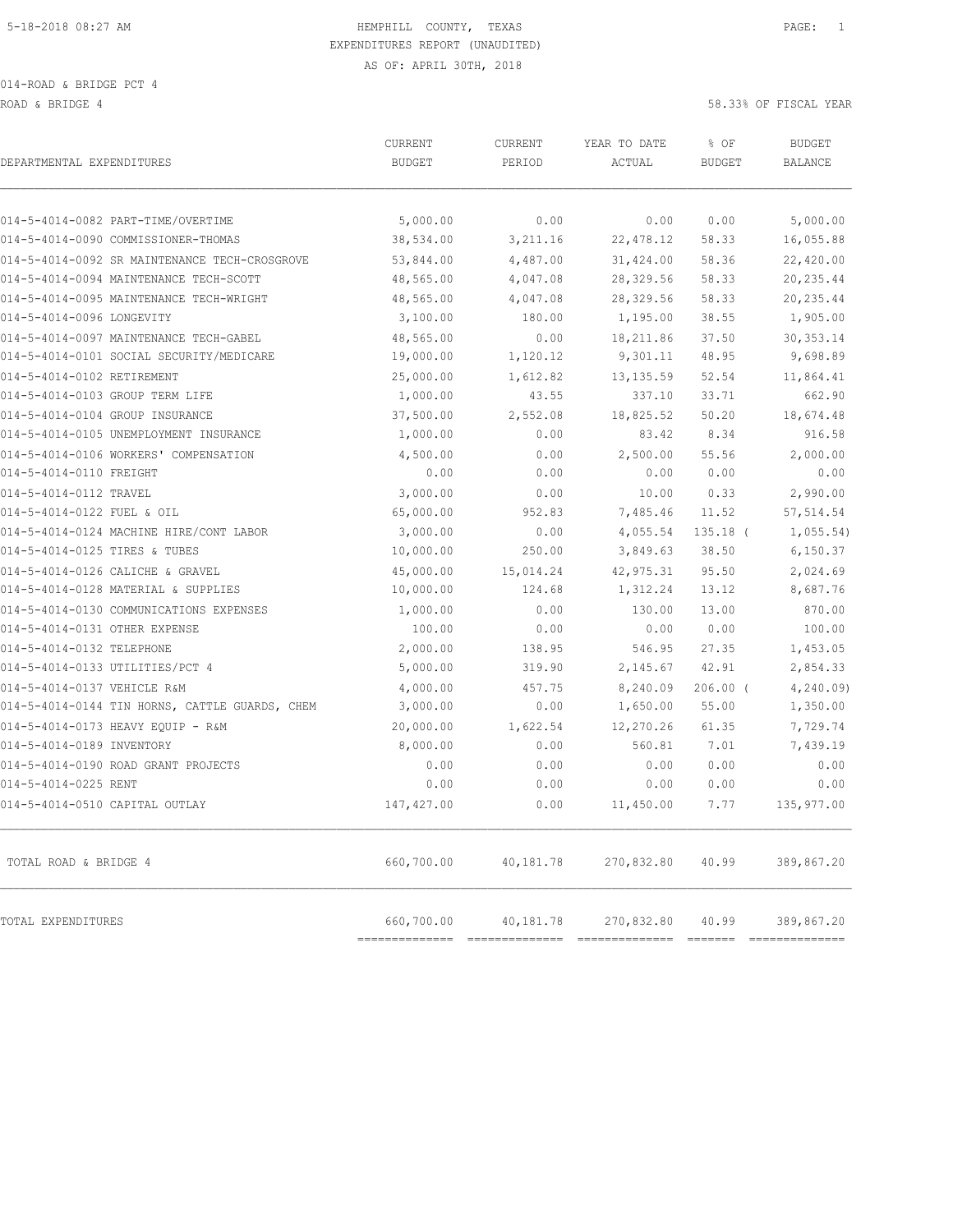#### 022-CO RECORDS PRESERVATION

CO RECORDS PRESERVATION 58.33% OF FISCAL YEAR

| DEPARTMENTAL EXPENDITURES             | <b>CURRENT</b> | CURRENT  | YEAR TO DATE | % OF   | <b>BUDGET</b> |
|---------------------------------------|----------------|----------|--------------|--------|---------------|
|                                       | BUDGET         | PERIOD   | ACTUAL       | BUDGET | BALANCE       |
| 022-5-1022-0114 COUNTY RPF-EXPENSE    | 35,000.00      | 0.00     | 0.00         | 0.00   | 35,000.00     |
| 022-5-1022-0115 CO RECORDS MANAGEMENT | 30,000.00      | 9,985.00 | 9,985.00     | 33.28  | 20,015.00     |
| TOTAL CO RECORDS PRESERVATION         | 65,000.00      | 9,985.00 | 9,985.00     | 15.36  | 55,015.00     |
| TOTAL EXPENDITURES                    | 65,000.00      | 9,985.00 | 9,985.00     | 15.36  | 55,015.00     |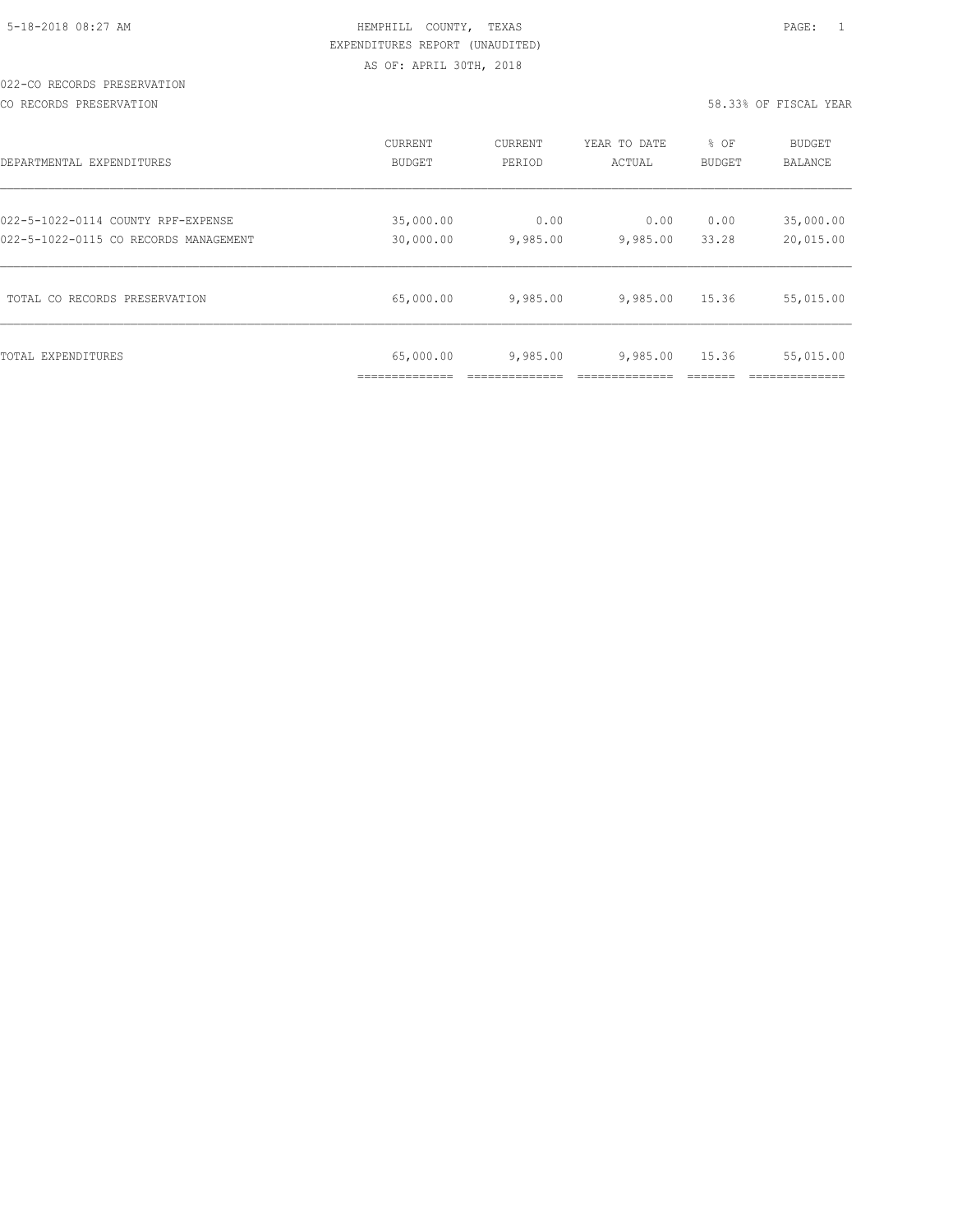|  | 5-18-2018 08:27 AM |  |
|--|--------------------|--|

### HEMPHILL COUNTY, TEXAS **Example 20:27 AM HEMPHILL** COUNTY, TEXAS EXPENDITURES REPORT (UNAUDITED) AS OF: APRIL 30TH, 2018

### 023-CLK'S RECORDS PRESERVE

#### CLERK REC PRESERVATION 58.33% OF FISCAL YEAR

| DEPARTMENTAL EXPENDITURES                     | CURRENT                    | CURRENT | YEAR TO DATE | % OF   | BUDGET                  |
|-----------------------------------------------|----------------------------|---------|--------------|--------|-------------------------|
|                                               | BUDGET                     | PERIOD  | ACTUAL       | BUDGET | BALANCE                 |
| 023-5-1023-0114 CLK'S RECORD PRESERVATION EXP | 3,800.00                   | 0.00    | 0.00         | 0.00   | 3,800.00                |
| 023-5-1023-0510 RPF-CAPITAL OUTLAY            | 0.00                       | 0.00    | 0.00         | 0.00   | 0.00                    |
| TOTAL CLERK                                   | 3,800.00                   | 0.00    | 0.00         | 0.00   | 3,800.00                |
| TOTAL EXPENDITURES                            | 3,800.00<br>______________ | 0.00    | 0.00         | 0.00   | 3,800.00<br>___________ |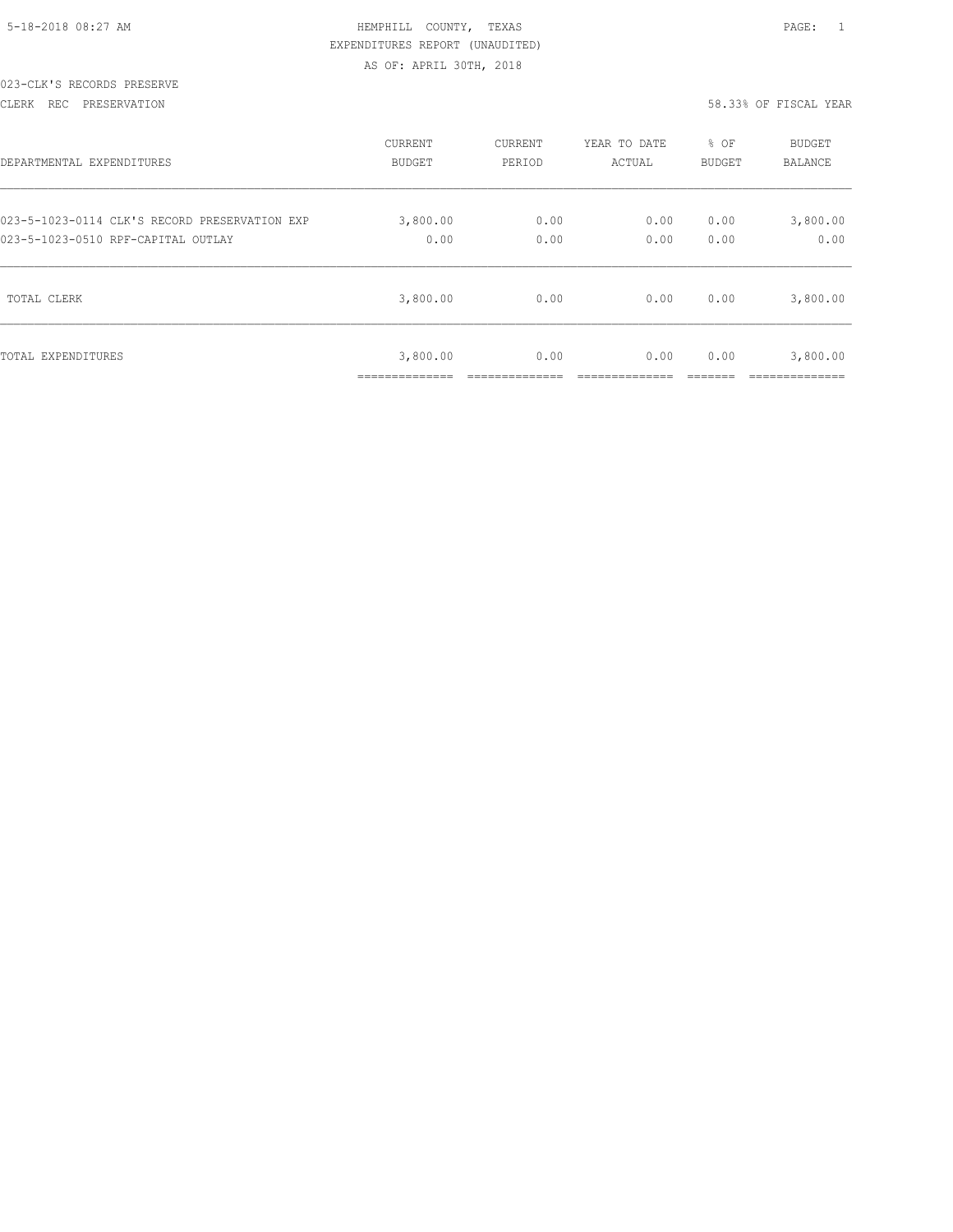#### 024-JUSTICE COURT TECH FUND JUSTICE COURT TECH 58.33% OF FISCAL YEAR

| DEPARTMENTAL EXPENDITURES     | <b>CURRENT</b><br><b>BUDGET</b> | CURRENT<br>PERIOD | YEAR TO DATE<br>ACTUAL | % OF<br><b>BUDGET</b> | <b>BUDGET</b><br>BALANCE |
|-------------------------------|---------------------------------|-------------------|------------------------|-----------------------|--------------------------|
| 024-5-2024-0114 TECH EXPENSES | 9,000.00                        | 750.00            | 750.00                 | 8.33                  | 8,250.00                 |
| TOTAL JUSTICE COURT TECH      | 9,000.00                        | 750.00            | 750.00                 | 8.33                  | 8,250.00                 |
| TOTAL EXPENDITURES            | 9,000.00<br>___________         | 750.00            | 750.00                 | 8.33                  | 8,250.00                 |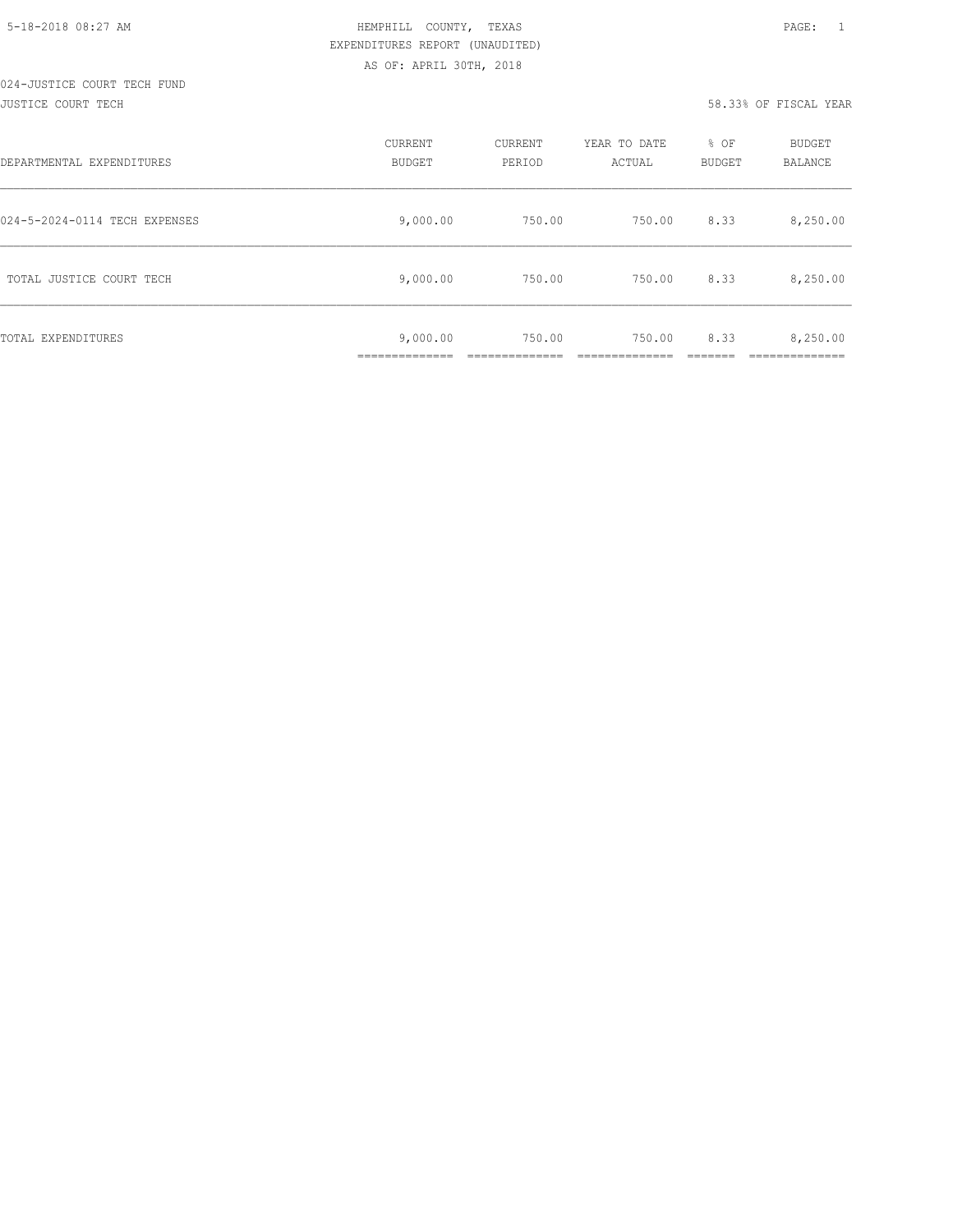#### CLERK'S TECH FUND 58.33% OF FISCAL YEAR

| DEPARTMENTAL EXPENDITURES             | CURRENT<br><b>BUDGET</b>  | CURRENT<br>PERIOD | YEAR TO DATE<br>ACTUAL | % OF<br>BUDGET | BUDGET<br>BALANCE    |
|---------------------------------------|---------------------------|-------------------|------------------------|----------------|----------------------|
| 026-5-2026-0114 CLERK'S TECH EXPENSES | 1,500.00                  | 0.00              | 0.00                   | 0.00           | 1,500.00             |
| TOTAL CLERK'S TECH FUND               | 1,500.00                  | 0.00              | 0.00                   | 0.00           | 1,500.00             |
| TOTAL EXPENDITURES                    | 1,500.00<br>_____________ | 0.00              | 0.00                   | 0.00           | 1,500.00<br>________ |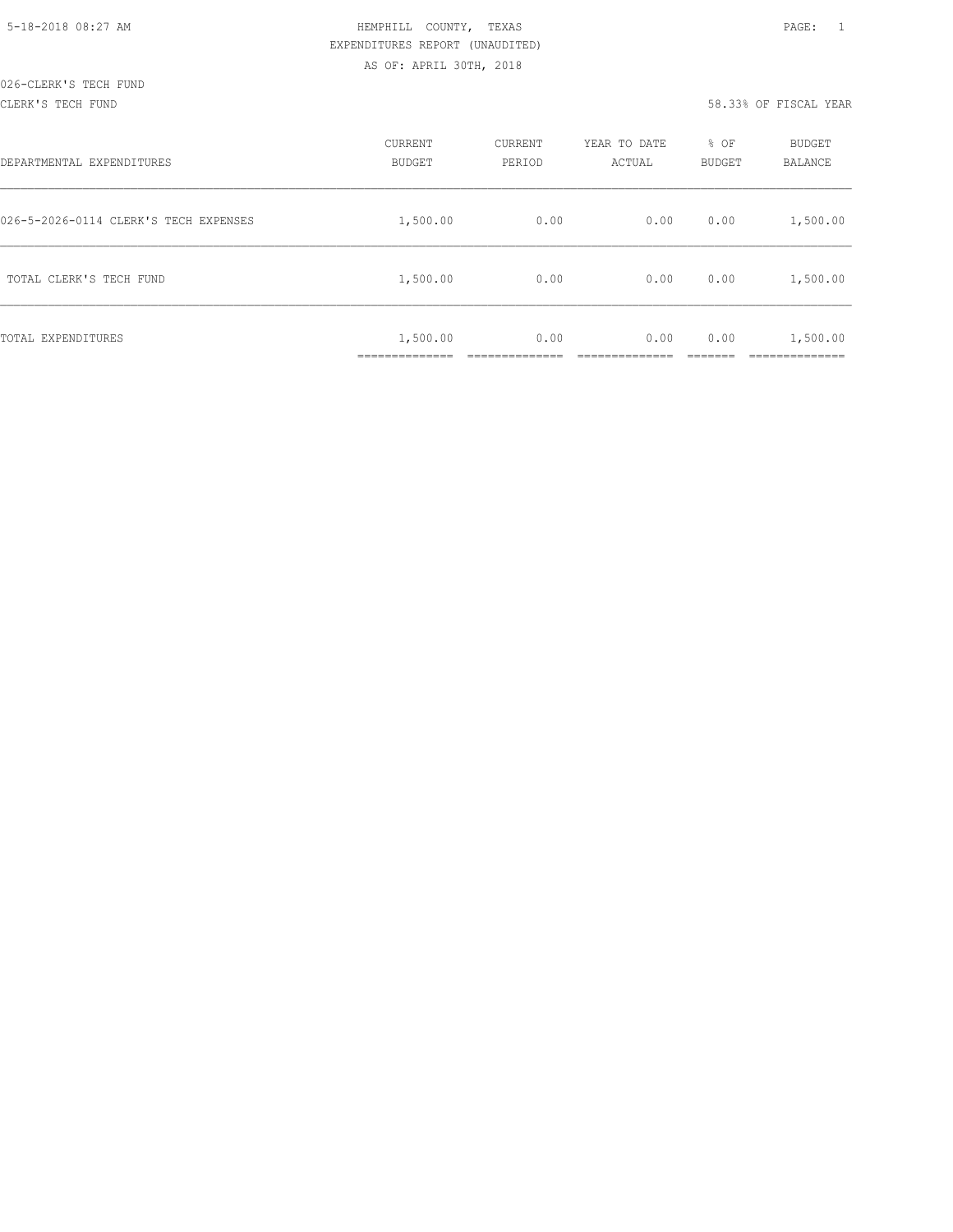# 029-PRETRIAL INTERVENTION FUN

PRETRIAL INTERVENTION 58.33% OF FISCAL YEAR

| DEPARTMENTAL EXPENDITURES   | CURRENT  | CURRENT | YEAR TO DATE | % OF   | BUDGET   |
|-----------------------------|----------|---------|--------------|--------|----------|
|                             | BUDGET   | PERIOD  | ACTUAL       | BUDGET | BALANCE  |
| 029-5-2029-0112 EDUCATION   | 600.00   | 0.00    | 0.00         | 0.00   | 600.00   |
| 029-5-2029-0128 SUPPLIES    | 600.00   | 0.00    | 0.00         | 0.00   | 600.00   |
| 029-5-2029-0168 LAW BOOKS   | 800.00   | 0.00    | 0.00         | 0.00   | 800.00   |
| TOTAL PRETRIAL INTERVENTION | 2,000.00 | 0.00    | 0.00         | 0.00   | 2,000.00 |
| TOTAL EXPENDITURES          | 2,000.00 | 0.00    | 0.00         | 0.00   | 2,000.00 |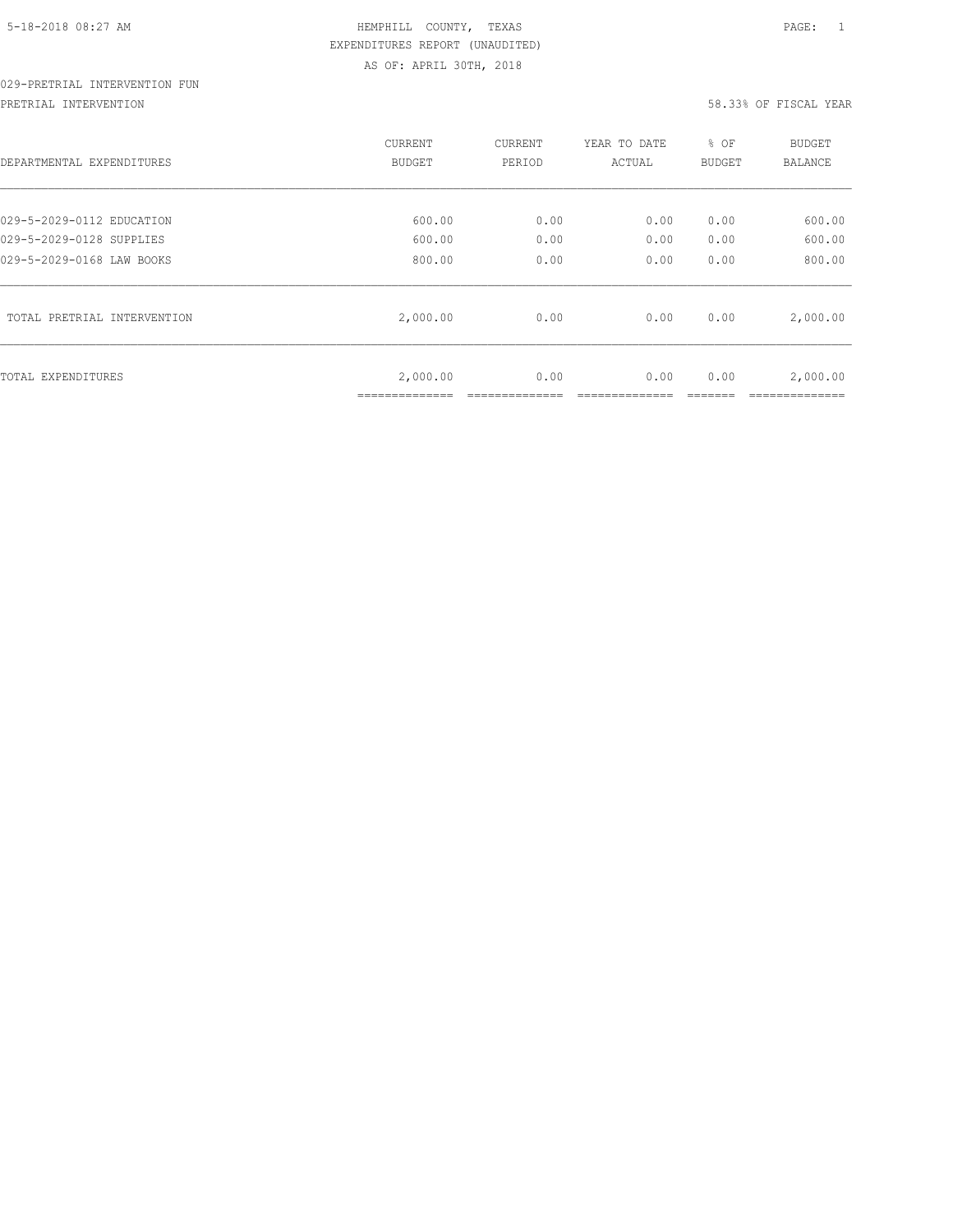## 032-CHK COLLECTION/CO ATTY

#### CHECK COLLECTION 58.33% OF FISCAL YEAR

|                                    | CURRENT        | <b>CURRENT</b> | YEAR TO DATE | % OF          | <b>BUDGET</b> |
|------------------------------------|----------------|----------------|--------------|---------------|---------------|
| DEPARTMENTAL EXPENDITURES          | BUDGET         | PERIOD         | ACTUAL       | <b>BUDGET</b> | BALANCE       |
|                                    |                |                |              |               |               |
| 032-5-2032-0109 OTHER MISC. EXP    | 7,000.00       | 1,003.38       | 1,003.38     | 14.33         | 5,996.62      |
| 032-5-2032-0128 SUPPLIES           | 0.00           | 0.00           | 0.00         | 0.00          | 0.00          |
| 032-5-2032-0168 LAW LIBRARY- BOOKS | 0.00           | 0.00           | 0.00         | 0.00          | 0.00          |
| 032-5-2032-0510 CAPITAL OUTLAY     | 8,500.00       | 0.00           | 0.00         | 0.00          | 8,500.00      |
| TOTAL CHECK COLLECTION             | 15,500.00      | 1,003.38       | 1,003.38     | 6.47          | 14,496.62     |
|                                    |                |                |              |               |               |
|                                    |                |                |              |               |               |
| TOTAL EXPENDITURES                 | 15,500.00      | 1,003.38       | 1,003.38     | 6.47          | 14,496.62     |
|                                    | ============== |                |              |               |               |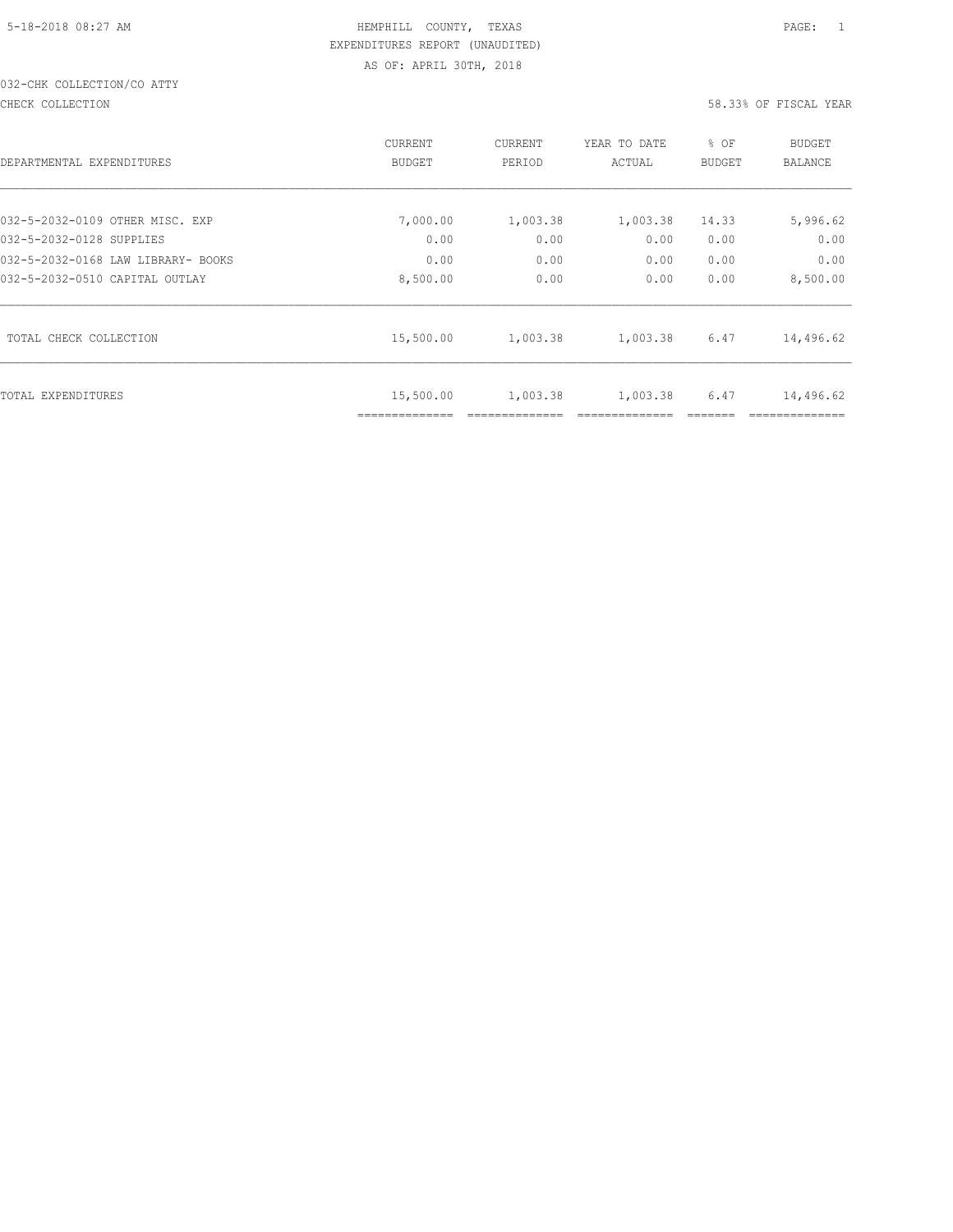#### ANNUAL LEOSE/LAW 58.33% OF FISCAL YEAR

| DEPARTMENTAL EXPENDITURES            | CURRENT<br>BUDGET | CURRENT<br>PERIOD | YEAR TO DATE<br>ACTUAL | % OF<br>BUDGET | <b>BUDGET</b><br><b>BALANCE</b> |
|--------------------------------------|-------------------|-------------------|------------------------|----------------|---------------------------------|
| 036-5-3036-0112 CONTINUING EDUCATION | 10,000.00         | 0.00              | 0.00                   | 0.00           | 10,000.00                       |
| TOTAL ANNUAL LEOSE/LAW               | 10,000.00         | 0.00              | 0.00                   | 0.00           | 10,000.00                       |
| TOTAL EXPENDITURES                   | 10,000.00         | 0.00              | 0.00                   | 0.00           | 10,000.00<br>__________         |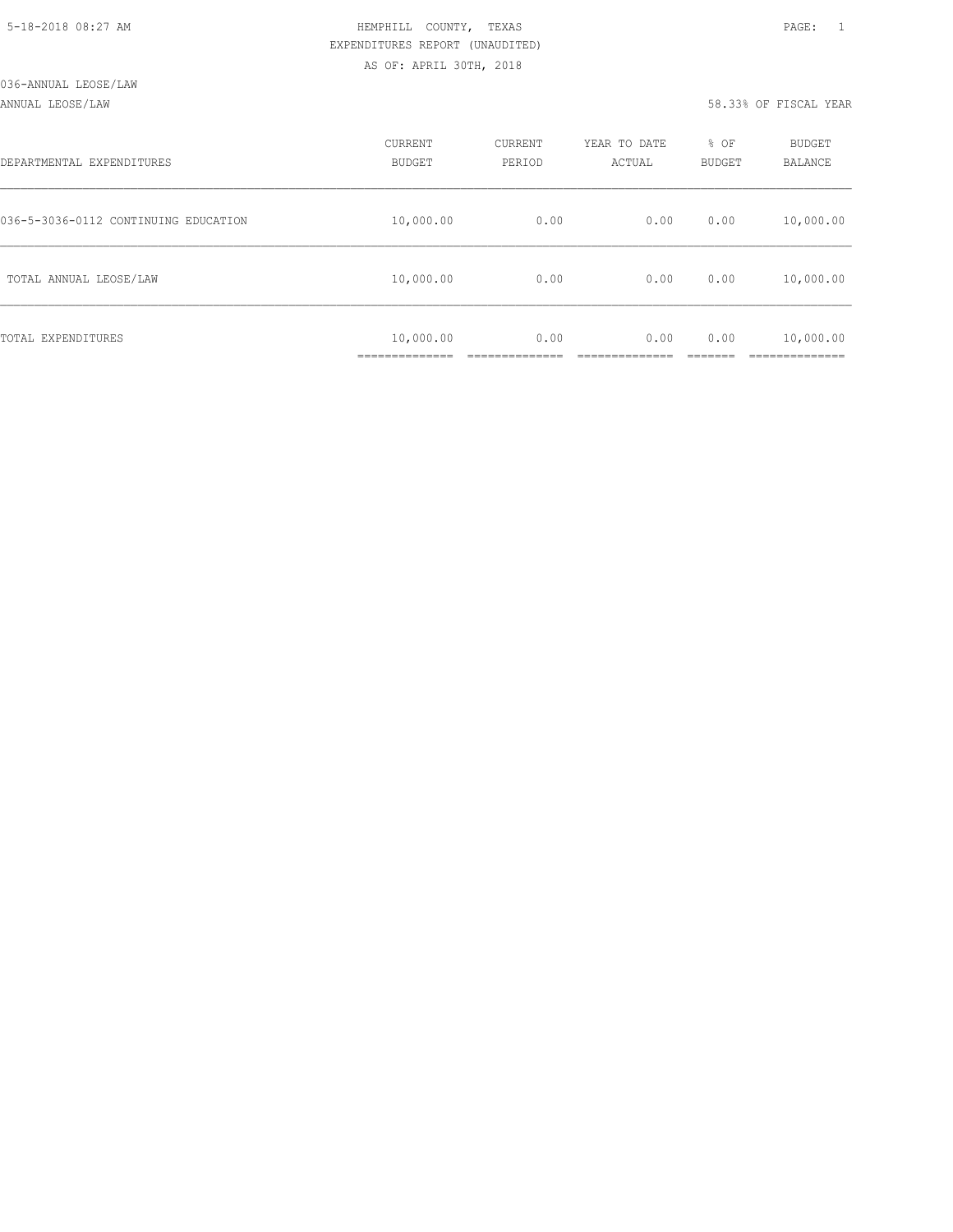046-SCAAP

SCAAP 58.33% OF FISCAL YEAR

| DEPARTMENTAL EXPENDITURES                                                    | CURRENT<br>BUDGET      | CURRENT<br>PERIOD | YEAR TO DATE<br>ACTUAL | % OF<br><b>BUDGET</b> | BUDGET<br>BALANCE      |
|------------------------------------------------------------------------------|------------------------|-------------------|------------------------|-----------------------|------------------------|
| 046-5-3046-0124 CONTRACT LABOR/JBI<br>046-5-3046-0183 REPAIRS & IMPROVEMENTS | 16,000.00<br>35,000.00 | 0.00<br>0.00      | 0.00<br>0.00           | 0.00<br>0.00          | 16,000.00<br>35,000.00 |
| 046-5-3046-0185 OTHER APPROVED EXP                                           | 20,000.00              | 0.00              | 0.00                   | 0.00                  | 20,000.00              |
| TOTAL SCAAP                                                                  | 71,000.00              | 0.00              | 0.00                   | 0.00                  | 71,000.00              |
| TOTAL EXPENDITURES                                                           | 71,000.00              | 0.00              | 0.00                   | 0.00                  | 71,000.00              |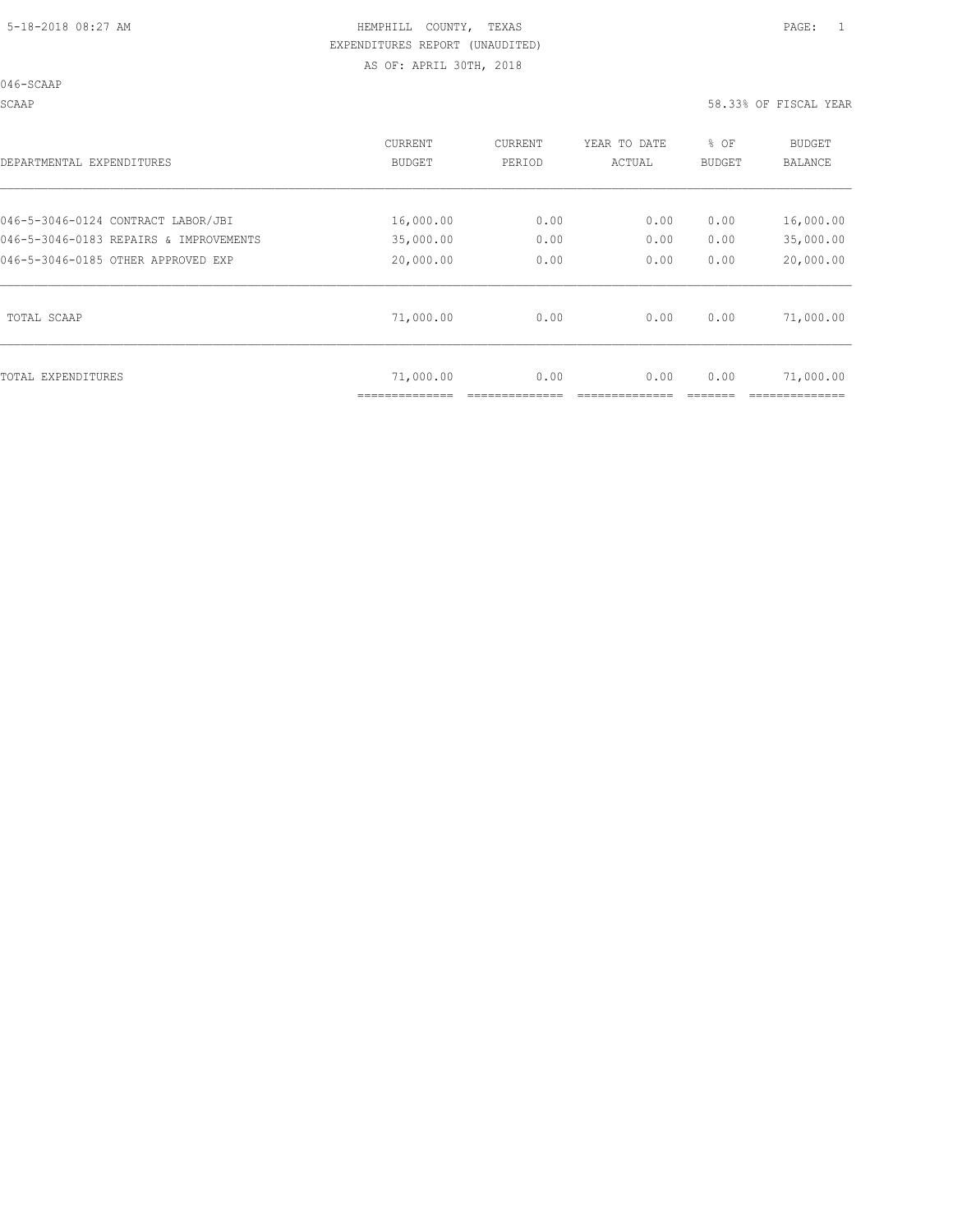|                           | EXPENDITURES REPORT (UNAUDITED) |         |              |        |                       |
|---------------------------|---------------------------------|---------|--------------|--------|-----------------------|
|                           | AS OF: APRIL 30TH, 2018         |         |              |        |                       |
| 047-SHERIFF COMMISSARY    |                                 |         |              |        |                       |
|                           |                                 |         |              |        | 58.33% OF FISCAL YEAR |
|                           | CURRENT                         | CURRENT | YEAR TO DATE | % OF   | BUDGET                |
| DEPARTMENTAL EXPENDITURES | <b>BUDGET</b>                   | PERIOD  | ACTUAL       | BUDGET | BALANCE               |
|                           |                                 |         |              |        |                       |
| TOTAL EXPENDITURES        | 0.00                            | 0.00    | 0.00         | 0.00   | 0.00                  |
|                           | _____________<br>-------------  |         |              |        | __________            |

5-18-2018 08:27 AM HEMPHILL COUNTY, TEXAS PAGE: 1